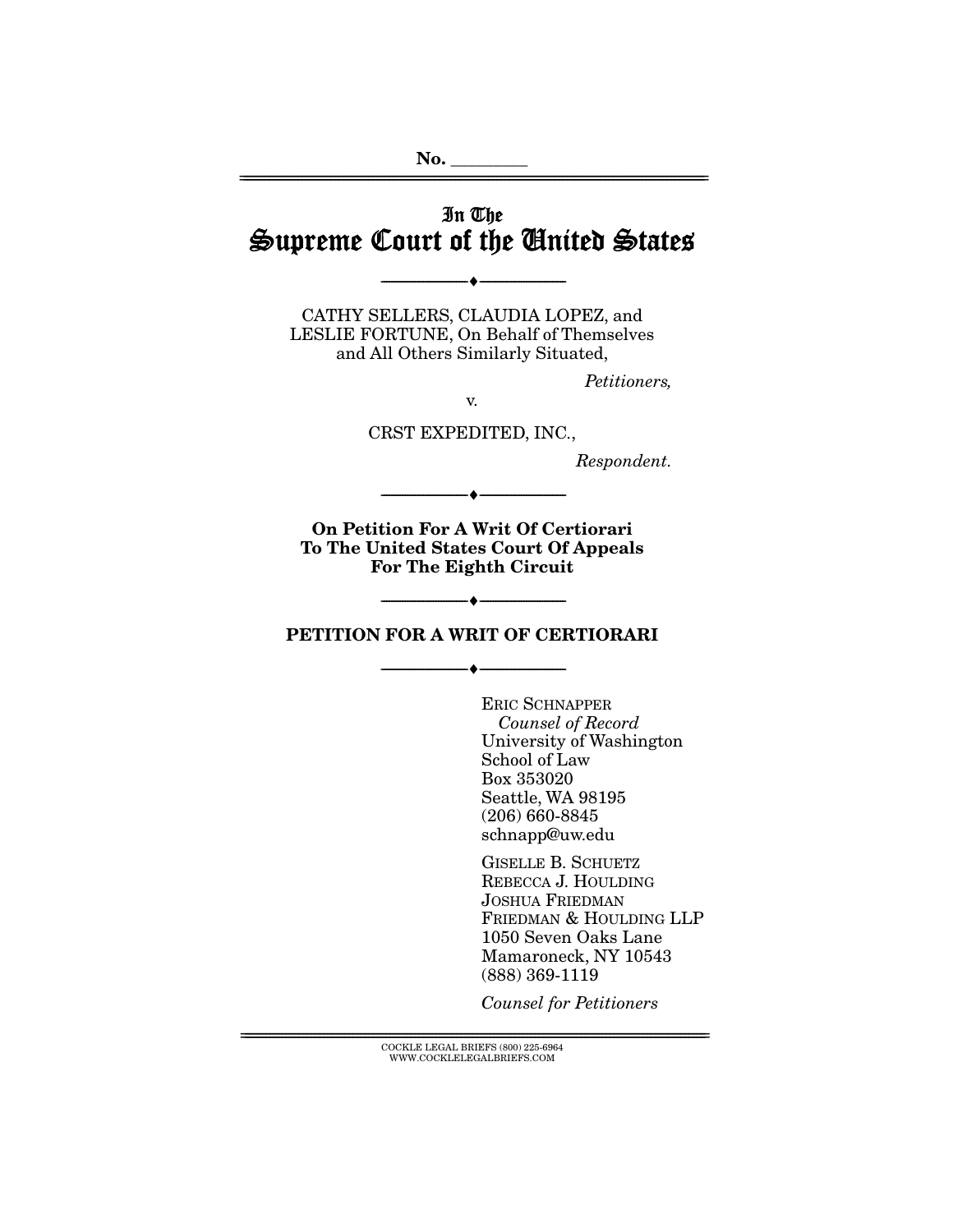#### **QUESTIONS PRESENTED**

(1) Section 703(a) of Title VII forbids an employer to discriminate against an employee on the basis of sex. An employer is liable for co-worker sexual harassment if the employer was negligent in its response to a complaint about such harassment. The question presented is:

Where an employee complains to her employer about sexual harassment, does the employer fully satisfy its legal obligation under Title VII if it stops the harassment of that employee by the particular harasser complained of (the rule in the Eighth Circuit), or must the employer also take action to deter future harassment by other potential harassers (the standard in the Ninth and Tenth Circuits)?

(2) Section 704(a) of Title VII forbids an employer to "discriminate against" an employee who opposes discrimination forbidden by section 703 of Title VII. Under the employer's policy in this case, the court of appeals noted, "complaining of sexual harassment would directly lead to a net decrease in pay." The question presented is:

If under an employer's policy a complaint of sexual harassment would "directly lead to a net decrease in pay" to the complaining employee, is that policy a per se violation of section 704(a), regardless of the employer's motivation in adopting the policy?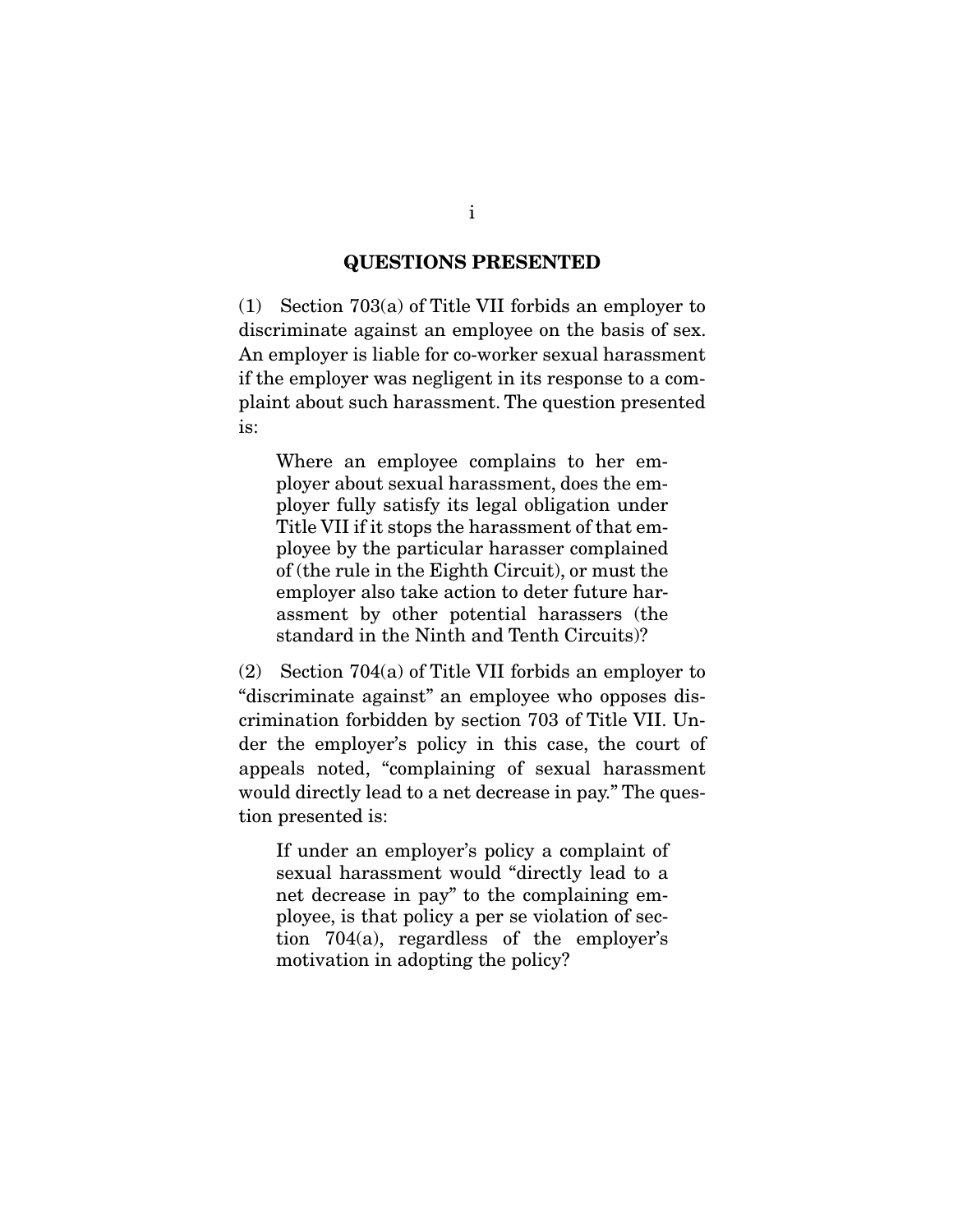#### **PARTIES**

 The individual plaintiffs are Cathy Sellars, Claudia Lopez, and Leslie Fortune. They sue on behalf of themselves and a class of all women who were employed as team truck drivers by CRST Expedited, Inc. at any time from October 12, 2013 to March 30, 2017, and who were required by CRST to exit the truck in response to their complaints of sexual harassment.

The defendant is CRST Expedited, Inc.

#### **DIRECTLY RELATED CASES**

Sellars v. CRST Expedited Inc., No. 19-2708, Eighth Circuit Court of Appeals, judgment entered September 8, 2021

Sellars v. CRST Expedited, Inc., No. C15-117-LTS, N.D. Iowa, judgment entered July 15, 2019

Sellars v. CRST Expedited, Inc., No. 19-8002, Eighth Circuit Court of Appeals, judgment entered March 5, 2019

Sellars v. CRST Expedited, Inc., No. 17-8018, Eighth Circuit Court of Appeals, judgment entered July 7, 2017

EEOC v. CRST Van Expedited, Inc., No. 14-1374, United States Supreme Court, decided May 19, 2016

EEOC v. CRST Van Expedited, Inc., No. 14-3159, Eighth Circuit Court of Appeals, judgment entered December 22, 2014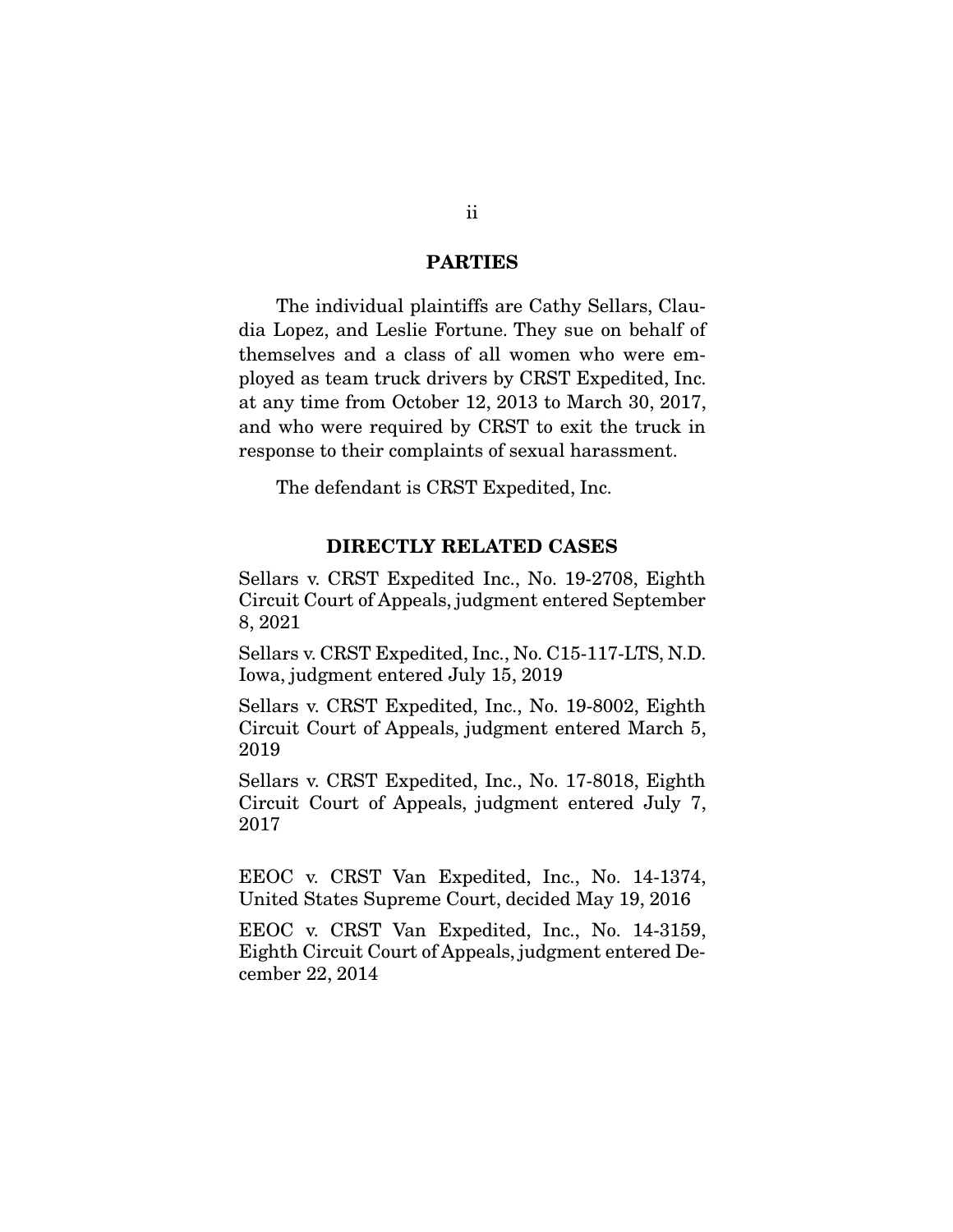### **DIRECTLY RELATED CASES**—Continued

EEOC v. CRST Van Expedited, Inc., No. 07-CV-95-LRR, N.D. Iowa, judgment entered August 1, 2013

EEOC v. CRST Van Expedited, Inc., Nos. 09-374, 09- 375, 10-1682, Eighth Circuit Court of Appeals, judgment entered May 8, 2012

EEOC v. CRST Van Expedited, Inc., No. 07-CV-95-LRR, N.D. Iowa, judgment entered February 9, 2010

EEOC v. CRST Van Expedited, Inc., No. 07-CV-95-LRR, N.D. Iowa, judgment entered April 30, 2009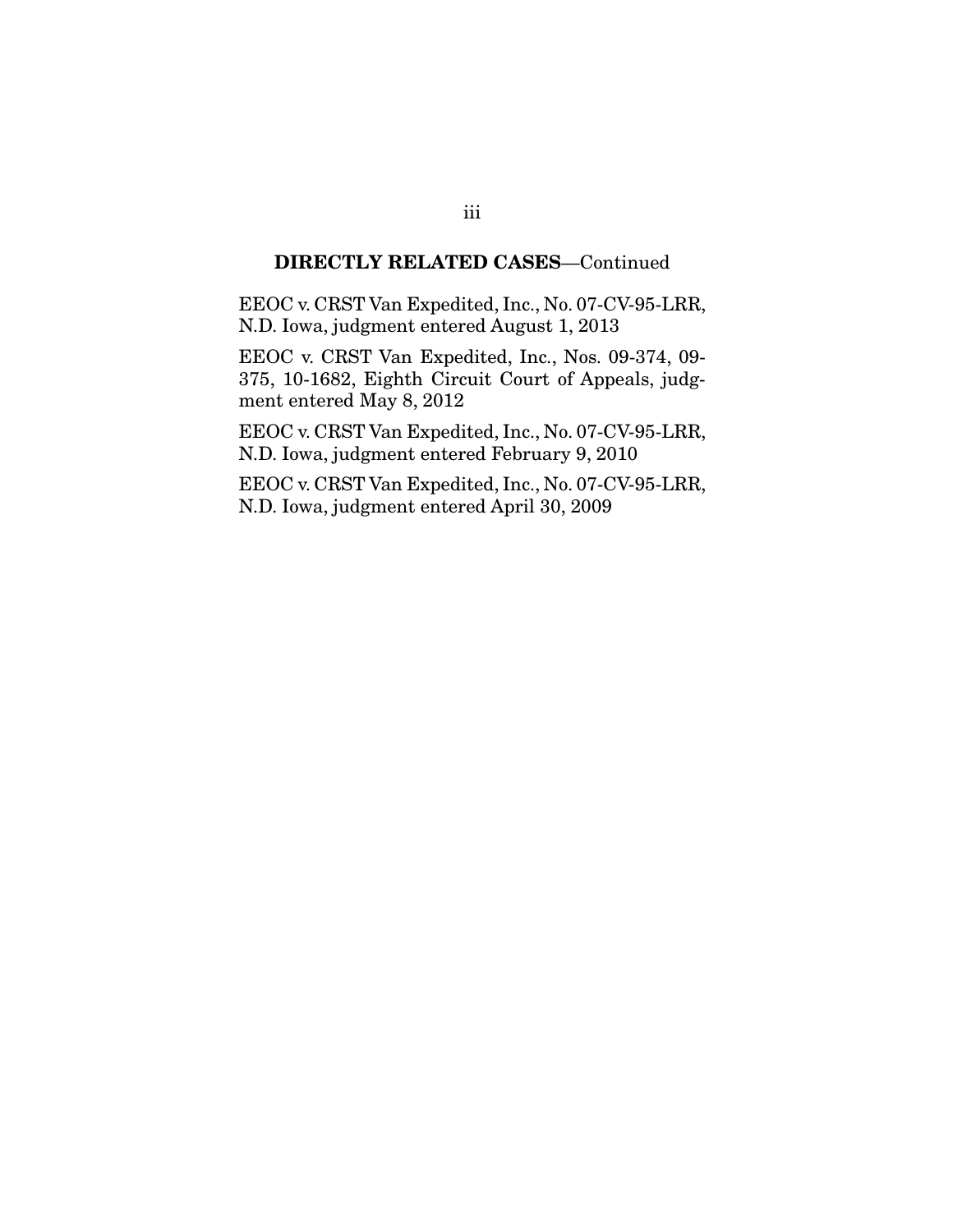## TABLE OF CONTENTS

|                                                                                                                        | Page           |
|------------------------------------------------------------------------------------------------------------------------|----------------|
|                                                                                                                        | 1              |
|                                                                                                                        | 11             |
|                                                                                                                        | ii             |
|                                                                                                                        | 1              |
|                                                                                                                        | 1              |
|                                                                                                                        | 2              |
|                                                                                                                        | $\overline{2}$ |
|                                                                                                                        | $\overline{2}$ |
|                                                                                                                        | 4              |
|                                                                                                                        | 5              |
|                                                                                                                        | 8              |
|                                                                                                                        | 10             |
| There Is An Important Conflict Regarding<br>L.<br>How An Employer Must Respond to Com-<br>plaints of Sexual Harassment | 11             |
| II.<br>There Is An Important Conflict Regarding<br>What Constitutes A Per Se Violation of                              | 23             |

iv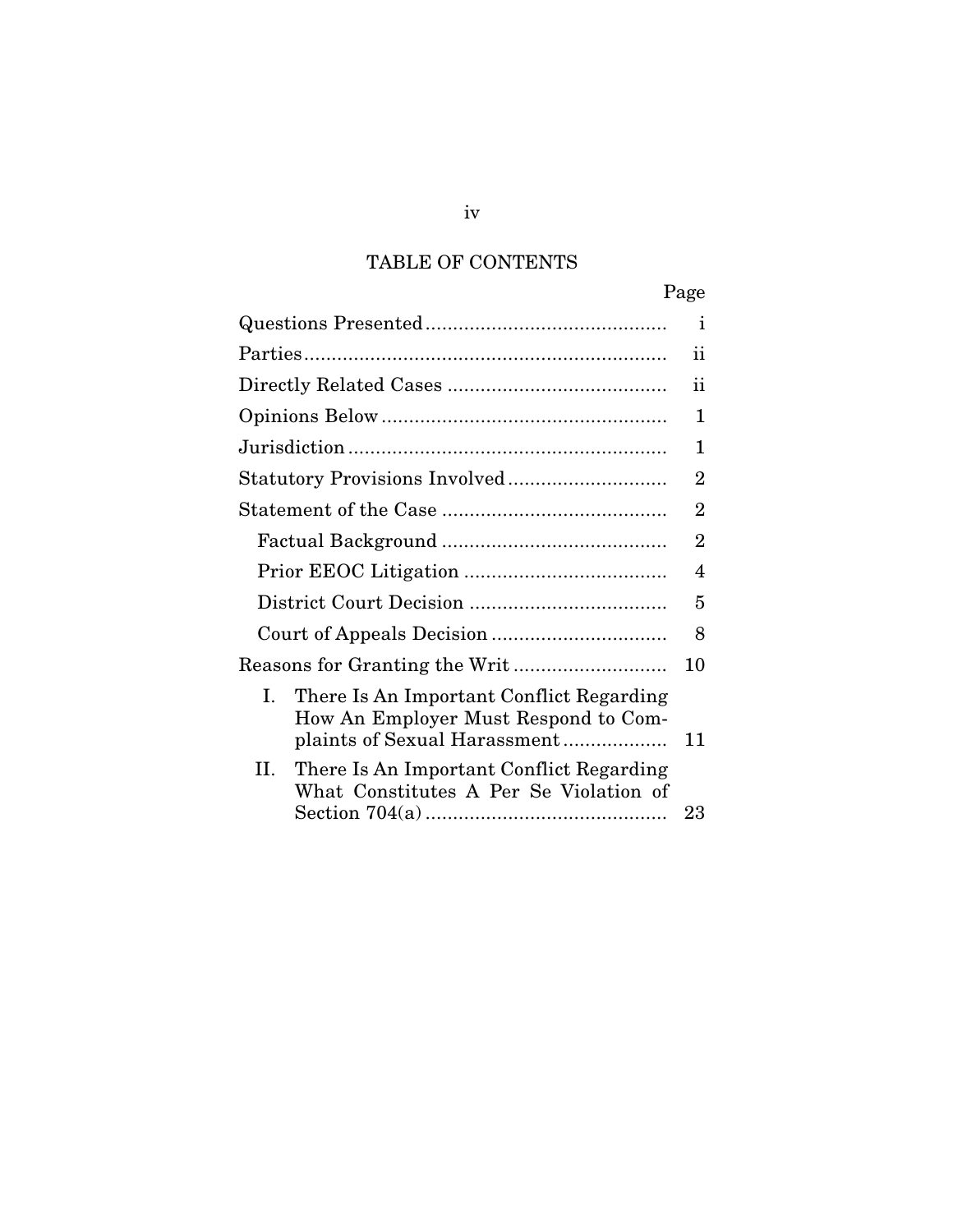## TABLE OF CONTENTS—Continued

|                                              | Page |
|----------------------------------------------|------|
| III. The Questions Presented Are Closely Re- |      |
|                                              |      |
|                                              |      |

### APPENDIX

| Opinion of the United States Court of Appeals<br>for the Eighth Circuit, September 8, 20211a        |  |
|-----------------------------------------------------------------------------------------------------|--|
| Opinion of the United States District Court for<br>the Northern District of Iowa, July 15, 2019 37a |  |
| Opinion of the United States District Court for<br>the Northern District of Iowa, January 15,       |  |
|                                                                                                     |  |
|                                                                                                     |  |

v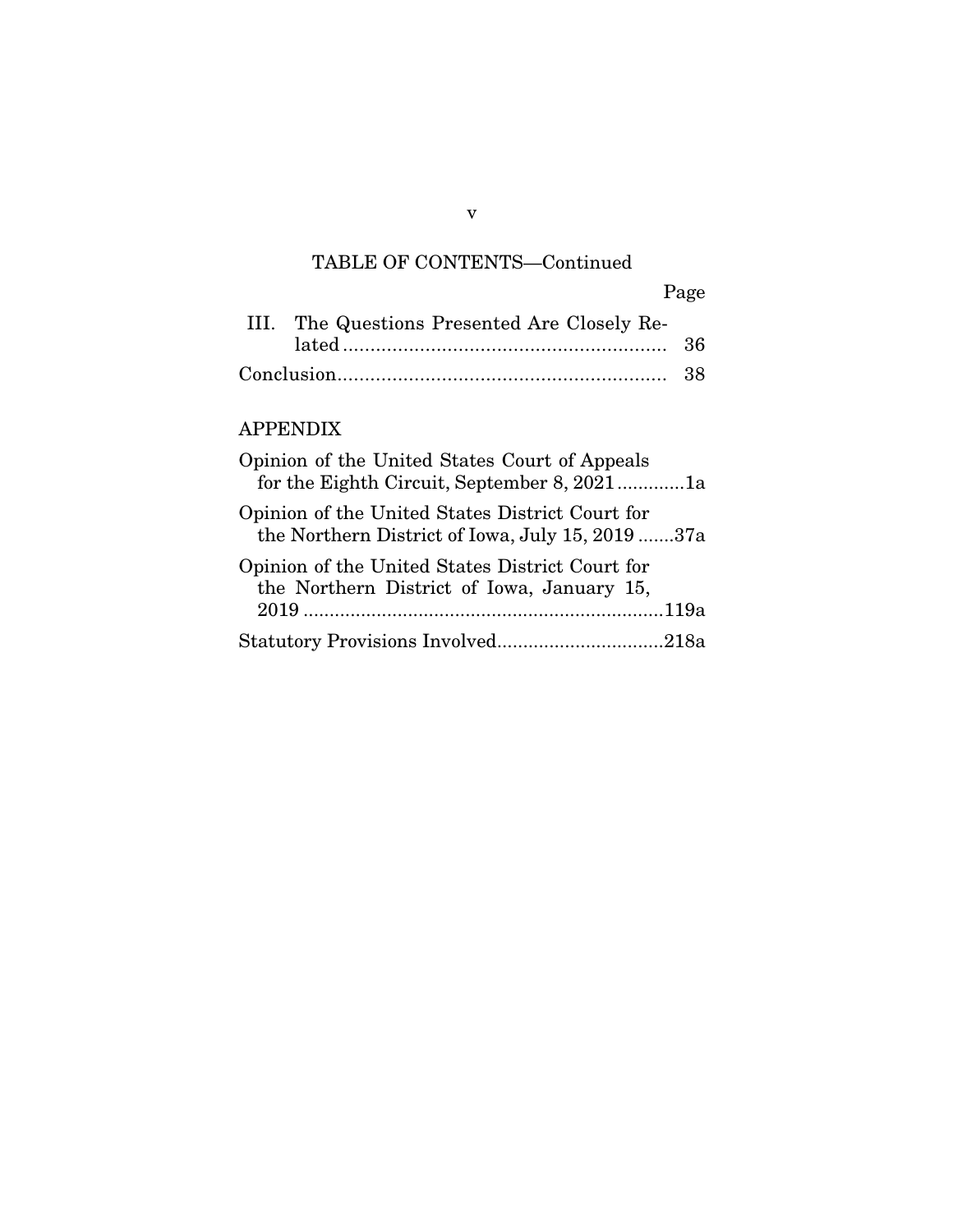# TABLE OF AUTHORITIES

Page

| Anderson v. CRST, 685 Fed.Appx. 524 (9th Cir.                                                   |
|-------------------------------------------------------------------------------------------------|
| Burlington Industries, Inc. v. Ellerth, 524 U.S.                                                |
| Burlington Northern & Santa Fe Ry. Co. v. White,                                                |
| Christian v. Umpqua Bank, 984 F.3d 801 (9th                                                     |
| Crawford v. Metropolitan Government of Nash-<br>ville and Davidson County, Tenn., 555 U.S. 271  |
| Culp v. Remington of Montrose, LLC, 2021 WL                                                     |
| Davis v. Monroe County Bd. of Education, 526                                                    |
| DiBase v. Smithkline Beecham Corp., 48 F.3d                                                     |
| <b>EEOC</b> v. Board of Governors of State Colleges<br>and Universities, 957 F.2d 424 (7th Cir. |
| EEOC v. CRST Van Expedited, Inc., 679 F.3d 657                                                  |
| EEOC v. CRST Van Expedited, Inc., No. 07-CV-                                                    |
|                                                                                                 |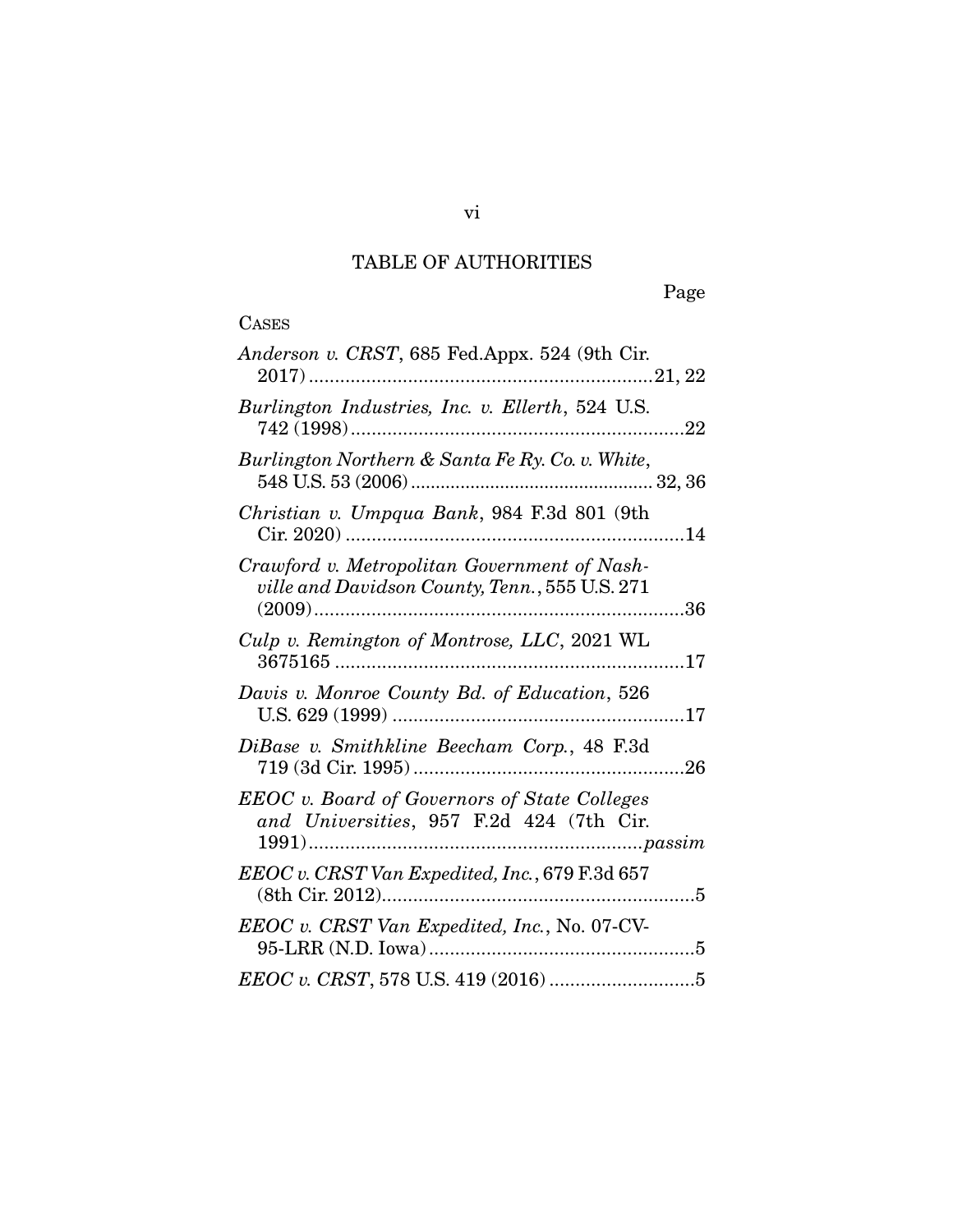vii

| EEOC v. Cosmair, Inc., L'Oreal Hair Care Div.,         |
|--------------------------------------------------------|
| EEOC v. General Motors Corp., 826 F.Supp. 1122         |
| <i>EEOC v. J.M. Huber Corp.</i> , 927 F.2d 1322 (5th   |
| EEOC v. SunDance Rehabilitation Corp., 466             |
| Ellison v. Brady, 924 F.2d 872 (9th Cir. 1991)  13, 16 |
| Faragher v. City of Boca Raton, 524 U.S. 775           |
| Fasold v. Justice, 409 F.3d 178 (3d Cir. 2005)26       |
| Franklin v. Local 2 of the Sheet Metal Workers,        |
| Fuller v. City of Oakland, 47 F.3d 1522 (9th Cir.      |
| Harris v. Forklift Systems, Inc., 510 U.S. 17 (1993)6  |
| International Union, UAW v. Johnson Controls,          |
| Johnston v. Espinoza-Gonzalez, 2016 WL 7188524         |
| Kasten v. Saint-Germain Performance Plastics,          |
| Kohler v. Inter-Tel Technologies, 244 F.3d 1167        |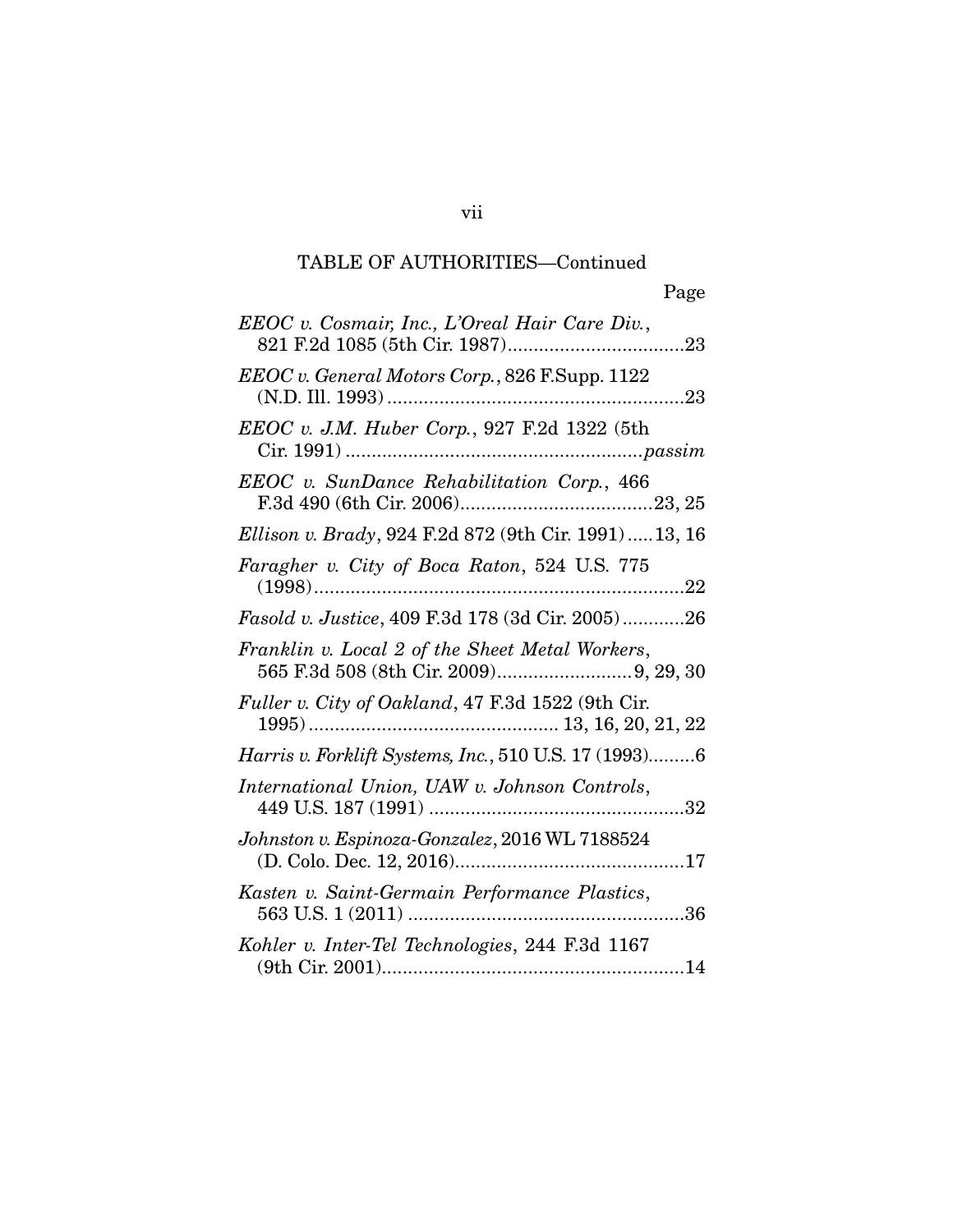viii

| Kramer v. Wasatch County Sheriff's Office, 743                                                             |
|------------------------------------------------------------------------------------------------------------|
| Kramer v. Wasatch County Sheriff's Office, 857<br>F.Supp.2d 1190 (D. Utah. 2012) 16, 17                    |
| Lawson v. FMR LLC, 571 U.S. 429 (2014) 36                                                                  |
| McGinest v. GTE Service Corp., 360 F.3d 1103                                                               |
| Mitchell v. Robert DeMario Jewelry, Inc., 361                                                              |
| Mockler v. Multnomah County, 140 F.3d 808 (9th                                                             |
| Nichols v. Azteca Rest. Enters., Inc., 256 F.3d                                                            |
| Patterson v. Hudson Area Schools, 551 F.3d 438                                                             |
| Pennsylvania State Police v. Suders, 542 U.S. 129                                                          |
| Richardson v. Commission on Human Rights & Op-<br>portunities, 532 F.3d 114 (2d Cir. 2008)  28, 29, 32, 33 |
| Riggs v. Louisiana-Pacific Corp., 1996 WL 623061                                                           |
| Smith v. Oakland Scavenger Co., 1999 WL<br>661335 (9th Cir. Oct. 16, 1997) 14                              |
| Thompson v. North American Stainless, LP, 562                                                              |
| Tilghman v. Kirby, 662 Fed.Appx. 598 (10th Cir.                                                            |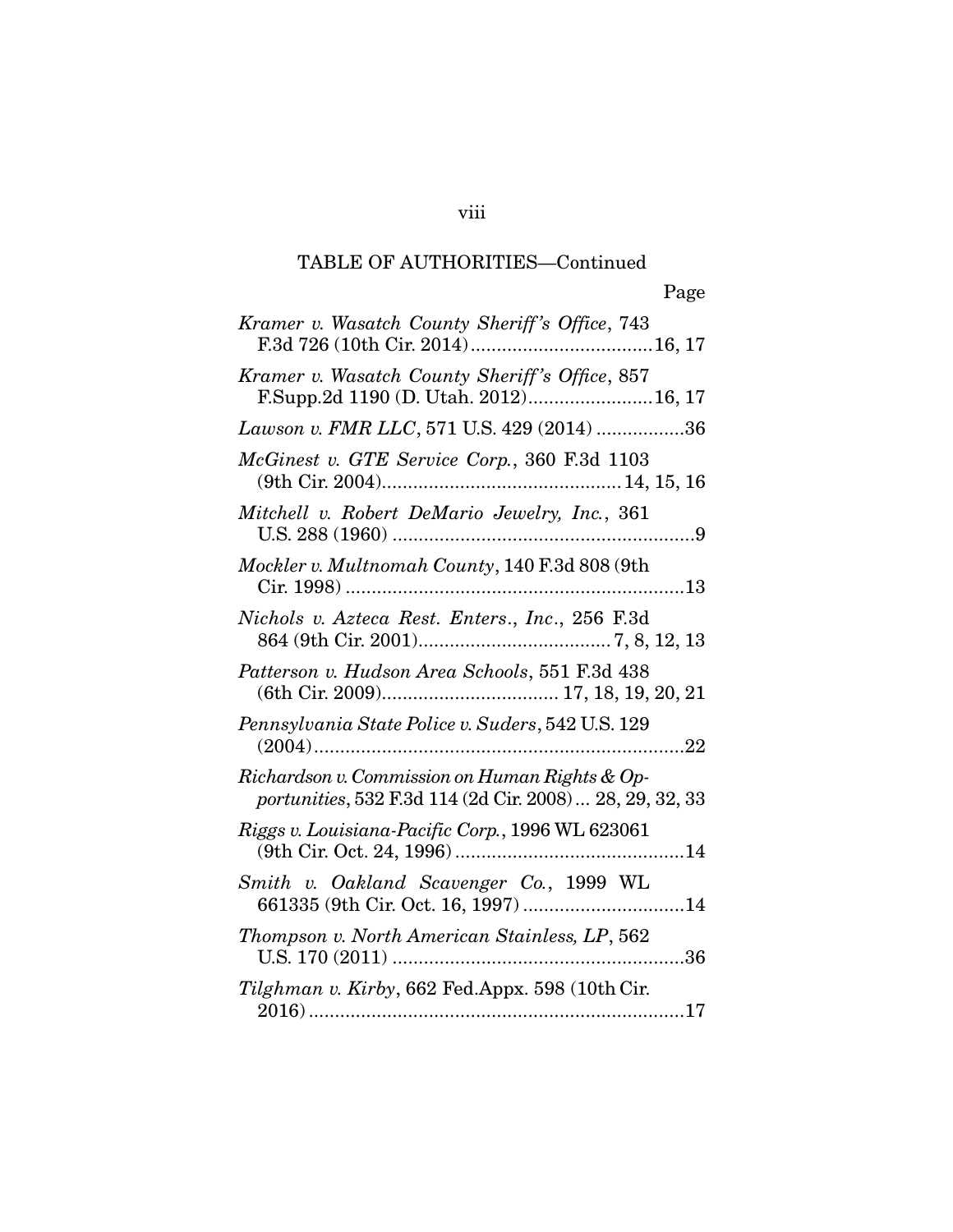| Trayling v. St. Joseph County Employers Chap-<br>ter of Local # 2955, 953 F.Supp.2d 793 (W.D. |
|-----------------------------------------------------------------------------------------------|
| United States v. N.Y. City Transit Authority, 97                                              |
| Vance v. Ball State Univ., 570 U.S. 421 (2013) 11, 22, 36                                     |
| Venkataraman v. Intel Corp., 1999 WL 98035714                                                 |
| Watford v. Jefferson County Public Schools, 163                                               |
| Watford v. Jefferson County Public Schools, 870<br>F.3d 448 (6th Cir. 2017) 25, 26, 31, 32    |
| Yamaguchi v. U.S. Dept. of the Air Force, 109 F.3d                                            |
| Zeno v. Pine Plains Central School District, 702                                              |

## **STATUTES**

| 1964 Civil Rights Act |  |
|-----------------------|--|
|                       |  |
|                       |  |
|                       |  |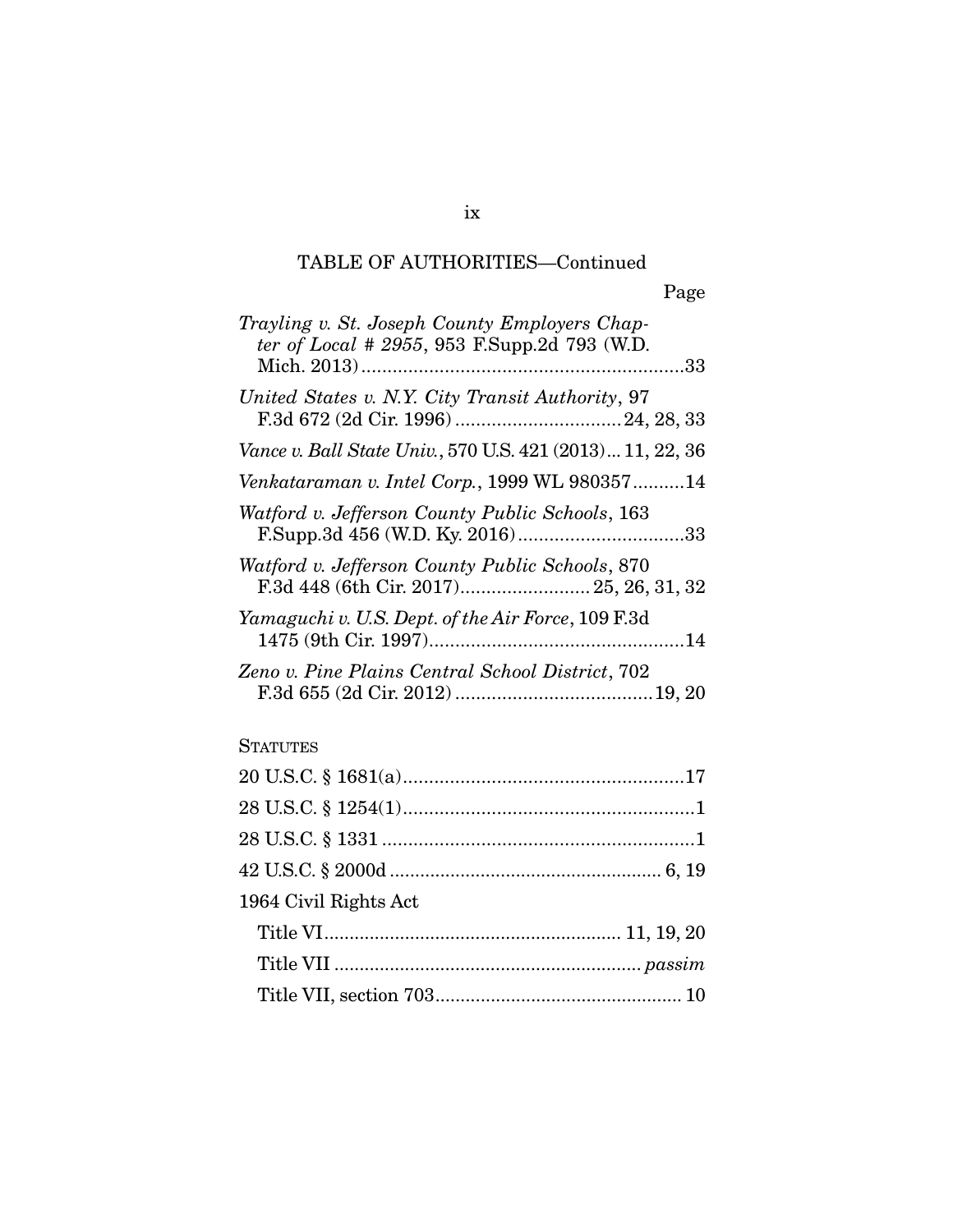|                                       | Page |
|---------------------------------------|------|
|                                       |      |
|                                       |      |
|                                       |      |
|                                       |      |
| Age Discrimination in Employment Act, |      |
|                                       |      |

### OTHER AUTHORITIES

| Brief of the U.S. Equal Employment Oppor-       |  |
|-------------------------------------------------|--|
| tunity Commission as Amicus Curiae in Sup-      |  |
| port of Appellant and in Favor of Reversal,     |  |
| Watford v. Jefferson County Public Schools,     |  |
|                                                 |  |
|                                                 |  |
| Ninth Circuit Model Jury Instructions Civil     |  |
|                                                 |  |
| Office of Civil Rights, Sexual Harassment Guid- |  |
| ance: Harassment of Students by School Em-      |  |
| ployees, Other Students, or Third Parties, 62   |  |
|                                                 |  |

x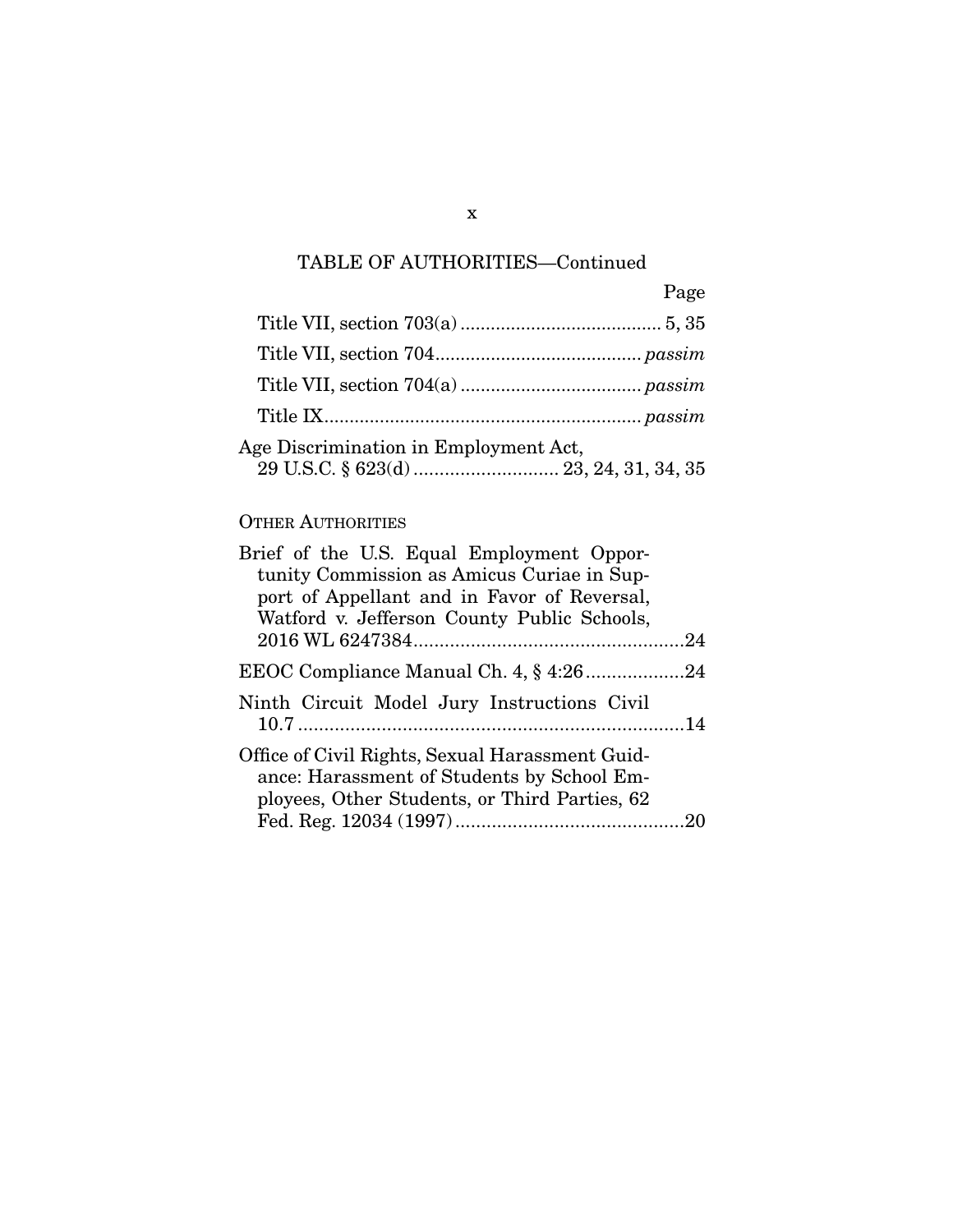Petitioners Cathy Sellars, Claudia Lopez, and Leslie Fortune respectfully pray that this Court grant a writ of certiorari to review the judgment and opinion of the United States Court of Appeals entered on September 8, 2021.

**OPINIONS BELOW** 

--------------------------------- ♦ ---------------------------------

The September 8, 2021 opinion of the court of appeals, which is reported at 13 F.4th 681 (8th Cir. 2021), is set out at pp. 1a-36a of the Appendix. The July 15, 2019 order of the district court, which is reported at 385 F.Supp.3d 803 (N.D. Iowa 2019), is set out at pp. 37a-118a of the Appendix. The January 15, 2019 order of the district court, which is reported at 359 F.Supp.3d 633 (N.D. Iowa 2019), is set out at pp. 119a-217a of the Appendix.

### **JURISDICTION**

--------------------------------- ♦ ---------------------------------

The decision of the court of appeals was entered on September 8, 2021. This Court has jurisdiction pursuant to 28 U.S.C. § 1254(1). The district court had jurisdiction pursuant to 28 U.S.C. § 1331.

--------------------------------- ♦ ---------------------------------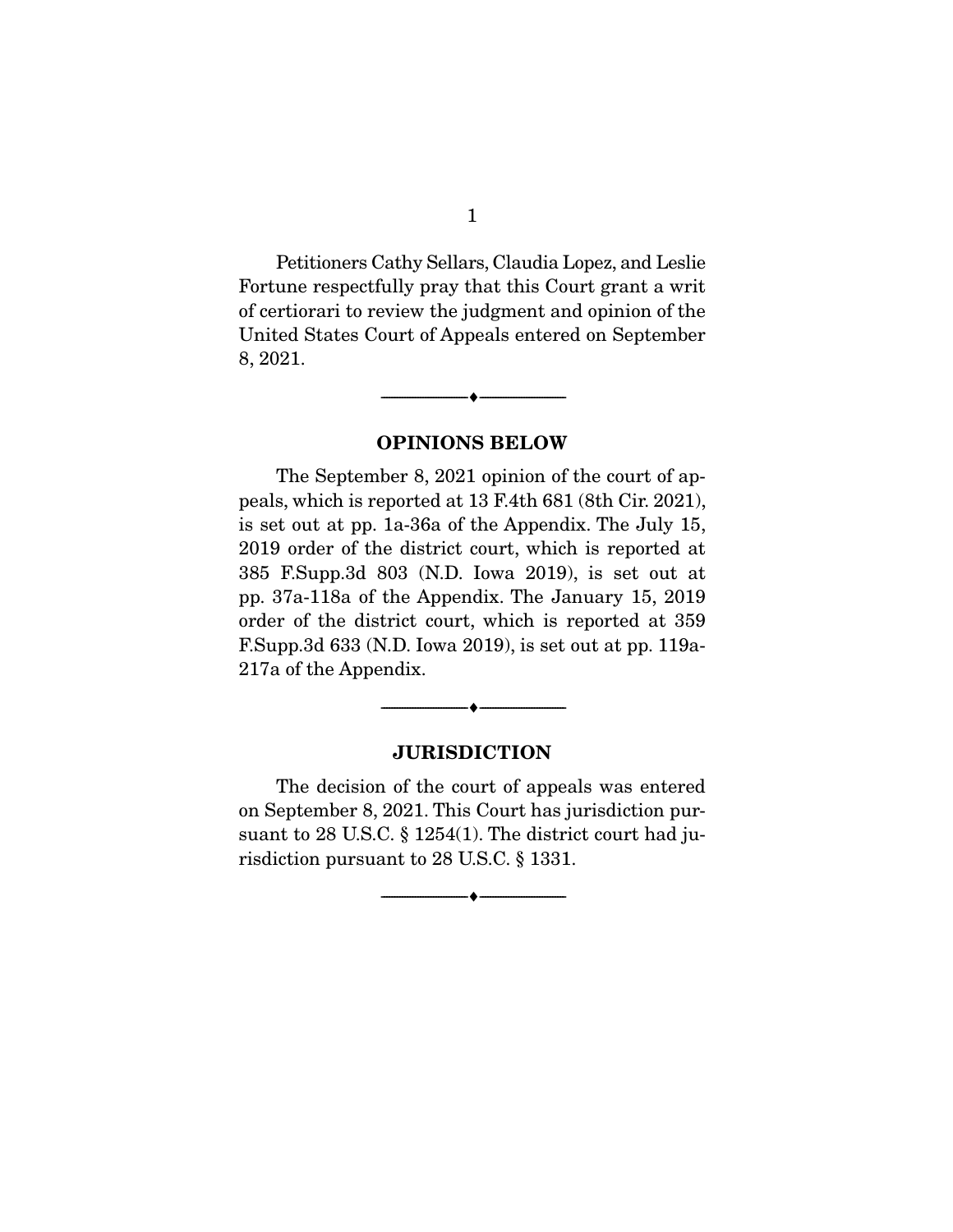### **STATUTORY PROVISIONS INVOLVED**

The statutory provisions involved are set out in the Appendix.

--------------------------------- ♦ ---------------------------------

### **STATEMENT OF THE CASE**

### **Factual Background**

CRST is a long-haul trucking company whose drivers begin and end trips at designated CRST terminals around the country. CRST's drivers work in pairs so that one driver can sleep in the truck's bunks while the other continues to drive. CRST does not directly pair the drivers; rather, drivers mutually agree to take on a truck load. Drivers earn an individualized mileage rate, and are paid based on the total miles driven on each job. New drivers usually spend a period of time in classroom training, and are then assigned to work with a lead driver for about 30 days. App. 2a-3a.

 If during a trip a driver contacts CRST and complains about sexual harassment, it is CRST general policy to promptly remove her from the truck. Once she has been removed, the complainant no longer earns the mileage-based rate that would have been paid for the rest of the trip had she not complained. The victim does not begin again to earn that mileage-based rate until she resumes work driving another truck, usually after getting to one of the CRST terminals.1 App. 4a,

2

<sup>&</sup>lt;sup>1</sup> Prior to July 2015, a complainant was theoretically eligible to be paid a per-day layover rate if she were not offered another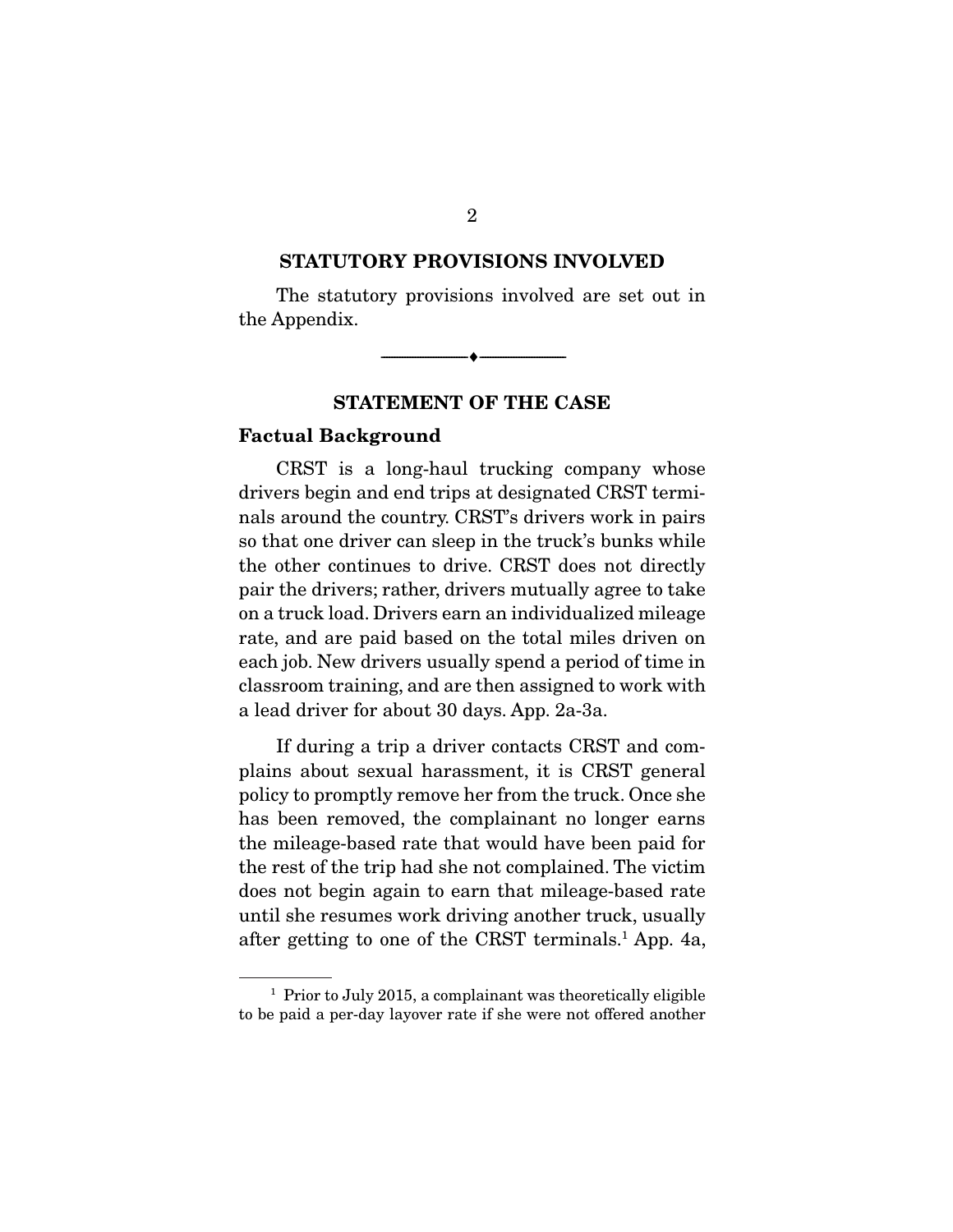9a. The alleged harasser, on the other hand, continues to be paid for the balance of the trip. Between 2013 and 2017 there were 135 instances in which female drivers were removed from CRST trucks—and deprived of mileage-based pay—after complaining about sexual harassment. App. 7a.

 The named plaintiffs in this case are three women drivers who worked for CRST during this period. The plaintiffs were sexually harassed by a combined total of about fifteen male drivers. The harassment was exceptionally serious. App. 63a-84a. One plaintiff awoke in the truck bunk to find her naked male co-driver on top of her with his erect penis pressed against her. App. 6a. Another male driver almost tore the shirt of a plaintiff, who struggled and managed to escape. App. 5a. In one case a plaintiff was held at knife point until she was able to flee at a fuel stop. Id. Two male drivers threatened to rape their female co-driver, and one male driver threatened to kill his female co-driver. App. 5a, 6a, 74a, 79a. One male driver told a plaintiff that he and his friends wished to tie her up and "do things to [her]." App. 67a, 89a. Two male drivers masturbated in the presence of their female co-driver, and one male

driving job within 48 hours; in practice, however, this virtually never occurred. Subsequent to July 2015, CRST had a generally undisclosed policy of paying a set amount per day once a complainant was removed from her truck, and until she was offered a new pairing. Drivers were not told about that new policy, and generally learned of it only if they complained about sexual harassment. App. 11a.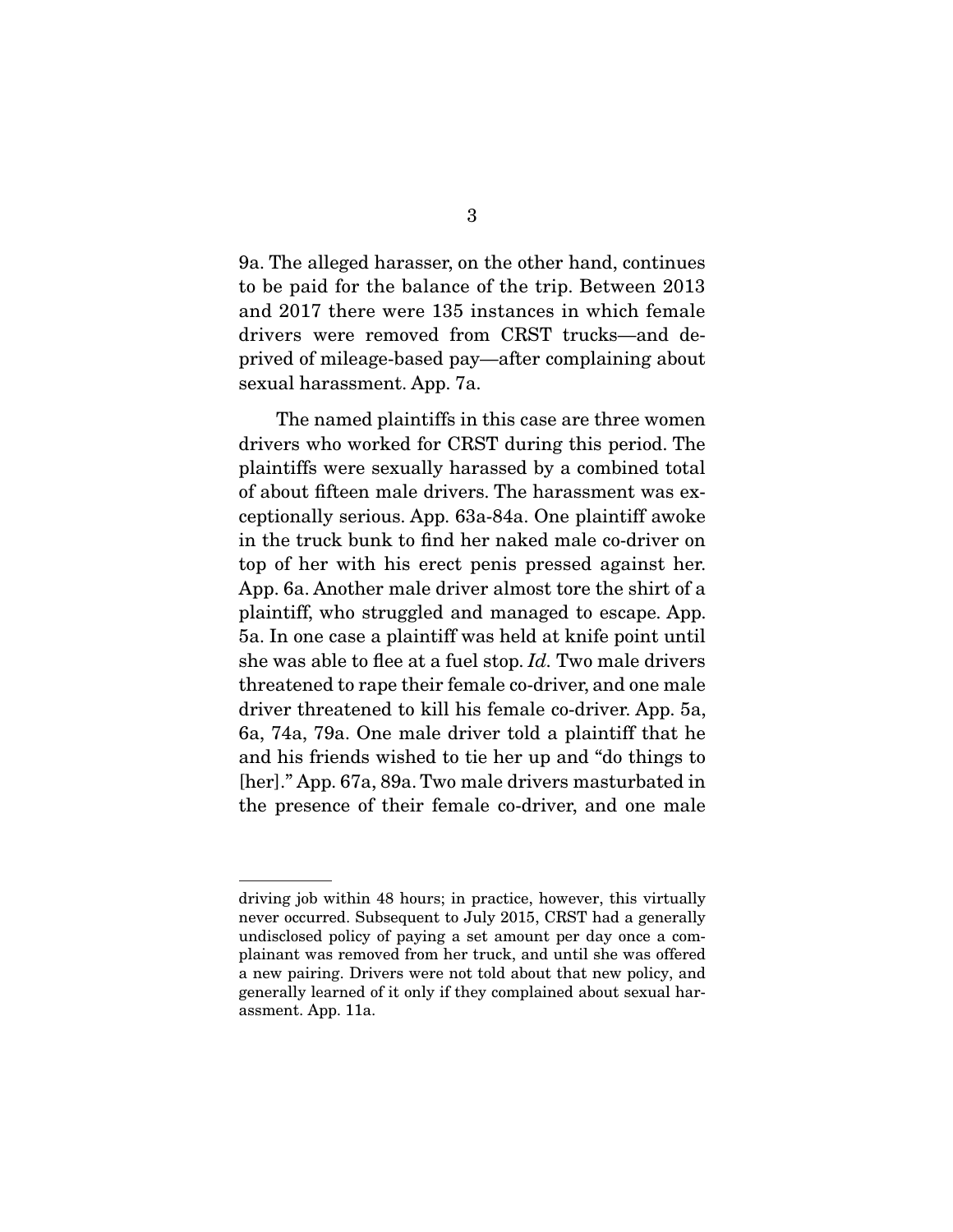driver exposed his genitals to his female co-driver. App. 5a, 7a, 71a, 91a.

 The plaintiffs filed a total of ten complaints of sexual harassment with CRST officials. None of the alleged harassers were fired or suspended for harassment. The most common CRST response was to designate the harasser "male only," which meant that he could not again drive with a female co-driver. App. 4a, 6a, 7a. In several instances, CRST merely told the harasser to avoid contact with the victim. App. 5a, 7a. Once a plaintiff complained about a particular harasser, she was not again harassed by him, either because of this limited CRST action, or because she simply refused to drive with that harasser any more. But these repeated complaints did not end the sexual harassment by a succession of other male drivers. For each of the plaintiffs, most of the harassment she suffered occurred after she had initially complained about her first harasser. In addition, because of their complaints about sexual harassment, the plaintiffs were repeatedly removed from their trucks and experienced a net decrease in pay as a result. The plaintiffs resigned between 3 and 14 months after being hired; each claimed that she had been forced to resign by the repeated sexual harassment.

### **Prior EEOC Litigation**

 In 2007, prior to the period when the plaintiffs worked for CRST, the Equal Employment Opportunity Commission filed suit against CSRT, asserting that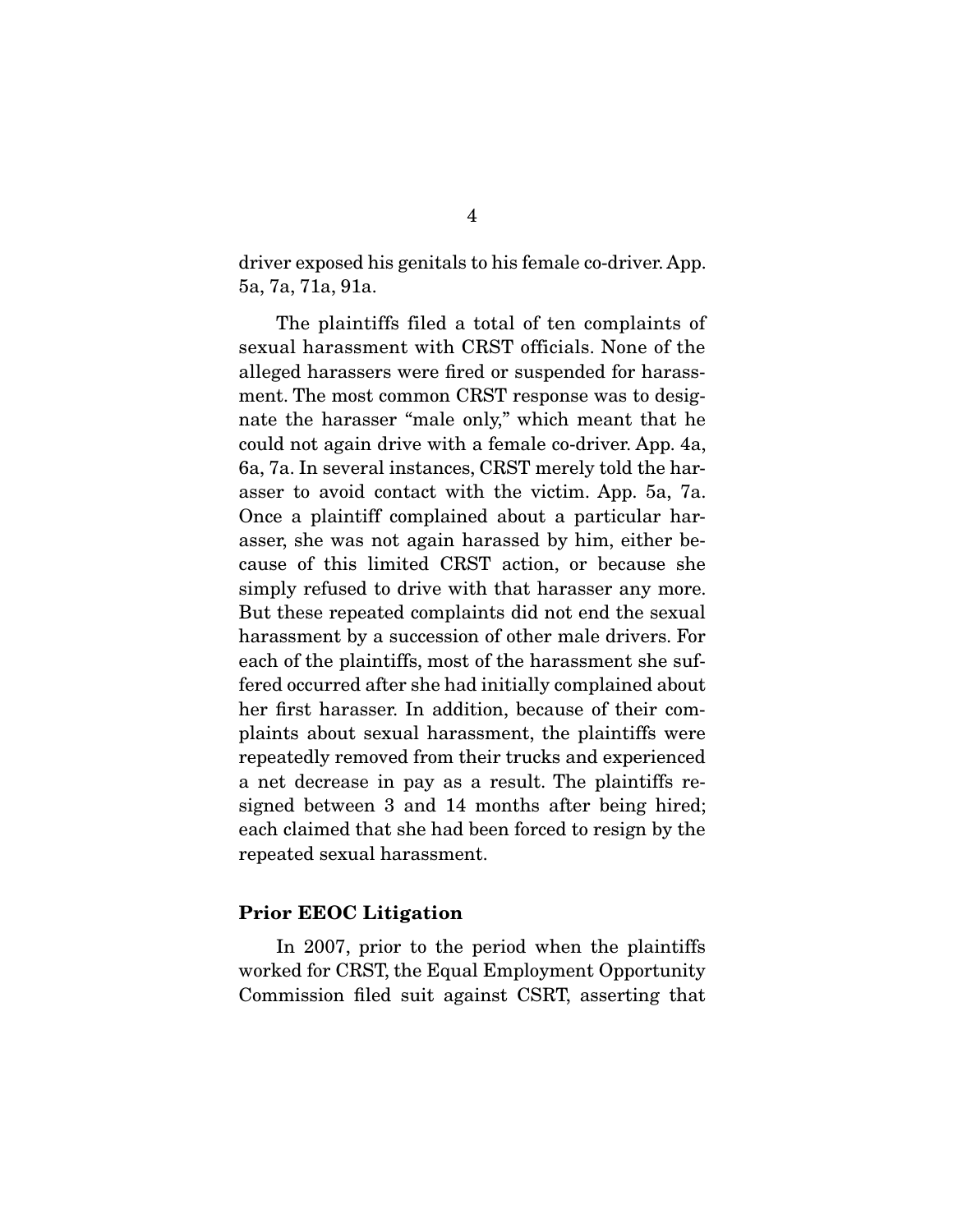women drivers at the firm were subject to unlawful sexual harassment. EEOC v. CRST Van Expedited, Inc., No. 07-CV-95-LRR (N.D. Iowa).

 The EEOC identified 270 women drivers whom it claimed were victim of sexual harassment. The EEOC litigation became embroiled in procedural and discovery disputes, as a result of which the trial judge refused to consider the sexual harassment claims of most of the asserted victims. The trial judge ultimately decided on the merits only the claims regarding 11 women drivers. The district court rejected each of those claims on the ground that CRST had not been negligent in responding to the complaints of those drivers. EEOC v. CRST Van Expedited, Inc., 679 F.3d 657 (8th Cir. 2012). That litigation did not encompass the claims of the plaintiffs in the instant case, who were hired several years after the trial in the EEOC case.

 Following the resolution of the merits of the EEOC suit, the district judge awarded CRST counsel fees against the EEOC. The counsel fee dispute was considered by this Court in *EEOC v. CRST*, 578 U.S. 419 (2016).

#### **District Court Decision**

 Plaintiffs commenced this action in 2015, asserting three related Title VII claims. First, the plaintiffs contended that the sexual harassment which each had suffered had created a hostile work environment that violated section 703(a). The plaintiffs contended that CRST had been negligent in failing to prevent and in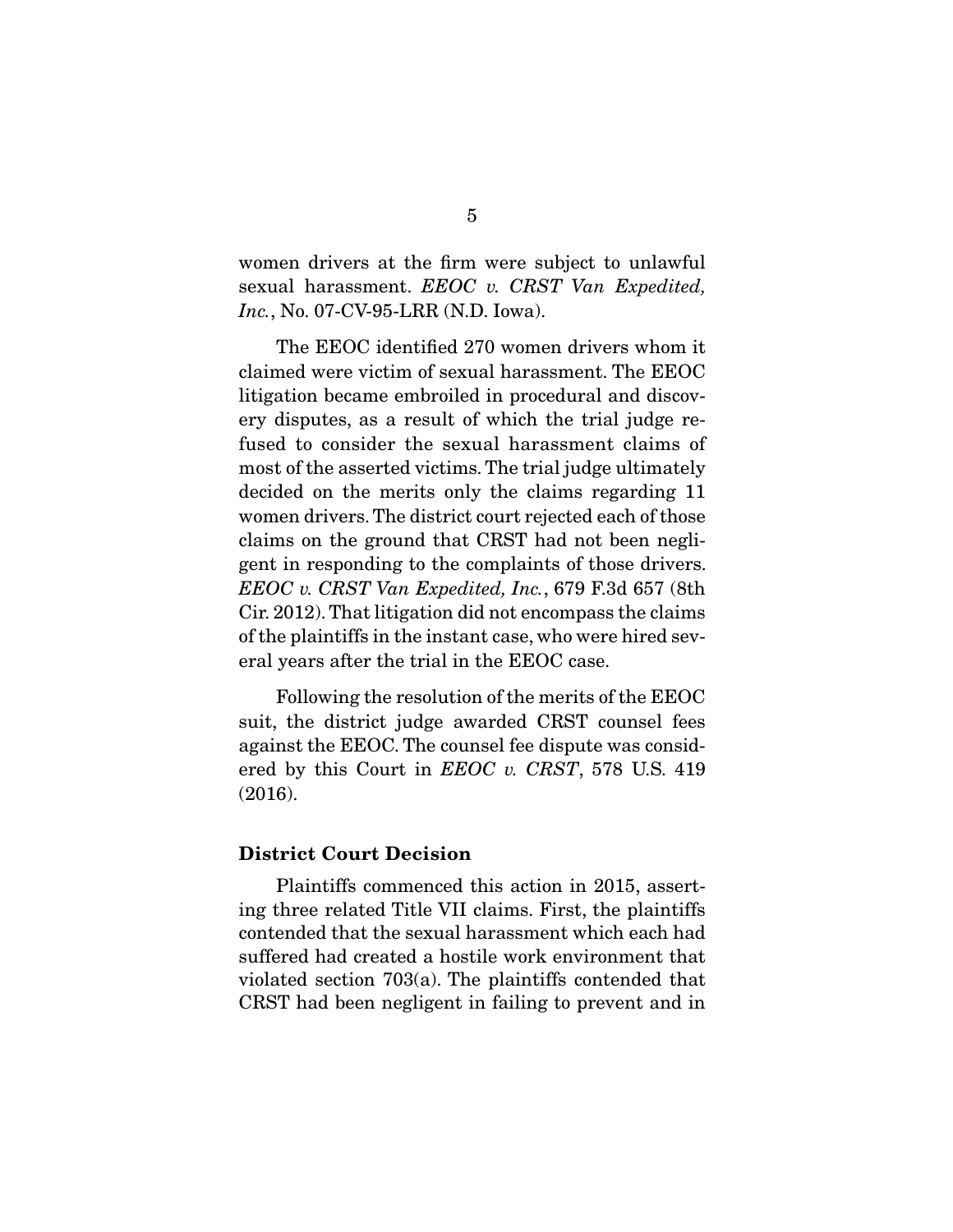responding to that sexual harassment, and was thus liable for that harassment. Second, the plaintiffs asserted that CRST's policy of removing from a truck a woman who complained about sexual harassment, and denying the complainant mileage-based pay for the rest of the scheduled trip, violated section 704(a) of Title VII. 42 U.S.C. § 2000d. Third, the plaintiffs claimed that the harassment for which CRST was liable resulted in the constructive discharge of each of the plaintiffs.

 The plaintiffs offered evidence that women drivers at CRST had complained about sexual harassment 265 times during the relevant time period. App. 185a. There were factual disputes about a number of subsidiary matters. But the parties largely agreed on two things. On the one hand, once CRST received a complaint of sexual harassment, harassment of the victim in question by the particular alleged perpetrator at least usually soon ended, most often because CRST would classify the perpetrator as "male only," precluding him from driving with the victim or any other woman. On the other hand, CRST rarely fired a male driver for sexual harassment.<sup>2</sup>

 In response to CRST's motion for summary judgment, the district court concluded that a jury could find that the harassment inflicted on each of the plaintiffs was sufficiently serious to create an unlawful hostile work environment. App. 86a-97a. See Harris v. Forklift Systems, Inc., 510 U.S. 17, 21 (1993). But the district

<sup>&</sup>lt;sup>2</sup> Sellars v. CRST Expedited, Inc., Eighth Circuit Oral Argument, 33:22-34:18.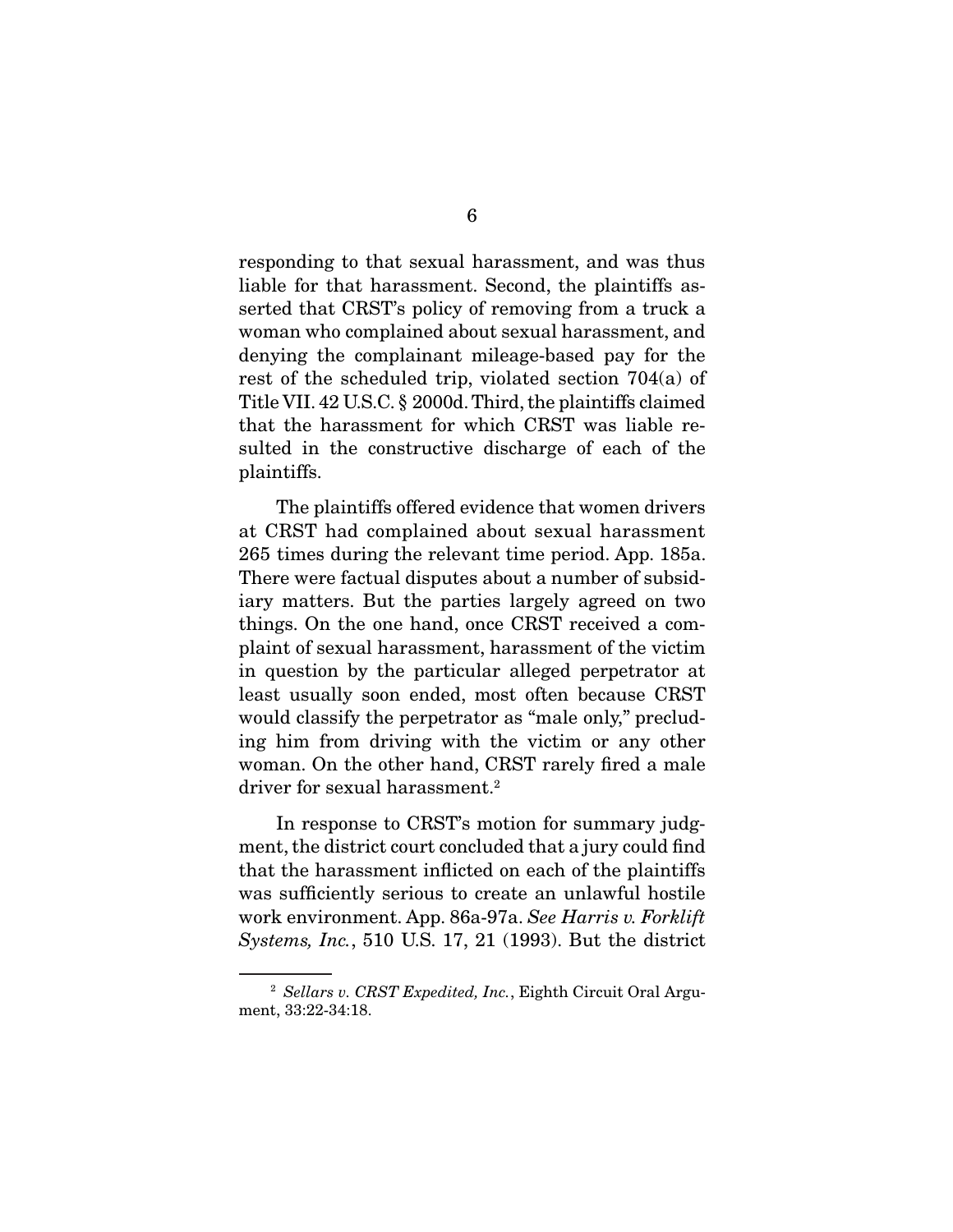court held that CRST was not negligent, as a matter of law, because it generally acted promptly to end harassment of a complaining woman driver by the particular alleged harasser. App. 103a-105a. The district court expressly refused to apply the Ninth Circuit decision in Nichols v. Azteca Rest. Enters., Inc., 256 F.2d 864 (9th Cir. 2001), insofar as it requires an employer to respond to sexual harassment in a manner that would deter harassment by future potential harassers. App. 108a-109a. Because, in the district court's view, ending harassment of a complaining victim by the particular perpetrator is all the law requires, the court did not address the conflicting evidence as to why CRST rarely fired a male driver for sexual harassment.<sup>3</sup>

 With regard to plaintiffs' challenge to CRST's unpaid-removal policy for women who complained about sexual harassment, the district court certified a class of women who during a specified period of time had been required by CRST to exit the truck in response to their complaints of sexual harassment. The district court concluded that CRST had acted for benign motives in requiring women who complained

<sup>&</sup>lt;sup>3</sup> For example, the court of appeals noted that CRST usually did not inflict punishment because CRST could not "corroborate" the statements of the complainant. App. 4a. Plaintiffs contended it was improper for CRST to regard those statements as nonprobative unless corroborated by some additional evidence, and argued that in practice CRST required that a complaint of sexual harassment be corroborated by a third party eye-witness, which could never occur when the victim was harassed in a truck. CRST, on the other hand, asserted that other forms of corroboration would have been accepted. App. 56a, 184a-187a.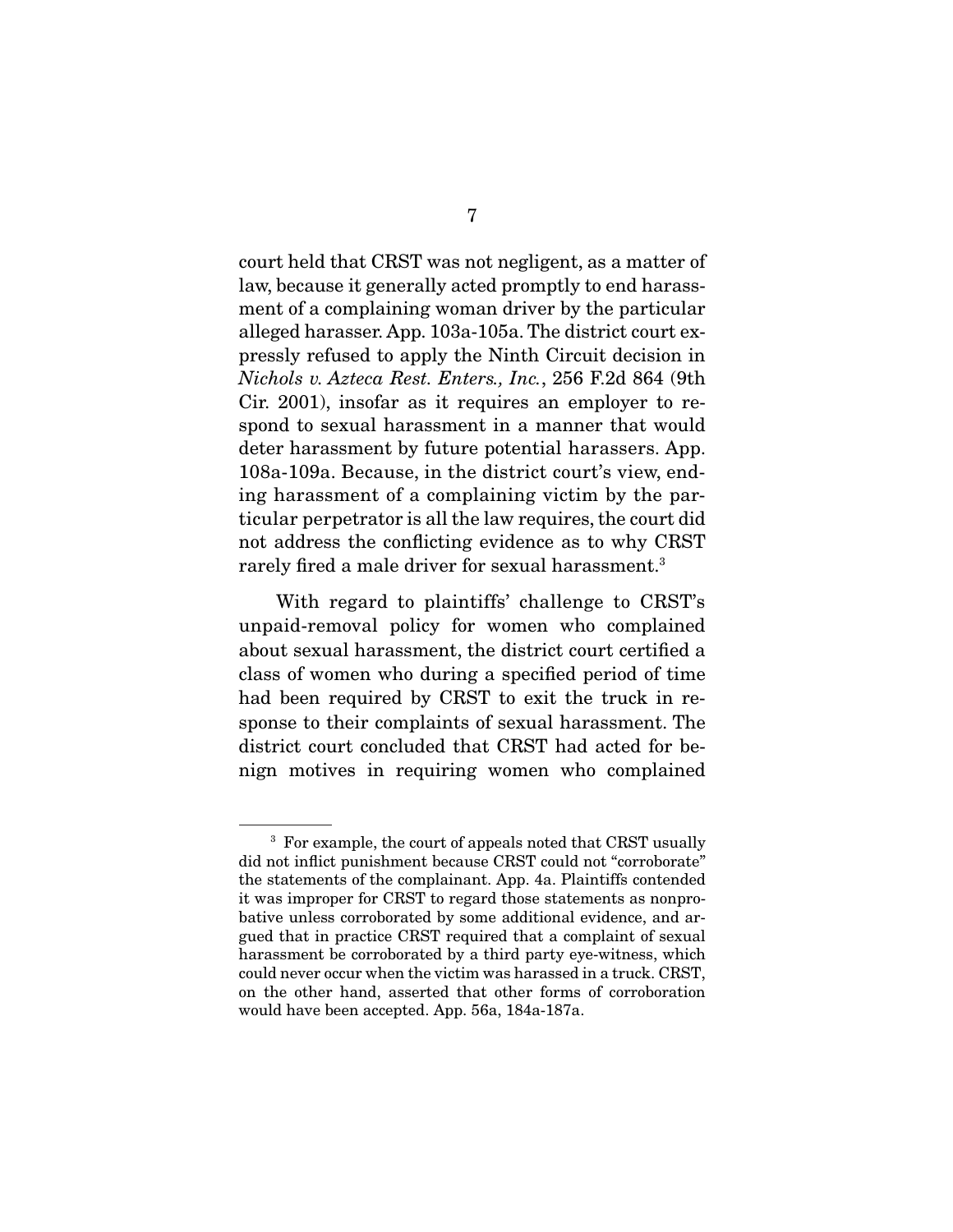about sexual harassment to exit the truck involved (App. 169a-175a).

 The district court held that under Eighth Circuit precedent, a constructive discharge claim requires proof that the employer had acted with the purpose of forcing the plaintiff to resign. The court rejected the plaintiff 's constructive discharge claim because it concluded there was no evidence CRST wanted to compel the named plaintiffs to quit. App. 113a-118a.

#### **Court of Appeals Decision**

 With regard to plaintiffs' sexual harassment claims, the central legal issue on appeal was whether the Eighth Circuit would adopt or reject the Ninth Circuit negligence standard. The Ninth Circuit requires employers in responding to sexual harassment not only to end harassment by the specific perpetrator at issue, but also to take steps to deter such harassment by others. E.g., Nichols v. Azteca Rest. Enters., Inc., 256 F.3d at 875–76. The panel expressly rejected the Ninth Circuit standard. "[W]e have not adopted the Ninth Circuit's requirement that an employer's remedial response to harassment must deter future harassment by any offender in order to be reasonable, Nichols v. Azteca Rest. Enters., Inc., ... We decline to do so here." App. 31a. The panel concluded that CRST was nonnegligent as a matter of law, because it generally ended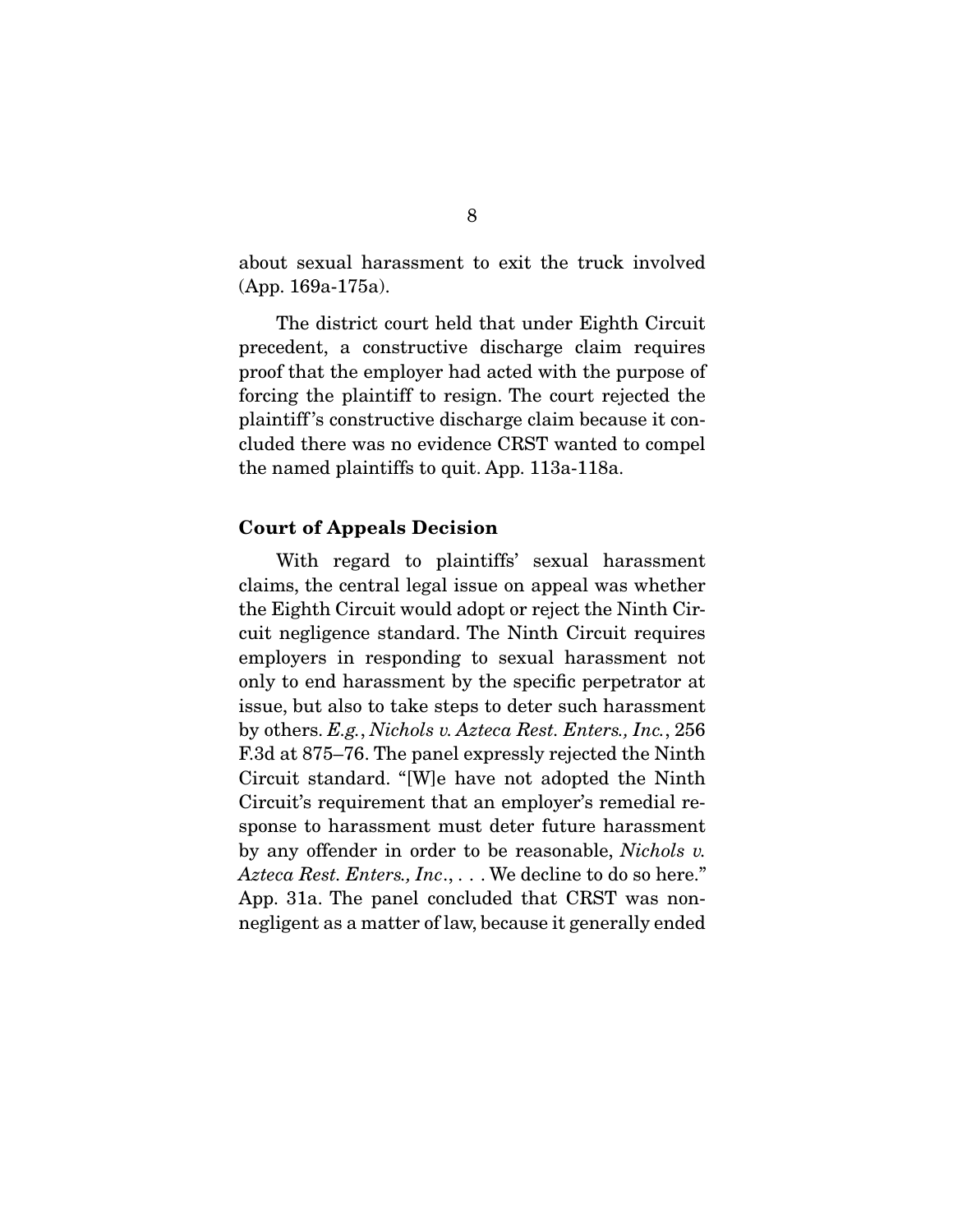harassment of a complainant by the alleged perpetrator. App. 30a.

 With regard to plaintiffs' section 704 claim, the court of appeals acknowledged that the CRST pre-July 2015 policy of removing from a truck a driver who complained about sexual harassment, and of not paying her for the rest of the trip, almost always injured women who complained about such harassment. "The record establishes that a vast majority of pre-2015 class members actually experienced a net decrease in pay upon removal. Thus, a reasonable employee in the pre-2015 class members' position would expect that complaining of sexual harassment would directly lead to a net decrease in pay." App. 16a. Such economic harm, the court acknowledged, "might often operate to induce aggrieved employees quietly to accept substandard conditions." App. 16a (quoting Mitchell v. Robert DeMario Jewelry, Inc., 361 U.S. 288, 292 (1960)).

 But the court of appeals held that this did not render the unpaid-removal policy a per se violation of section 704. The Eighth Circuit ruled, as it had earlier in Franklin v. Local 2 of the Sheet Metal Workers, 565 F.3d 508 (8th Cir. 2009), that even if a policy would directly lead to injury as a consequence of protected activity, that is not a per se violation of section 704 unless the policy singles out and applies solely to protected activity. App. 12a-13a. The unpaid-removal policy in this case was not a per se violation, the court of appeals held, because it applied to complaints related to safety as well as to complaints about sexual harassment. Id. The Eighth Circuit thus refused to apply the Seventh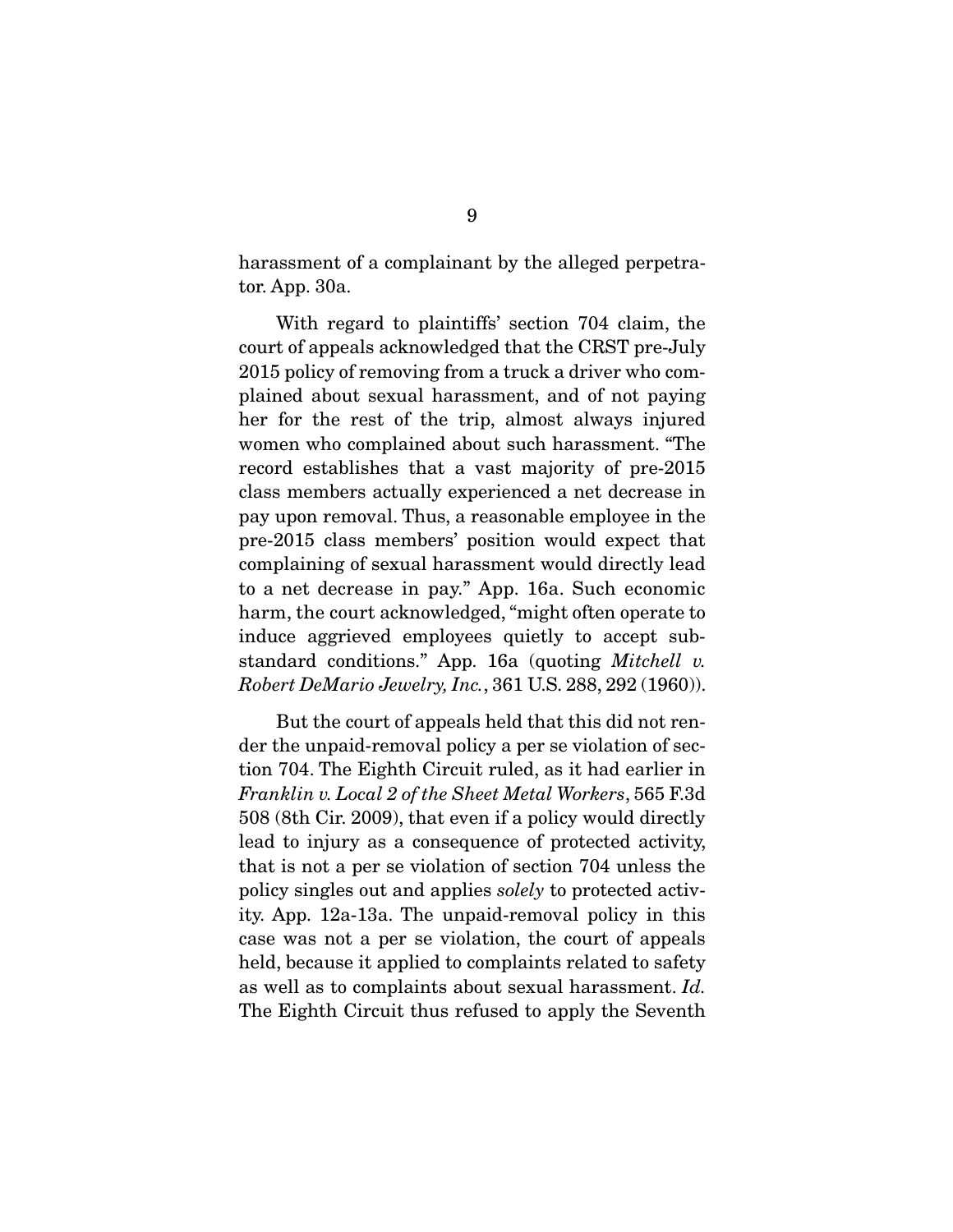Circuit per se violation standard in EEOC v. Board of Governors of State Colleges and Universities, 957 F.2d 424 (7th Cir. 1992), cert. denied, 506 U.S. 906 (1992). It also concluded that there was not sufficient evidence that CRST's pre-July  $2015$  policy<sup>4</sup> of removing complainants from their trucks was the result of an invidious motive. App. 17a-21a. The court of appeals did not address CRST's motive in refusing to pay those complainants the rest of what they would have earned if they had not complained. App. 13a n.5.

 The court of appeals rejected the plaintiffs' constructive discharge claims because the court had concluded that CRST was not legally responsible for the sexual harassment that the plaintiffs claimed had forced them to resign. App. 33a-35a.

### **REASONS FOR GRANTING THE WRIT**

--------------------------------- ♦ ---------------------------------

This petition presents two related circuit conflicts regarding Title VII of the 1964 Civil Rights Act. The Eighth Circuit decision expressly rejects the Ninth Circuit standard regarding when an employer is liable for negligently failing to prevent and respond to co-worker sexual harassment forbidden by section 703. The decision below also refuses to follow the Seventh Circuit's interpretation of the anti-retaliation provision of section 704(a). The Eighth Circuit rejected those Seventh and Ninth Circuit standards at the express urging of

<sup>4</sup> The court of appeals remanded to the district court to address the motive behind CRST's post-July 2015 policy. App. 30a.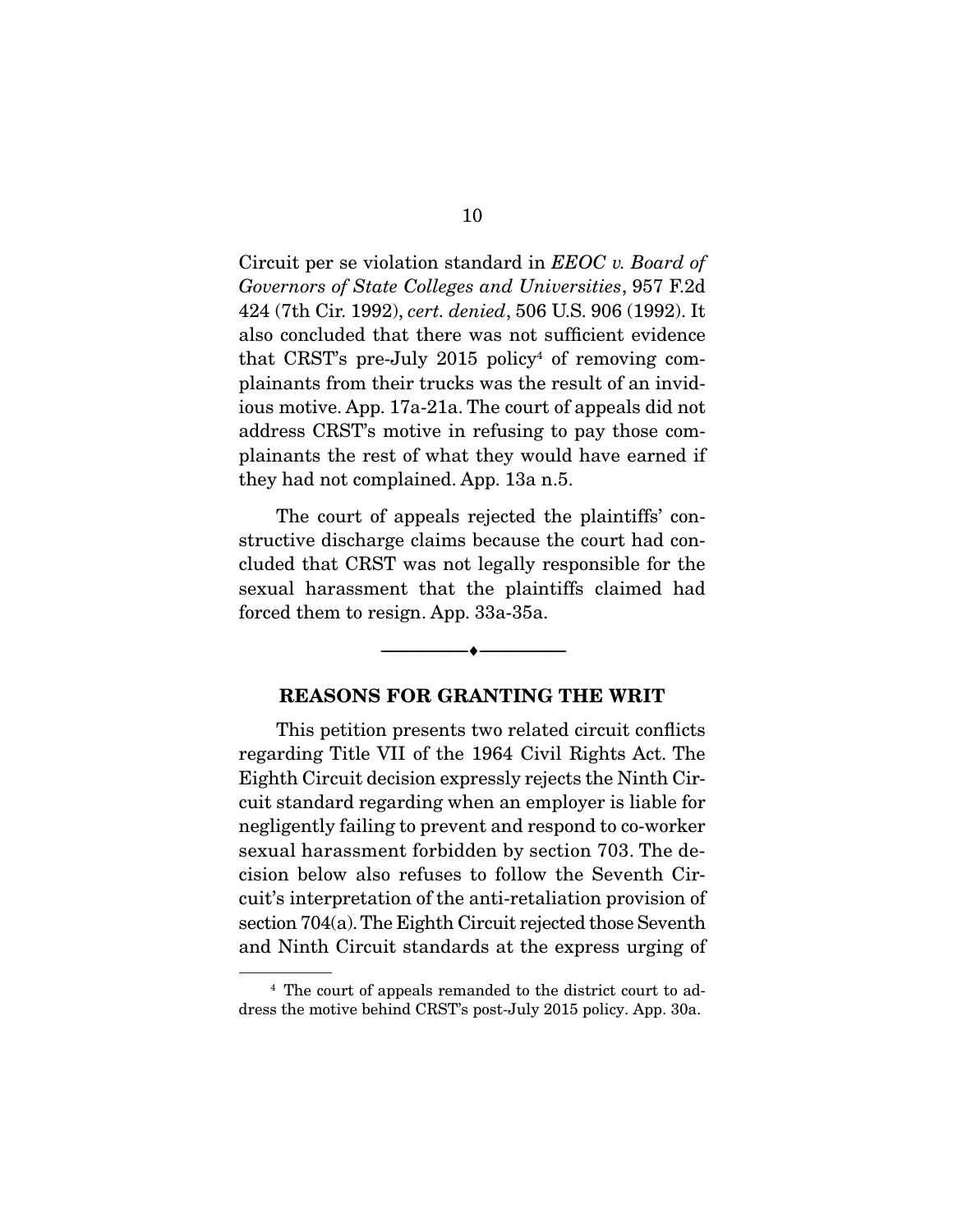CRST.5 The decision below is squarely at odds with the interpretation of those provisions by the Equal Employment Opportunity Commission.

### **I. THERE IS AN IMPORTANT CONFLICT REGARDING HOW AN EMPLOYER MUST RESPOND TO COMPLAINTS OF SEXUAL HARASSMENT**

This case presents an issue of great importance under Title VII and other federal statutes that forbid harassment on the basis of sex or race. An employer is liable under Title VII for co-worker sexual harassment if it was negligent in response to complaints about such harassment. Vance v. Ball State University, 570 U.S. 421, 445, 449 (2013). The Ninth Circuit has long held that the response of an employer to sexual harassment must not only address the conduct of the harasser at issue, but also deter such conduct by other potential harassers. The Sixth Circuit construes in the same way the Title IX prohibition against sexual harassment, and the Second Circuit applies the same interpretation to the Title VI prohibition against racial harassment. In the instant Title VII case, on the other hand, the Eighth Circuit expressly rejected the Ninth Circuit standard.

 Whether the Eighth Circuit would follow or reject the Ninth Circuit rule was the central legal issue raised by the plaintiffs' sexual harassment claim. The

<sup>5</sup> Brief of Defendant-Appellee CRST Expedited, Inc., 22, 44-45.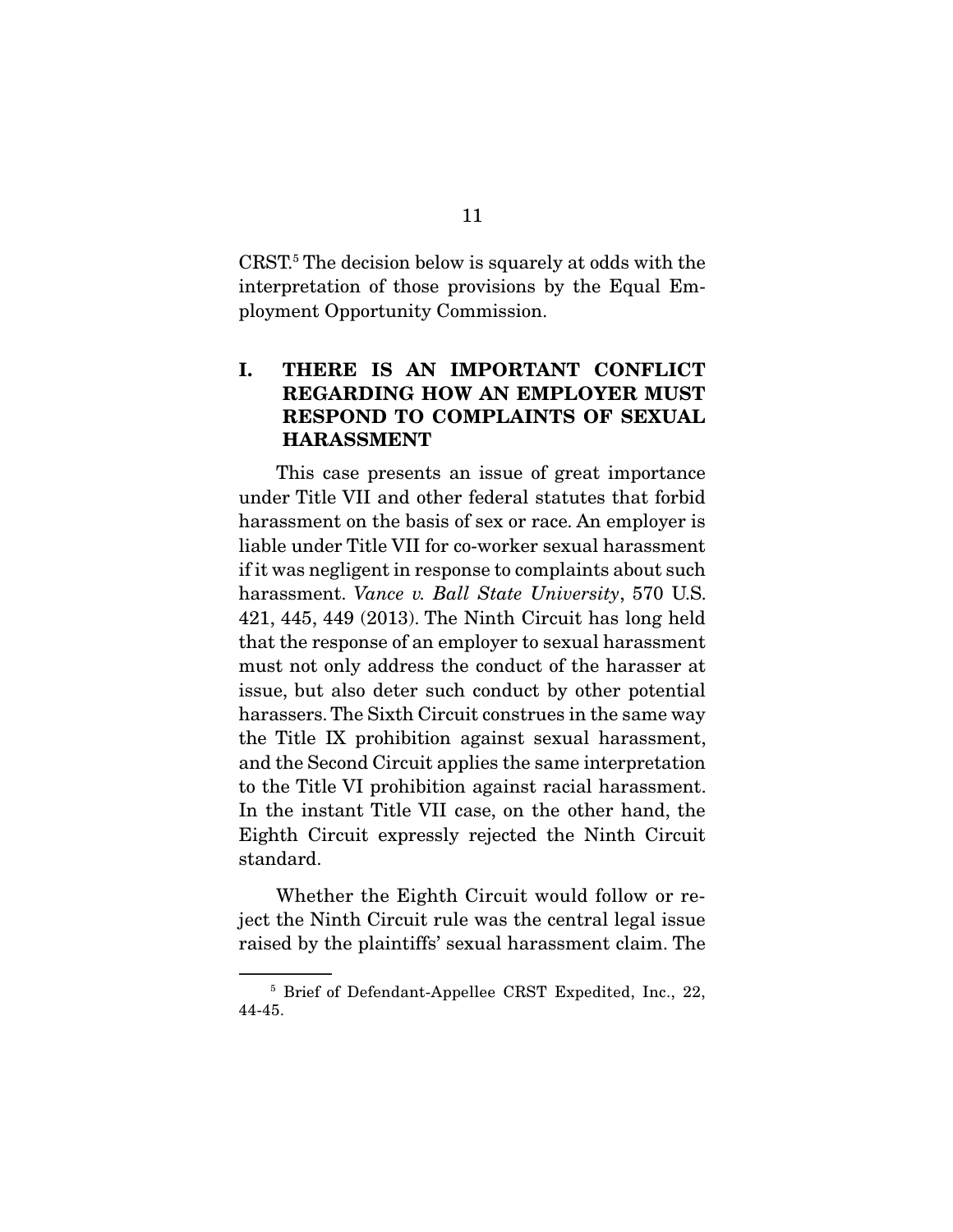District Court specifically rejected the Ninth Circuit decision in Nichols v. Azteca Rest. Enters., Inc., 256 F.3d 864, 875–76 (9th Cir. 2001). App. 108a-109a. On appeal, plaintiffs urged the court of appeals to follow the established Ninth Circuit rule.6 The defendant argued that the Ninth Circuit rule was wrong, and in conflict with several other circuits, and urged the Eighth Circuit to reject that Ninth Circuit standard.7 The panel below did precisely that.

The Plaintiffs argue that, given the constructive notice to CRST that its policies were not preventing harassment by employees whom it had no reason to suspect of being harassers, CRST should have taken additional steps beyond those that presumably remedied the threat of repeat harassment by known harassers—to affirmatively prevent future harassment. Although employers may be required to escalate their response to repeated harassment by the same coworker, . . . we have not adopted the Ninth Circuit's requirement that an employer's remedial response to harassment must deter future harassment by any offender in order to be reasonable, Nichols v. Azteca Rest. Enters., Inc. . . . We decline to do so here.

App. 30a-31a (footnote omitted).

 The Ninth Circuit has for 30 years insisted, to the contrary, that the sufficiency of an employer's response

<sup>6</sup> Brief for Plaintiffs-Appellants, 64.

<sup>7</sup> Brief of Defendant-Appellee CRST Expedited, Inc., 45.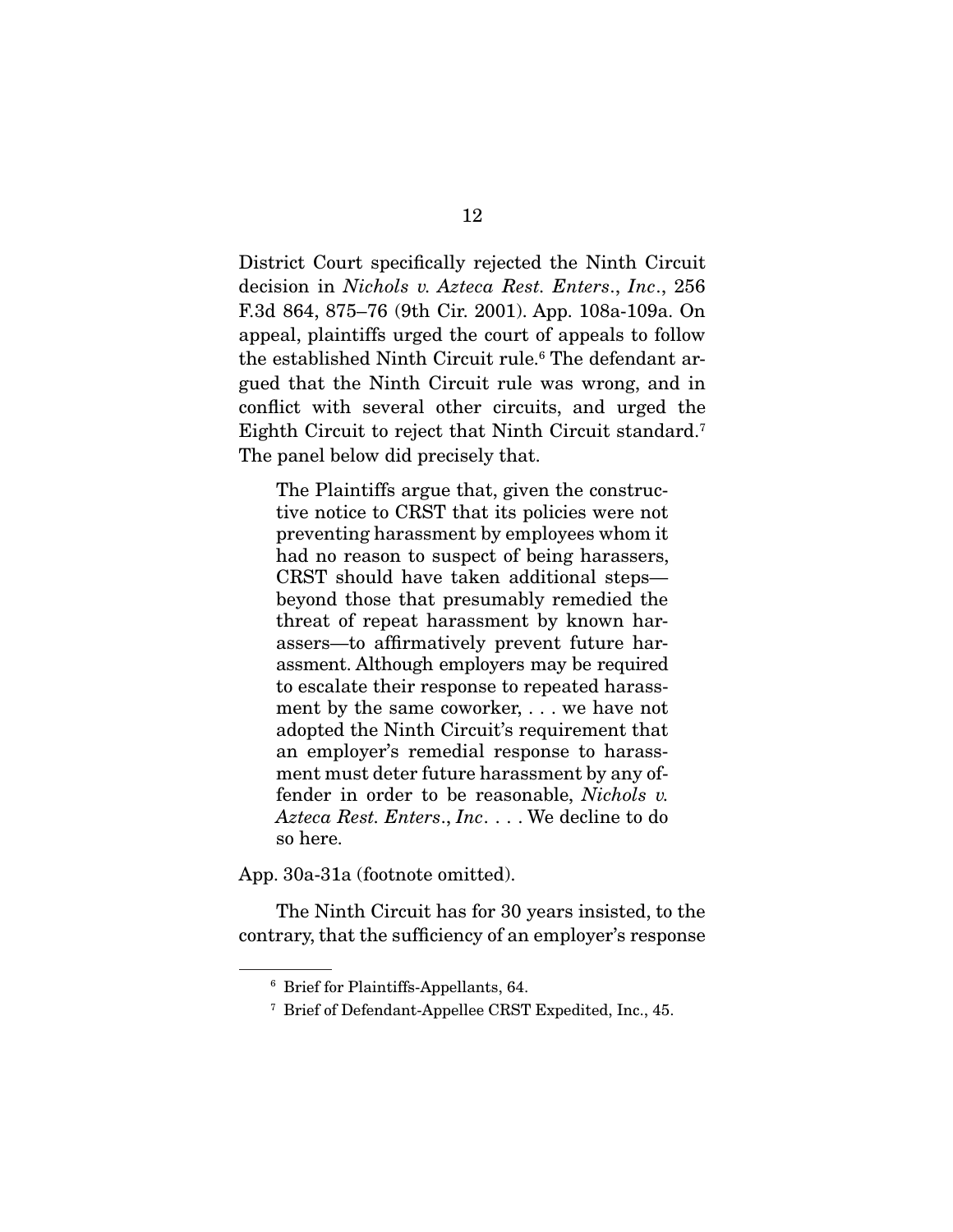to sexual harassment must be measured not only in light of its "ability to stop harassment by the person who engaged in harassment," but also based on "the remedy's ability to persuade potential harassers to refrain from unlawful conduct." Ellison v. Brady, 924 F.2d 872, 882 (9th Cir. 1991). An employer may be liable if its response does "not take into account the need to maintain a harassment-free environment." Id. (emphasis added). Merely stopping harassment by a particular perpetrator is not sufficient if the environment itself remains affected by harassment by others.

 The Ninth Circuit decision in Nichols v. Azteca Restaurant Enterprises, which was the particular focus of the litigation below, is only one of a series of Ninth Circuit decisions reiterating this interpretation of Title VII. In Nichols, the court of appeals held that "[w]hen the . . . remedy does not end the current harassment and deter future harassment, liability attaches for both the past harassment and any future harassment." 256 F.3d 875-76. "Effectiveness will be measured by the twin purposes of ending the current harassment and deterring future harassment—by the same offender or others." Fuller v. City of Oakland, 47 F.2d 1522, 1528 (9th Cir. 1995). "The reasonableness and adequacy of the remedy depends upon its ability to stop the individual harasser from continuing to engage in such conduct and to discourage other potential harassers from engaging in similar unlawful conduct." Mockler v. Multnomah County, 140 F.3d 808, 813 (9th Cir. 1998). "We have been clear that in order to be adequate, remedial actions must be designed not only to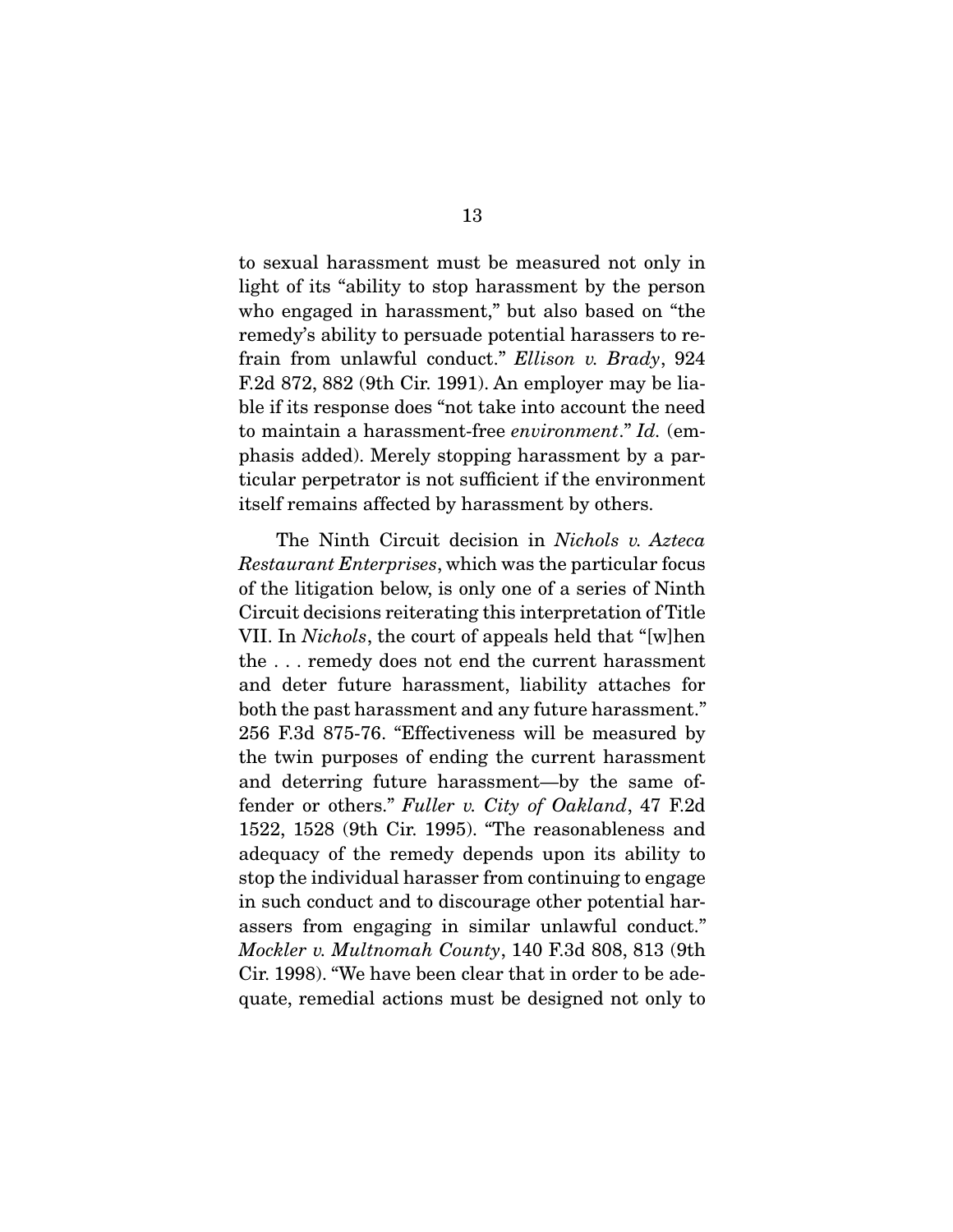prevent future conduct by the harasser, but also by other potential harassers." McGinest v. GTE Service Corp., 360 F.3d 1103, 1121 (9th Cir. 2004).

 The Ninth Circuit has reiterated that rule in more than half a dozen additional decisions.<sup>8</sup> That interpretation of Title VII is codified in the Ninth Circuit model jury instructions:

Whether the defendant's remedial action is reasonable and adequate depends on the remedy's effectiveness in stopping the individual harasser from continuing to engage in such conduct and in discouraging other potential harassers from engaging in similar unlawful conduct.

Ninth Circuit Model Jury Instructions Civil 10.7.

 Under the Ninth Circuit rule, an employer could be liable, even if it did end harassment by the perpetrator complained, if its actions failed to deter harassment by others. In *McGinest v. GTE Service Corp.*, held the employer was liable even though

<sup>8</sup> Christian v. Umpqua Bank, 984 F.3d 801, 812 (9th Cir. 2020); Kohler v. Inter-Tel Technologies, 244 F.3d 1167, 1177 (9th Cir. 2001); Wilson v. Elko County School Dist., 2000 WL 623136, at \*1 (9th Cir. May 15, 2000); Venkataraman v. Intel Corp., 1999 WL 980357, at \*1 (9th Cir. Oct. 28, 1999); Smith v. Oakland Scavenger Co., 1999 WL 661335, at \*3 (9th Cir. Oct. 16, 1997); Yamaguchi v. U.S. Dept. of the Air Force, 109 F.3d 1475, 1483 (9th Cir. 1997); Riggs v. Louisiana-Pacific Corp., 1996 WL 623061, at \*3 (9th Cir. Oct. 24, 1996).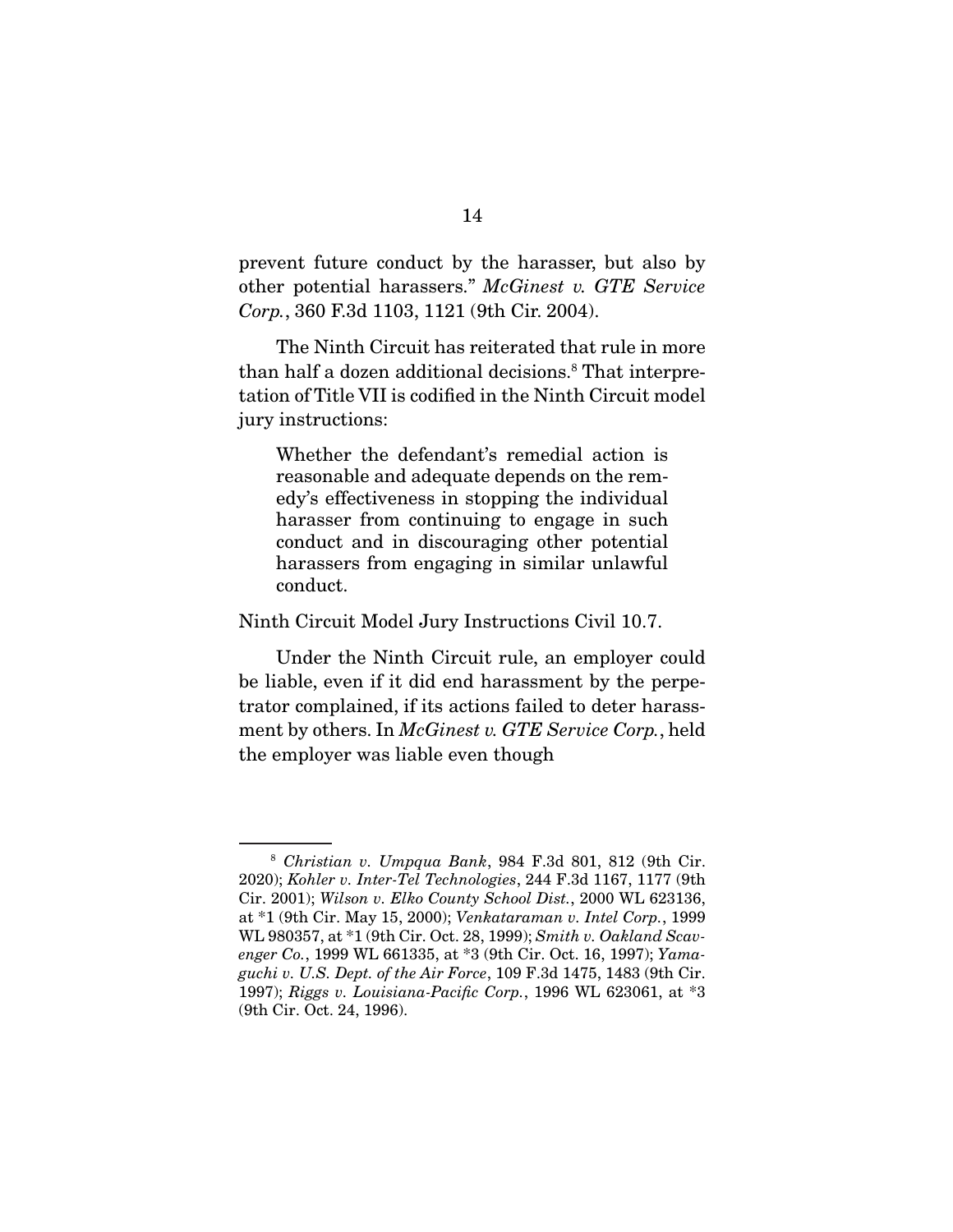[the employer's] responses . . . may have been successful in persuading identified harassers to cease their activities. But over a ten-year period, [the plaintiff ] was subjected to inappropriate comments by a minimum of six individuals, and was allegedly physically endangered or financially harmed through the actions of several others.

360 F.3d 1103, 1121 (9th Cir. 2004). The employer thus was not entitled to summary judgment. Judge O'Scannlain acknowledged that the defendant in that case, like the defendant in the instant case, had succeeded in stopping harassment by known harassers. "[W]hen GTE acted to address McGinest's specific allegations, discriminatory conduct from that particular employee appears to have ceased." 360 F.3d at 1135-36 (O'Scannlain, J., concurring and dissenting). But in the Ninth Circuit, unlike the Eighth Circuit, that was not legally sufficient.

[D]espite GTE's efforts, opprobrious comments and behavior continued with some regularity from 1995 through 2000. And considering the totality of the circumstances, as we must, a reasonable factfinder could conclude that GTE's corrective measures were inadequate for failing "to impose sufficient penalties to assure a workplace free from . . . harassment.". . . . In other words, the totality of the circumstances may suggest that the discriminatory conduct still occurred with sufficient frequency and severity such that GTE's remedies did not reasonably "persuade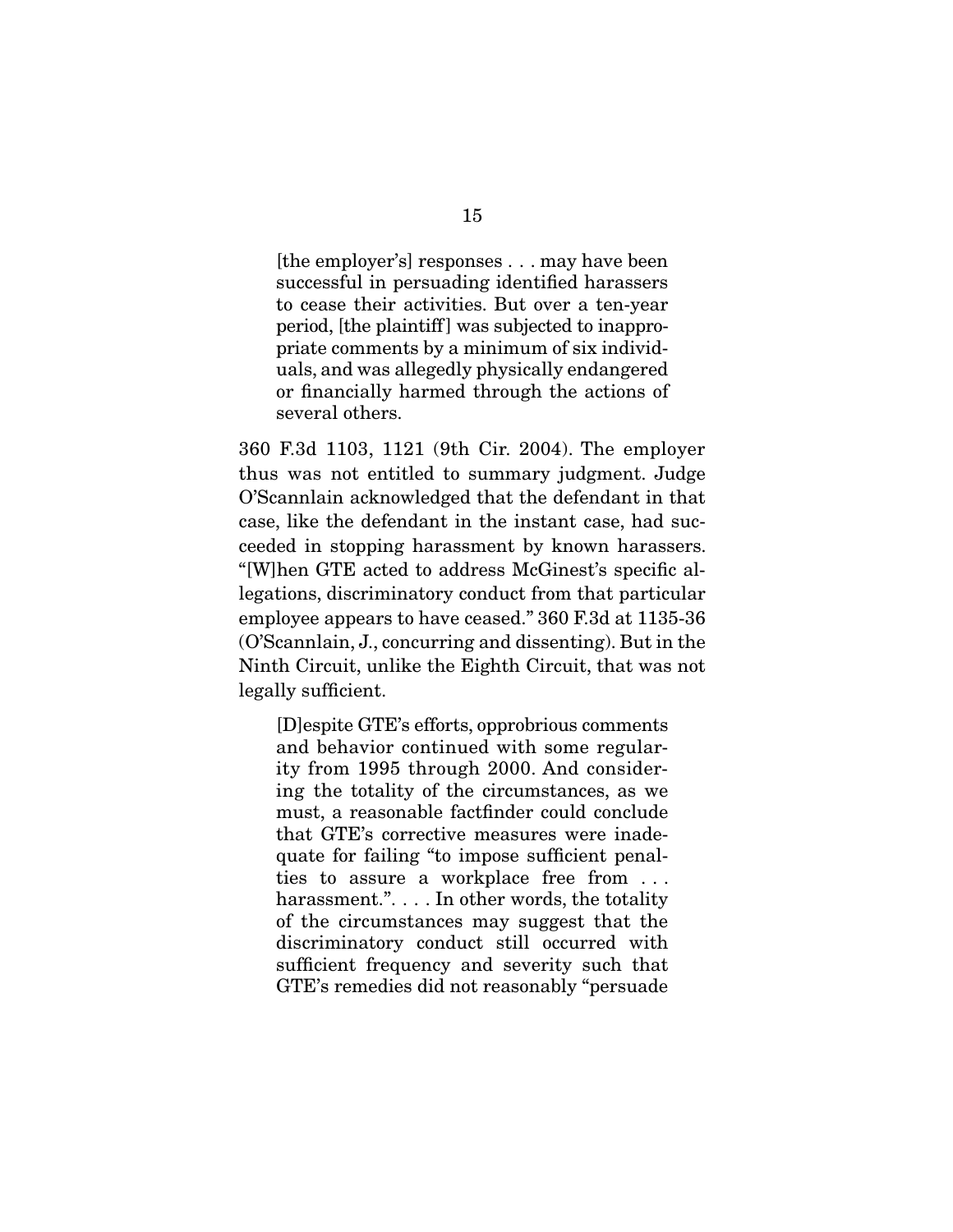potential harassers to refrain from unlawful conduct."

Id. (quoting Ellison, 924 F.2d at 882); see Fuller v. City of Oakland, 140 F.3d at 1528 ("[the employer's inaction would] fail the deterrence prong of the Ellison test whether or not the individual voluntarily ceased harassment").

 The Tenth Circuit applied a similar standard in Kramer v. Wasatch County Sheriff's Office, 743 F.3d 726, 747 (10th Cir. 2014). The district court had granted summary judgment in that case on the ground that the defendant had acted to stop any sexual harassment of which he was aware. "Overall, the Sheriff exercised reasonable care to promptly correct any sexual harassment of which he became aware. The record shows that whenever the Sheriff was actually informed about such type of behavior, he took immediate action." Kramer v. Wasatch County Sheriff 's Office, 857 F.Supp.2d 1190, 1208 (D. Utah. 2012). But, the Tenth Circuit held that was not sufficient to avoid liability. The Tenth Circuit explained that

[t]he County's evidence that the Sheriff responded to sexual harassment "of which he became aware," . . . does not automatically entitle the County to judgment as a matter of law. . . . A showing that an employer made "an attempt to promptly remediate the reported sexual harassment," . . . , without any showing that such attempts were "reasonably calculated to end the harassment" and deter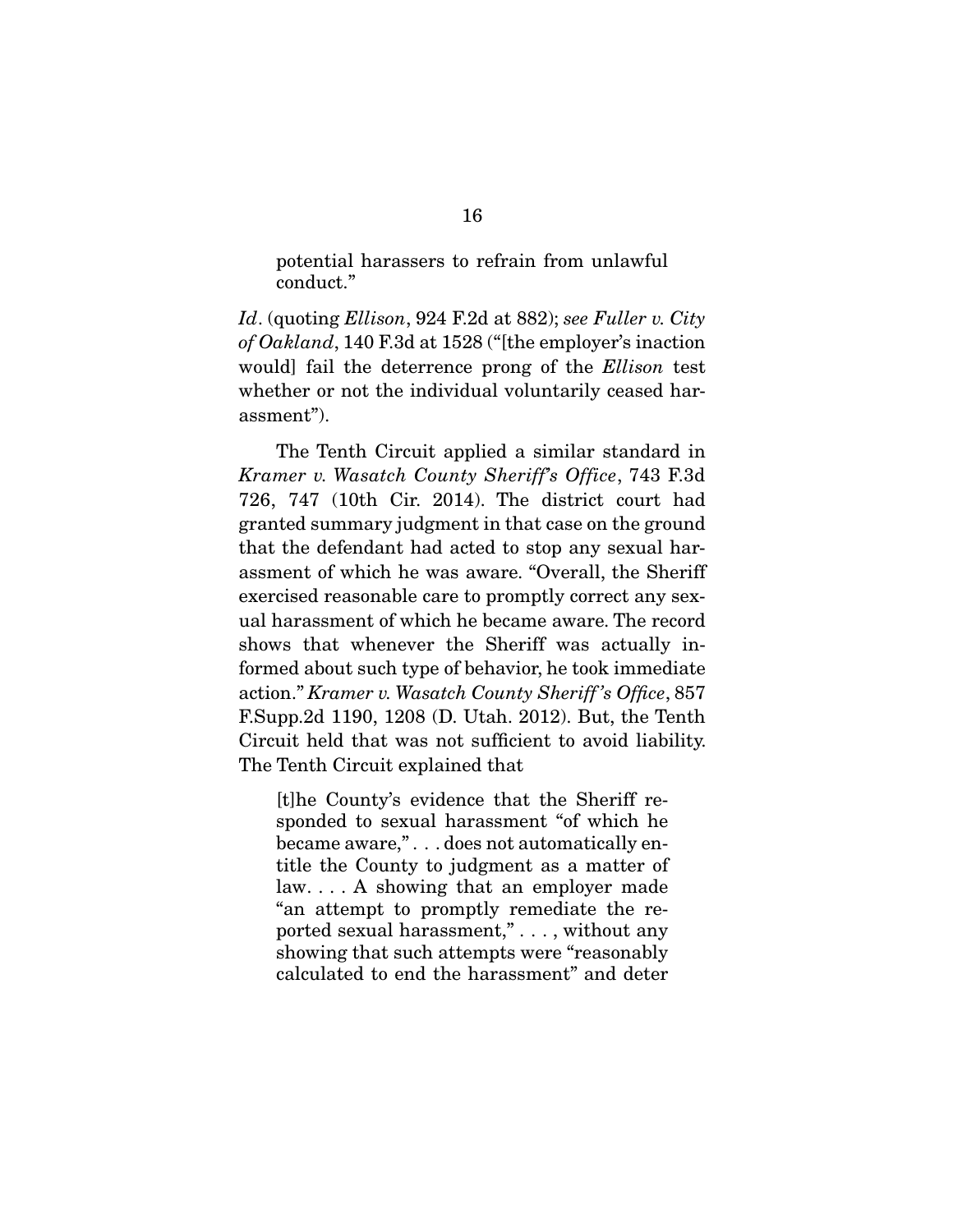future harassers, does not entitle the County to judgment as a matter of law.

743 F.3d at 747 (quoting 857 F.Supp.2d at 2108); see Tilghman v. Kirby, 662 Fed.Appx. 598, 602 n.3 (10th Cir. 2016) (applying the Kramer "deter future harassers" standard in an Equal Protection case); Culp v. Remington of Montrose, LLC, 2021 WL 3675165, at \*5 (D. Colo. Aug. 19, 2021) (applying the Kramer "deter future harassers" standard to a Title VII claim); Johnston v. Espinoza-Gonzalez, 2016 WL 7188524, at \*6 (D. Colo. Dec. 12, 2016) (same).

 The same problem arises under Title IX, which prohibits discrimination on the basis of sex in educational programs receiving federal financial assistance. 20 U.S.C. § 1681(a). A school is liable for sexual harassment under Title IX when its response is deliberately indifferent (Davis v. Monroe County Bd. of Education, 526 U.S. 629, 642 (1999)), a standard more demanding than the negligence standard applicable to co-worker harassment under Title VII. Despite that more demanding Title IX standard, the Sixth Circuit has held that a school's response to sexual harassment cannot be limited to ending harassment by a known perpetrator, at least where the school knows its response has been insufficient to deter harassment by others. Patterson v. Hudson Area Schools, 551 F.3d 438 (6th Cir. 2009). The school board in Patterson, like the defendant in the instant case, argued that it had done all that was legally required when it stopped known harassers from again harassing the student victim at issue. "The thrust of [the school board's] argument is that [it] dealt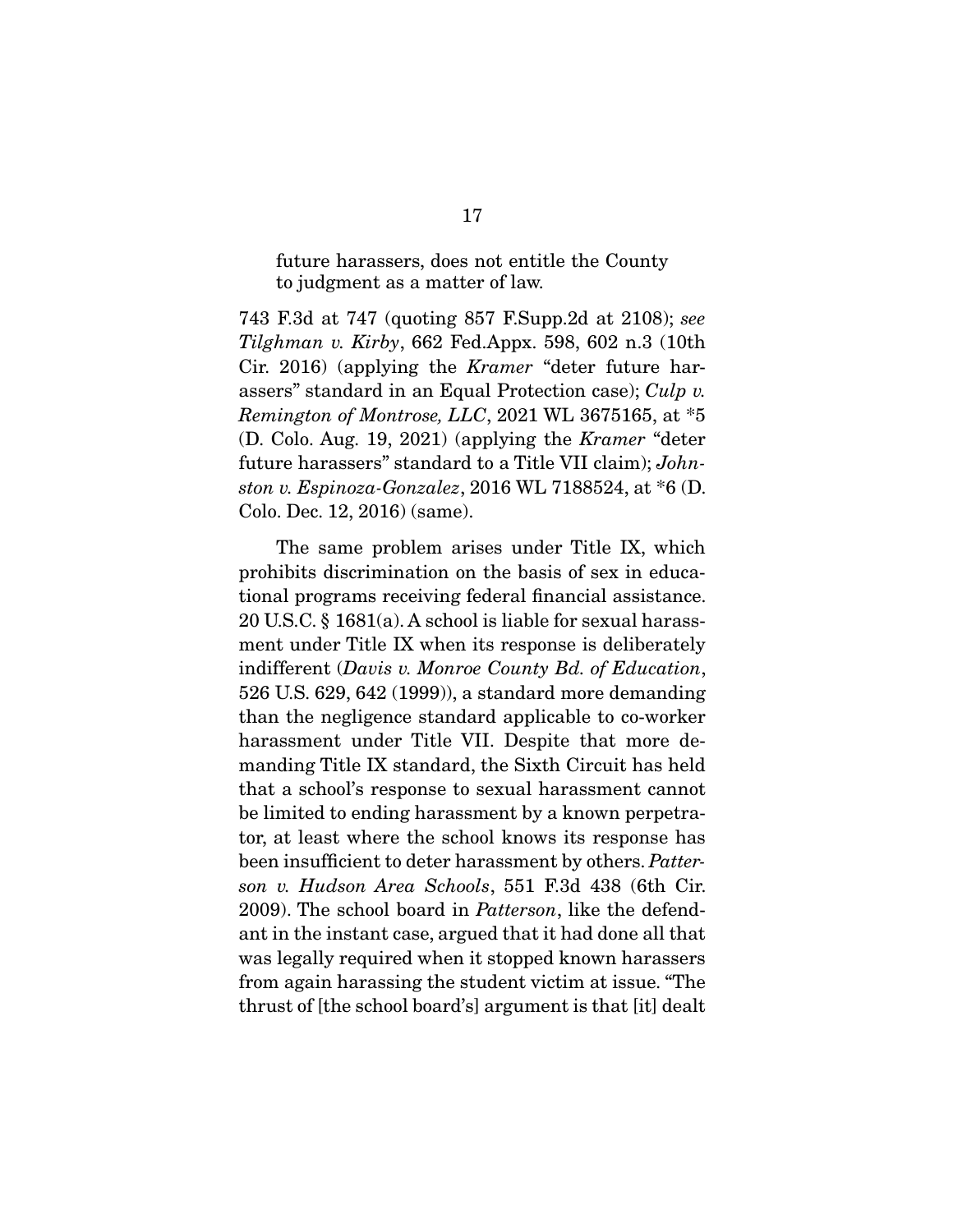successfully with each identified perpetrator; therefore, it asserts that it cannot be liable under Title IX as a matter of law." 551 F.3d at 449. That board's response was legally insufficient, the Sixth Circuit held, because it did not deter harassment by other students, and the defendant knew that it had failed to do so.

Though typically [the school board's response] largely stopped harassment by the . . . student, they did not stop other students from harassing [the victim].... Moreover, [the school board] was aware that [its response] regarding a few students were not stopping the overall harassment of [the victim]; it is undisputed that [the victim] continued to have problems with other students, ... and . . . reported those continuing problems to [the school board].

551 F.3d at 448. The board's success in dealing with individual known harassers was insufficient to bar liability where the board knew that those responses were not deterring harassment by others.

We cannot say that, as a matter of law, a school district is shielded from liability if that school district knows that its methods of response to harassment, though effective against an individual harasser, are ineffective against persistent harassment against a single student. Such a situation raises a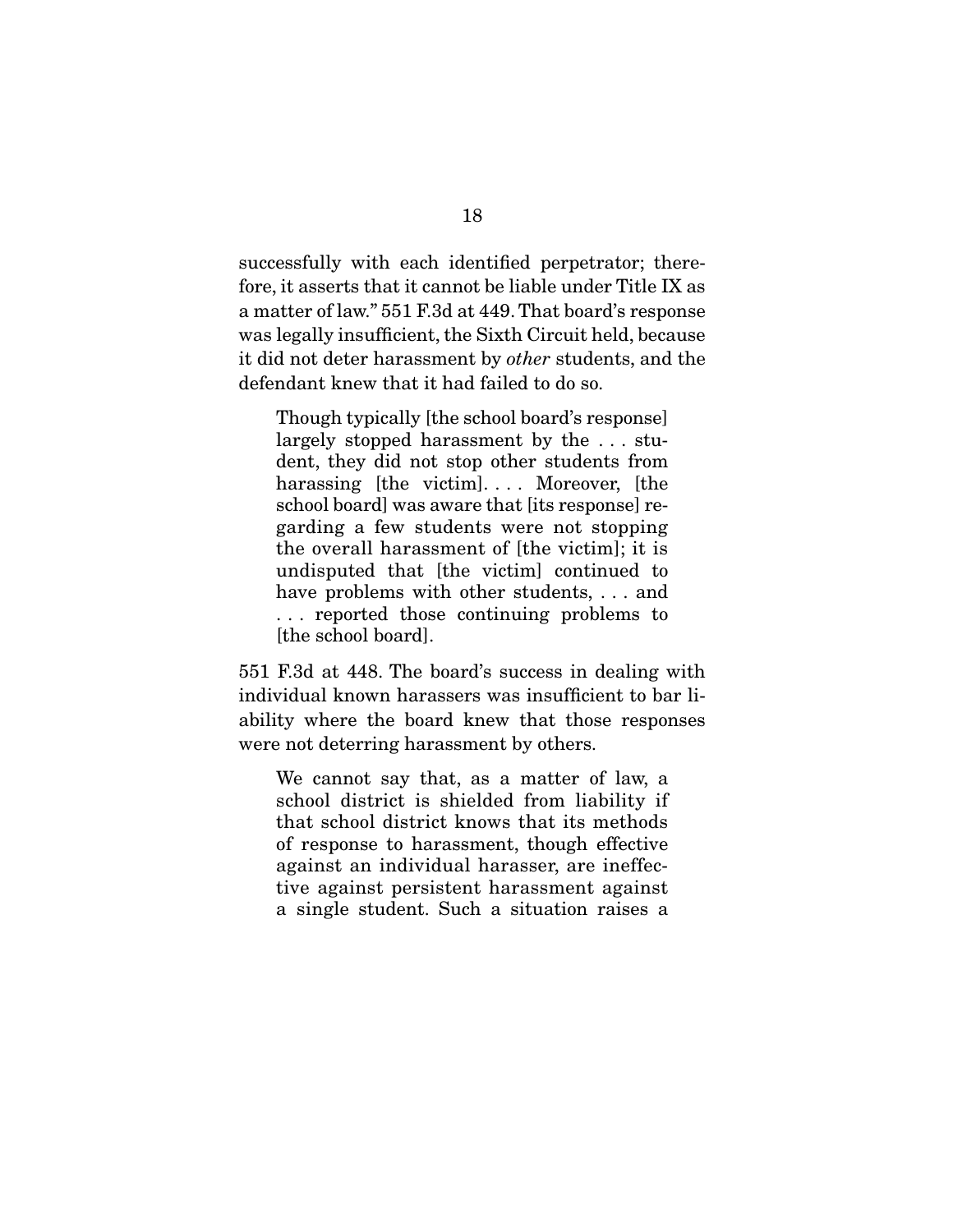genuine issue of material fact for a jury to decide.

### $Id.9$

 The Second Circuit construes in the same way Title VI, which prohibits racial discrimination by recipients of federal funds. Zeno v. Pine Plains Central School District, 702 F.3d 655, 668-69 (2d Cir. 2012); see 42 U.S.C. § 2000d. In Zeno a student had been subjected to racial harassment by fellow students. The school district disciplined the known harassers, and that was effective in preventing further misconduct by those particular students; other students, however, repeatedly harassed the victim. The district advanced that same interpretation of Title VI that the Eighth Circuit has adopted for Title VII, asserting that it was required only to end harassment by known harassers. "The District argued that its disciplinary response could not constitute deliberate indifference because it immediately suspended nearly every student who was identified as harassing [the victim]." 702 F.3d at 668. The Second Circuit rejected that interpretation of Title VI. The court of appeals held that a jury could have found the district deliberately indifferent because "it knew that disciplining [the victim's] harassers—through suspensions or otherwise—did not deter others from [subjecting the victim to] serious and offensive racial conduct." 702 F.3d at 669.

<sup>&</sup>lt;sup>9</sup> A dissenting judge would have interpreted Title IX in a manner similar to the Eighth Circuit interpretation of Title VII. 551 F.3d at 452, 480 (Vinson, J., dissenting).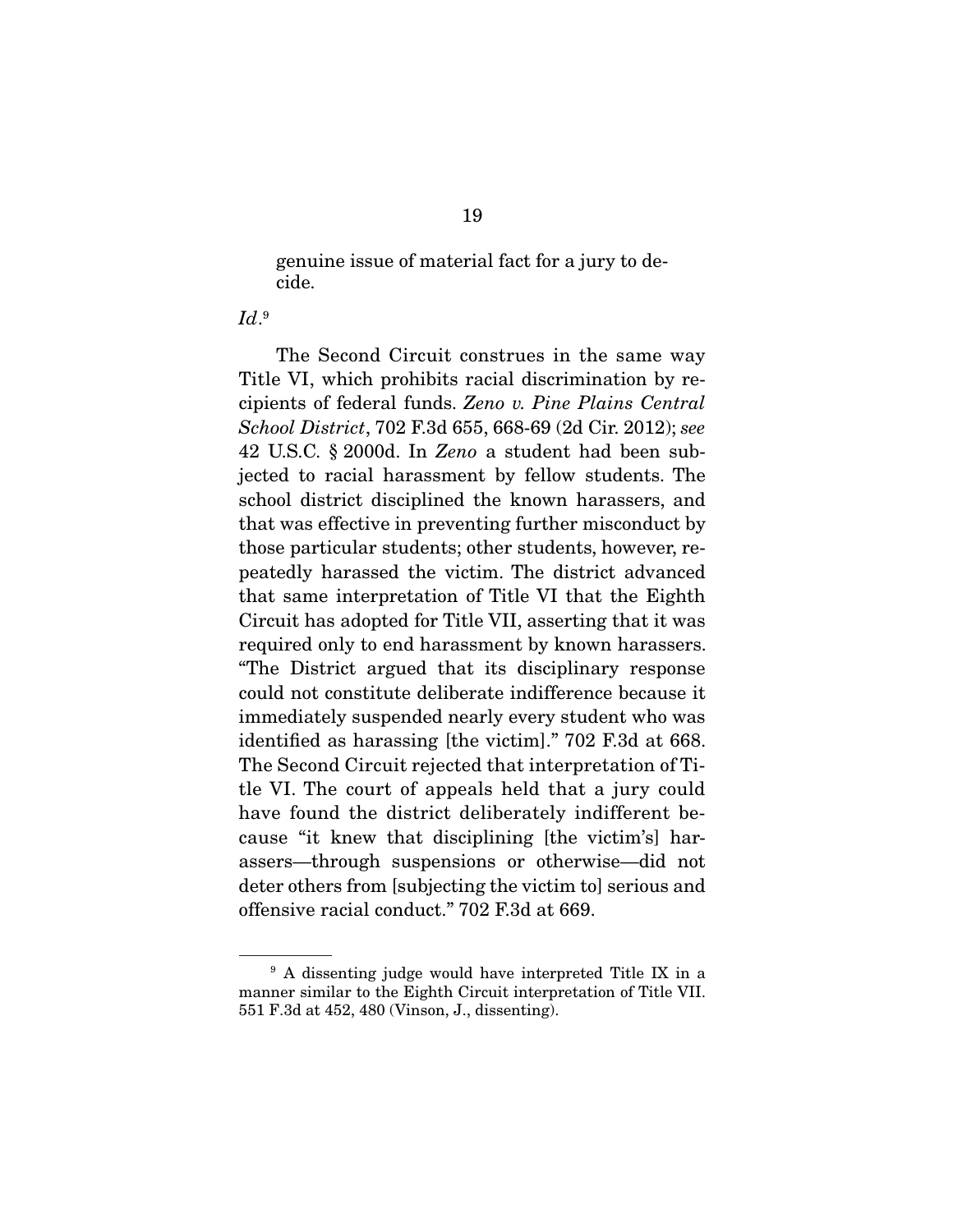The federal agencies responsible for administering these anti-discrimination laws have consistently construed them in a manner consistent with the Ninth Circuit's interpretation of Title VII. The Department of Education, which is responsible for implementing Title IX, construes the statute to require action to deter harassment by others even when a known harasser has ceased to engage in that conduct, citing for that construction of Title IX the Ninth Circuit Title VII decision in Fuller. 10 In Zeno, the Department of Justice filed an amicus brief on behalf of the United States urging the court of appeals to apply to Title VI the Sixth Circuit's interpretation of Title IX in Patterson.

[I]f a school district is aware that other students are not being deterred from engaging in harassment by individual disciplinary action, and the district continues to rely on those disciplinary measures as its exclusive remedy, that response would not be reasonably calculated to prevent persistent harassment from occurring again. This Circuit should adopt

<sup>&</sup>lt;sup>10</sup> Office of Civil Rights, Sexual Harassment Guidance: Harassment of Students by School Employees, Other Students, or Third Parties, 62 Fed. Reg. 12034, 12043 n.78 (1997) ("Even if the harassment stops without the school's involvement, the school may still need to take steps to prevent or deter any future harassment—to inform the school community that harassment will not be tolerated. Fuller v. City of Oakland, 47 F.3d 1522, 1528-29 (9th Cir. 1995)").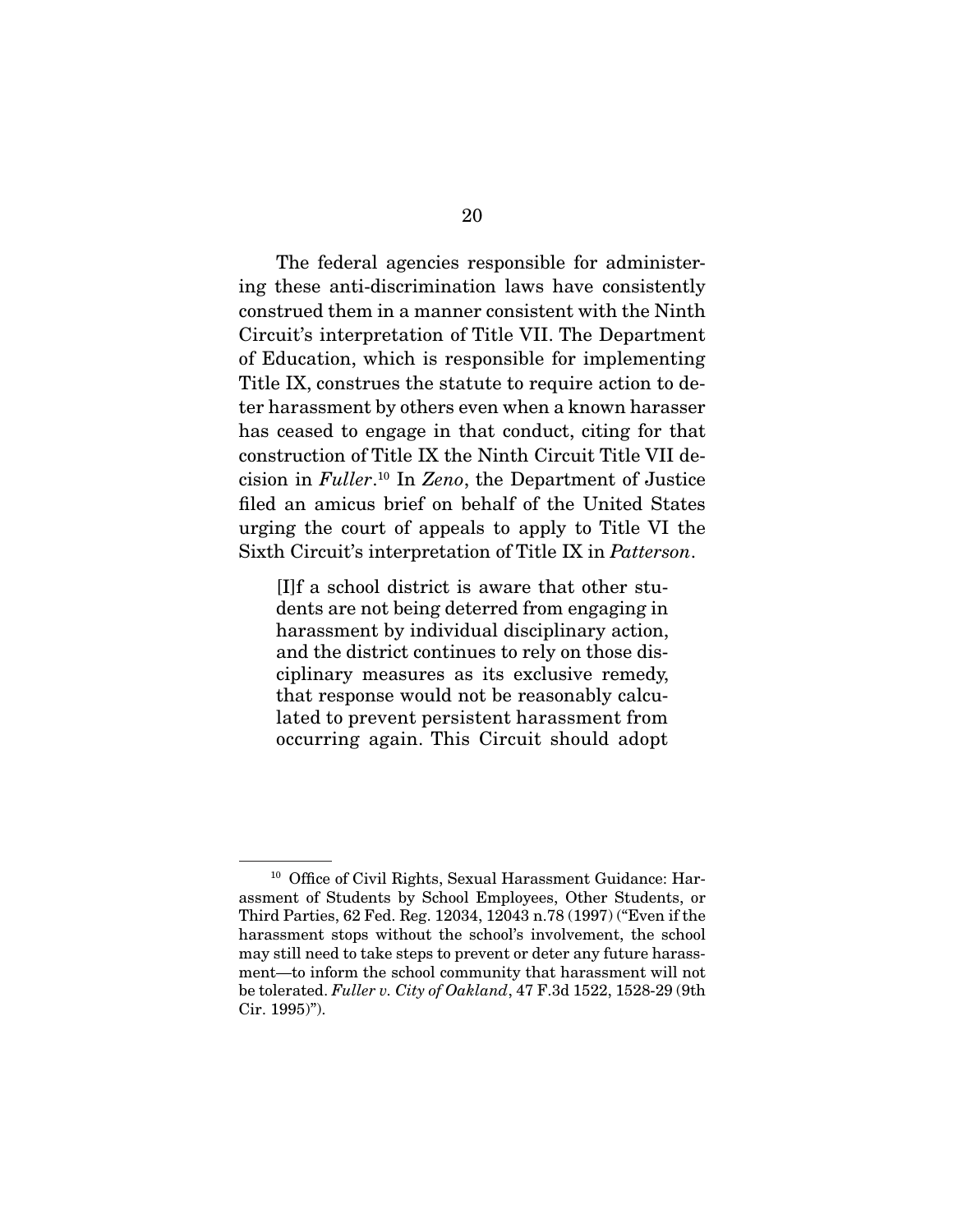the Sixth Circuit's rationale in . . . Patterson... $^{11}$ 

The EEOC, which is responsible for enforcing Title VII, has repeatedly endorsed the Ninth Circuit's interpretation of that statute.<sup>12</sup>

 Because of this conflict, whether a Title VII sexual harassment claim would prevail, or be dismissed, would depend on whether it was filed in the Eighth Circuit or the Ninth Circuit. An employer doing business in several circuits would have to comply with different standards in responding to complaints of sexual harassment. That has actually occurred to the instant defendant, CRST. In Anderson v. CRST, 685 Fed.Appx. 524, 526-27 (9th Cir. 2017), the plaintiff complained about being sexually harassed by the male driver with whom she was working; CRST responded by removing the plaintiff from the truck, but did not discipline the alleged harasser. CRST argued that its response was sufficient because the plaintiff was not thereafter harassed by the driver in question. The Ninth Circuit, at the urging of the  $EEOC<sub>13</sub>$  disagreed, holding that there

<sup>11</sup> Brief for the United States as Amicus Curiae Supporting Plaintiff-Appellee Urging Affirmance, 26, available at 2011 WL 1636383.

 $12$  E.g., Brief of the Equal Employment Opportunity Commission as Amicus Curiae in Support of Plaintiff-Appellant and in Favor of Reversal, Christian v. Umpqua Bank, No. 18-35522, at 17 (quoting Fuller); see n.13, infra.

<sup>&</sup>lt;sup>13</sup> Brief of the Equal Employment Opportunity Commission as Amicus Curiae in Support of Plaintiff/Appellant and in Favor of Reversal, Anderson v. CRST International, Inc., No. 15-55556  $(9th Cir.)$ , 31-32, available at 2015 WL 9449421 (quoting Fuller).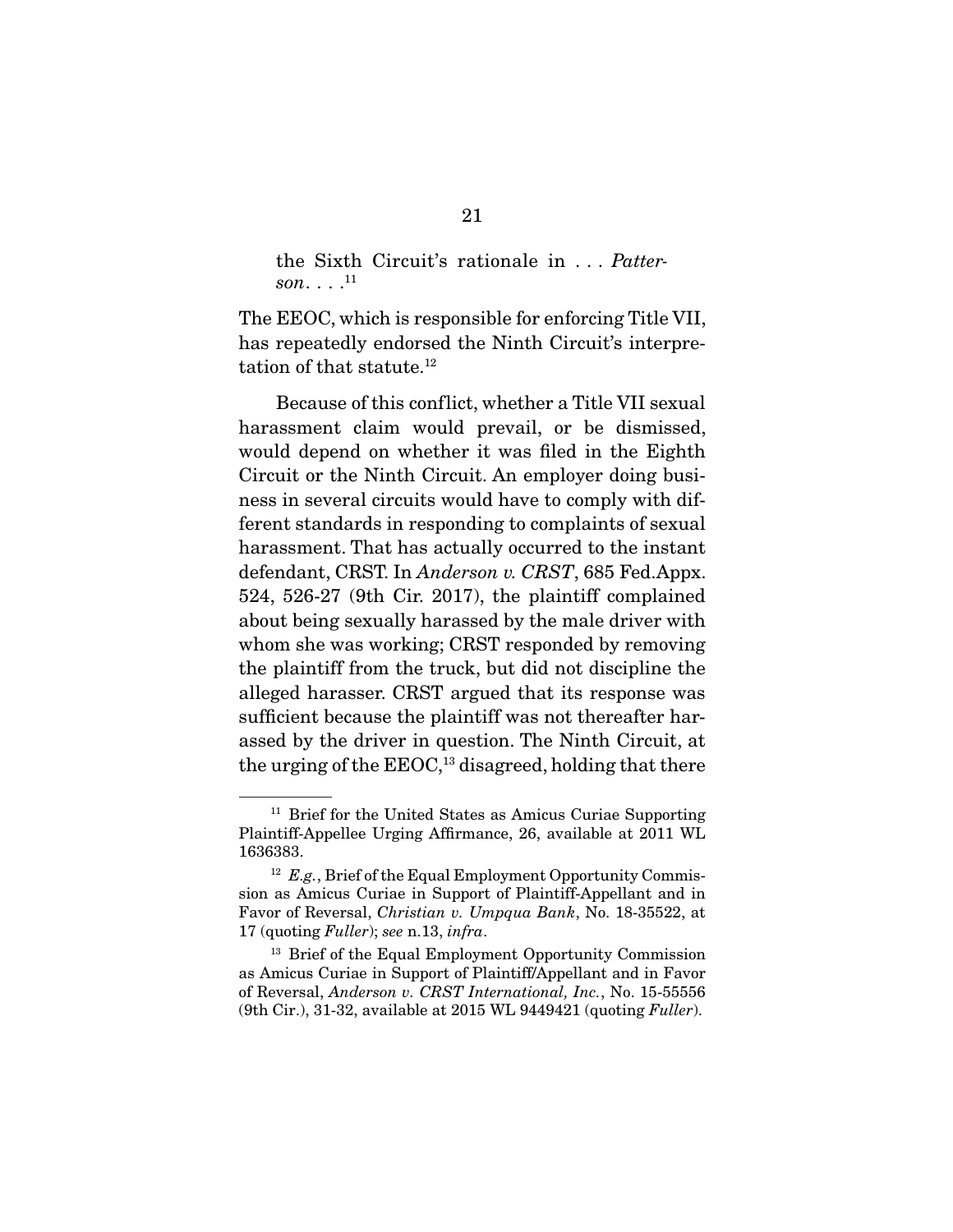was a triable question of fact as to whether the CRST response was sufficient, as "measured by the twin purposes of ending the current harassment and deterring future harassment—by the same offender or others." 685 Fed.Appx. at 526-27 (quoting Fuller, 47 F.3d at 1528).

This case presents an excellent vehicle for resolving this conflict. During the relevant time period, CRST had received 265 sexual harassment complaints. App. 185a. A jury could thus conclude that CRST knew that the method in which it was responding to harassment complaints, even if adequate to end harassment by the complained-of perpetrators, was not deterring harassment by other drivers. In the case of the three plaintiffs, most of the harassment which each suffered occurred after she first complained about sexual harassment.

 This Court has repeatedly granted certiorari to address the standard governing employer liability for sexual harassment, because that standard shapes the practices of countless employers, and because of the continued ubiquity of sexual harassment. Vance v. Ball State Univ., 570 U.S. 421 (2013); Pennsylvania State Police v. Suders, 542 U.S. 129 (2004); Faragher v. City of Boca Raton, 524 U.S. 775 (1998); Burlington Industries, Inc. v. Ellerth, 524 U.S. 742 (1998). This remains an unsettled area of federal law, and clarification by this Court is clearly needed.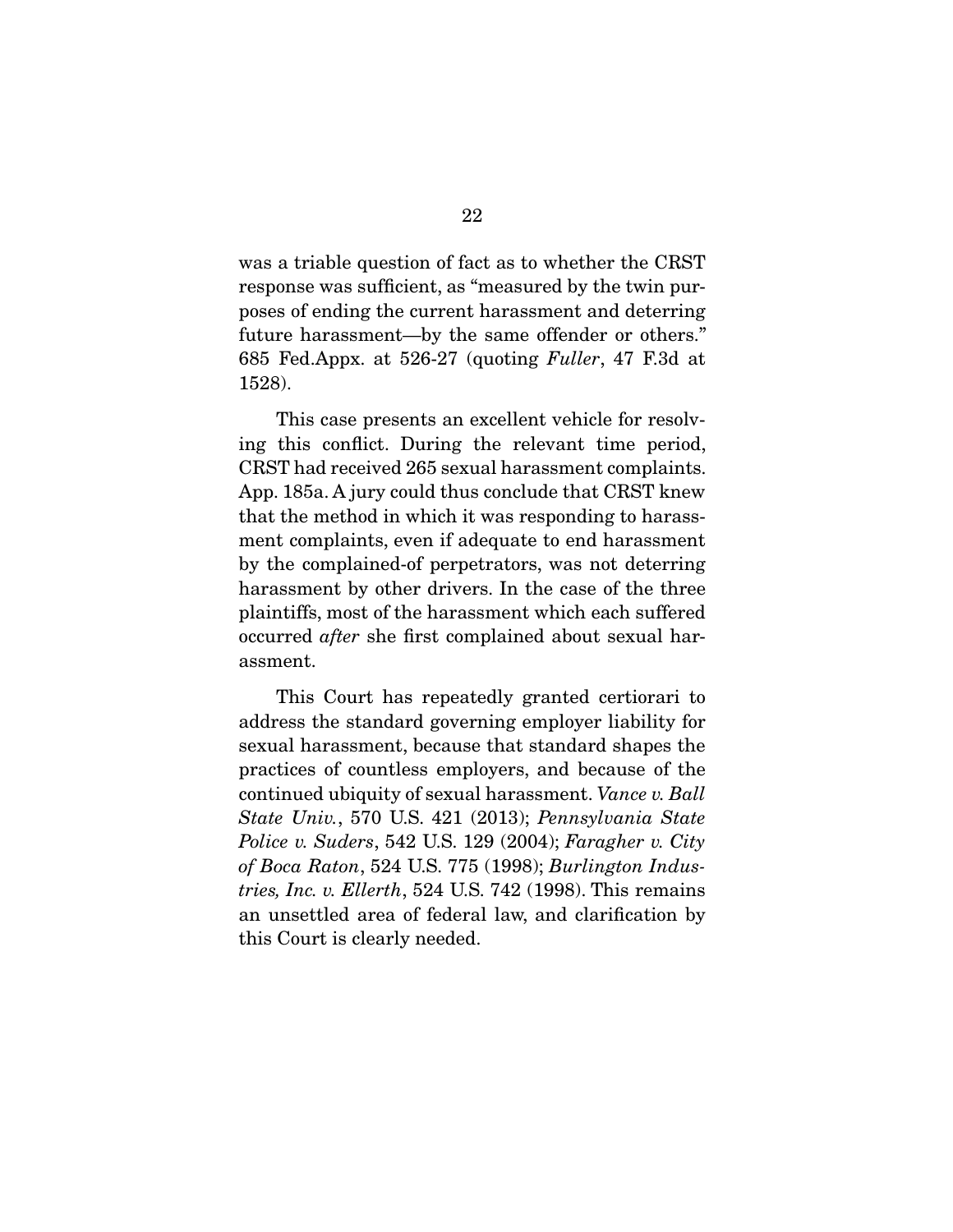### **II. THERE IS AN IMPORTANT CONFLICT REGARDING WHAT CONSTITUTES A PER SE VIOLATION OF SECTION 704(a)**

This case presents a longstanding and complex circuit conflict regarding the meaning of section 704 of Title VII, and of the similarly worded and construed provision of the Age Discrimination in Employment Act. 29 U.S.C. § 623(d). The EEOC has for 35 years construed these provisions to prohibit practices that impose an adverse employment action on an employee as a consequence of the employee's engaging in protected activity. The Commission maintains that such a practice is a per se violation of Title VII and the ADEA, regardless of an employer's motive in adopting the practice itself. The Third, Sixth and Seventh Circuits agree with the EEOC's interpretation of these laws. On the other hand, the Second, Fifth and Eighth Circuits have rejected the Commission's construction, although they disagree among themselves about when such practices are indeed unlawful.

 The EEOC's interpretation of Title VII and the ADEA dates from 1986. The Commission has filed a series of actions against employers arguing that such practices are a per se violation of federal law.14 It has also filed amicus briefs advancing its interpretation of

<sup>&</sup>lt;sup>14</sup> EEOC v. SunDance Rehabilitation Corp., 466 F.3d 490 (6th Cir. 2006); EEOC v. Board of Governors of State Colleges and Universities, 957 F.2d 424 (7th Cir. 1991); EEOC v. J.M. Huber Corp., 927 F.2d 1322 (5th Cir. 1991); EEOC v. Cosmair, Inc., L'Oreal Hair Care Div., 821 F.2d 1085 (5th Cir. 1987); EEOC v. General Motors Corp., 826 F.Supp. 1122 (N.D. Ill. 1993).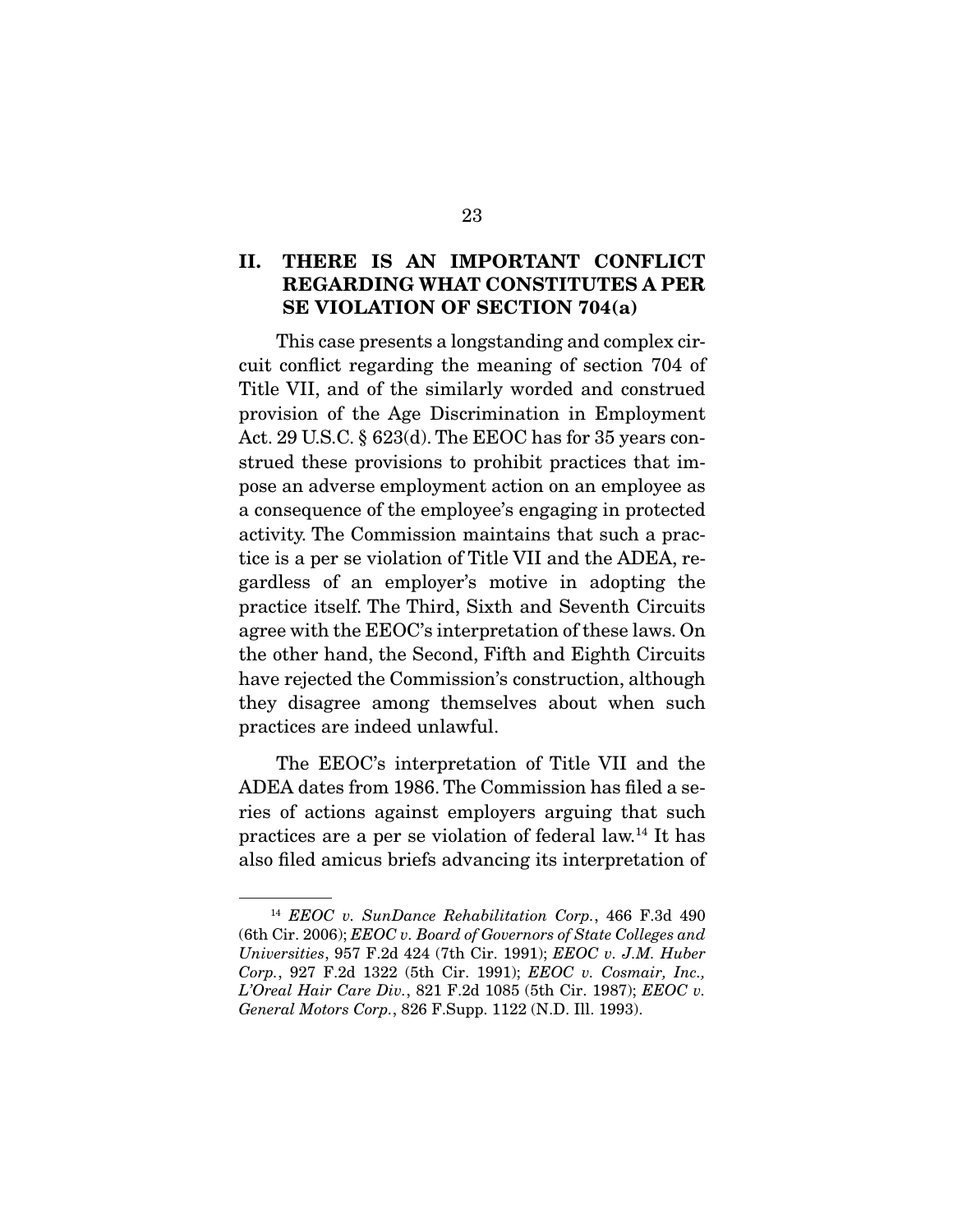these provisions, including in the instant case.15 The EEOC's interpretation of these statutes is spelled out in its Compliance Manual.<sup>16</sup> The Department of Justice, which is responsible for enforcing Title VII and the ADEA against state and local government agencies, advanced this interpretation of section 704 in United States v. New York City Transit Authority, 97 F.3d 672 (2d Cir. 1996).

 The Seventh Circuit adopted the EEOC's interpretation in EEOC v. Board of Governors of State Colleges and Universities, 957 F.2d 424 (7th Cir. 1992), cert. denied, 506 U.S. 906 (1992). The collective bargaining agreement in that case provided employees with a right to a grievance proceeding to challenge disputed employment actions, but authorized the employer to halt any such proceeding if the employee sought relief "in any other forum, whether administrative or judicial." 957 F.2d at 426. The employer contended that this provision, and its practice of terminating grievance proceedings if an employee filed a charge with the EEOC, were lawful, because the employer's benign purpose was merely to "avoid[ ] duplicative litigation." Id. at 428. But the Seventh Circuit held that the employer's intent in adopting the policy was legally irrelevant:

 $15$  E.g., Brief of the U.S. Equal Employment Opportunity Commission as Amicus Curiae in Support of Appellant and in Favor of Reversal, Watford v. Jefferson County Public Schools, available at 2016 WL 6247384.

<sup>&</sup>lt;sup>16</sup> EEOC Compliance Manual Ch. 4, § 4:26 (quoting Board of Governors, 957 F.3d at 428).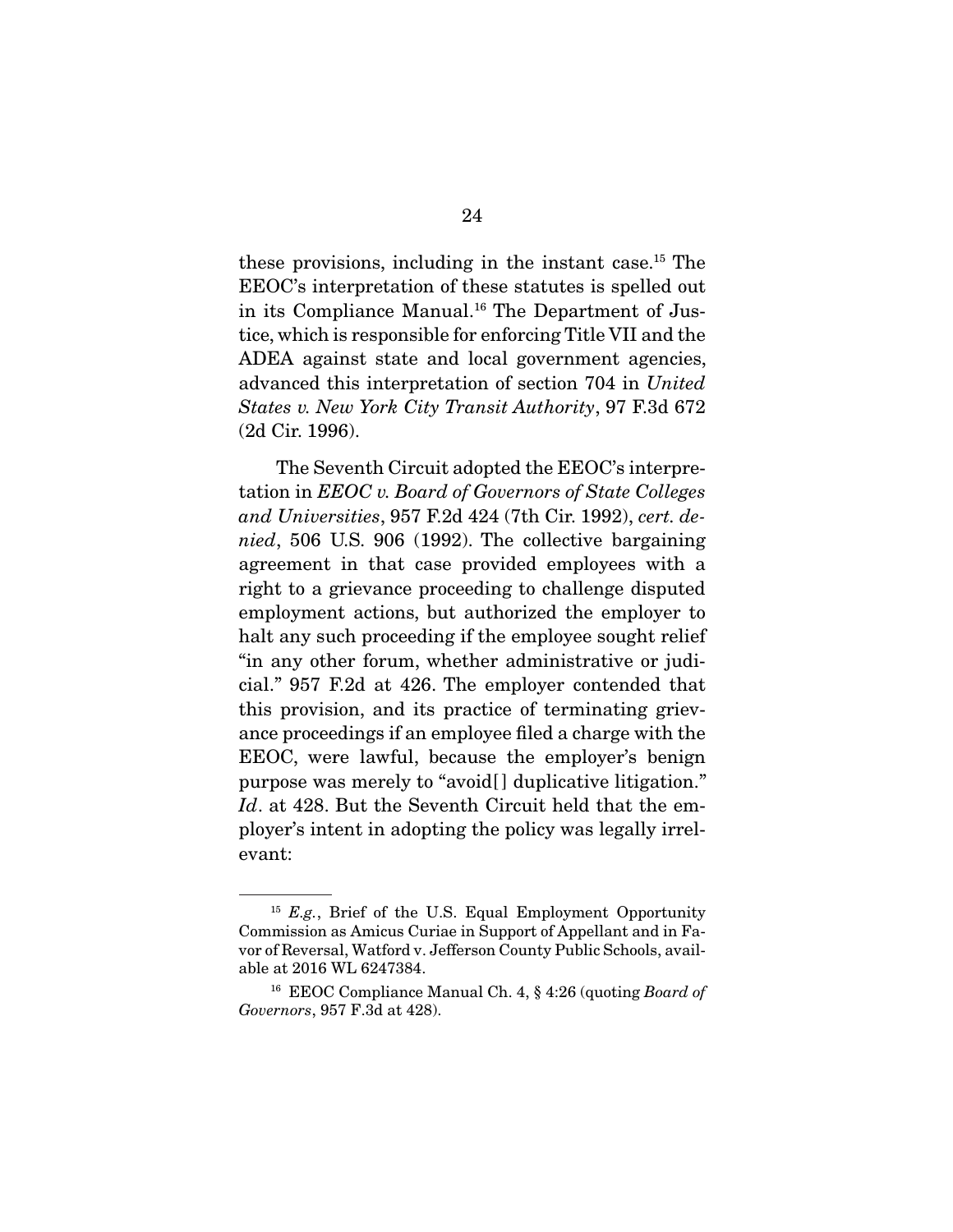Nothing in [the law] requires a showing of intent in retaliatory policy cases. To the contrary, [the law] is concerned with the effect of discrimination against employees who pursue their federal rights, not the motivation of the employer who discriminates.... [T]he employer may not proffer a good faith reason for taking retaliatory action.

957 F.2d at 427. The court of appeals ruled that a policy is a per se violation if it makes engagement in statutorily protected activity "the determining factor."

When an employee's participation in statutorily protected activity is the determining factor in an employer's decision to take adverse employment action, that action is invalid regardless of the employer's intent. If the employer's differential treatment of its employees is impermissible, the policy which provides for its differential treatment is invalid regardless of the employer's motivation for adopting or invoking the policy.

957 F.2d at 428.

 The Sixth Circuit has twice endorsed this interpretation of federal law, in both instances relying on the Seventh Circuit's decision in Board of Governors. In EEOC v. SunDance Rehabilitation Corp., 466 F.3d 490, 498 (6th Cir. 2006), the Sixth Circuit agreed with the Seventh Circuit's conclusion that the employer's action in Board of Governors "clearly constituted retaliation in violation of [federal law]." 466 F.3d at 498. In Watford v. Jefferson County Public Schools, 870 F.3d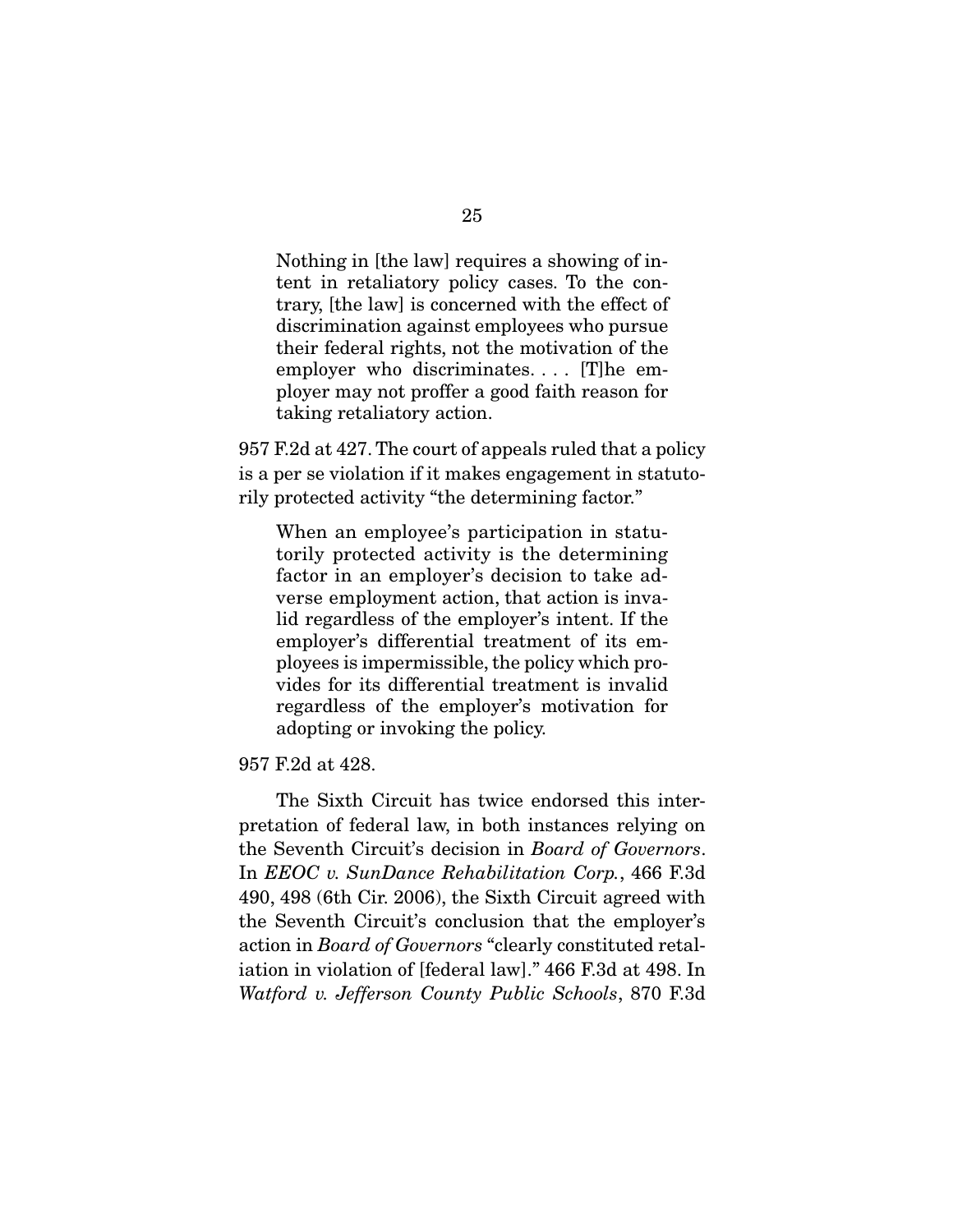448 (6th Cir. 2017), the applicable collective bargaining agreement provided that an employee's grievance would be held "in abeyance" if the employee filed a complaint with "another agency." 870 F.3d 450. The Sixth Circuit held that the provision was "retaliatory on its face" (870 F.3d at 450) because it made "the availability of remedies contingent on not filing an EEOC charge." 870 F.3d at 454. Under the Sixth Circuit's analysis, the motive of the employer and union in adopting the disputed provision was irrelevant. The only issue was whether the provision "would dissuade a reasonable worker from" engaging in protected activity. Id. at 453.

 The Third Circuit has repeatedly endorsed the Seventh Circuit's decision in Board of Governors. In *Fasold v. Justice*, 409 F.3d 178 (3d Cir. 2005), the Third Circuit cited Board of Governors for the rule that an employer "may not deny [an] employee's . . . grievance because the employee had sought administrative relief under the federal or state procedure." 409 F.3d at 189. In DiBase v. Smithkline Beecham Corp., 48 F.3d 719 (3d Cir. 1995), the court of appeals explained that in Board of Governors "[t]he company's policy . . . commanded a violation of this provision anytime an employee filed an age discrimination charge with the EEOC." 48 F.3d at 730 n.13 (emphasis in original).

On the other hand, in *EEOC v. J.M. Huber Corp.*, 927 F.2d 1322 (5th Cir. 1991), the Fifth Circuit rejected the EEOC's longstanding interpretation of section 704, but adopted a construction that differs as well from that of the Eighth Circuit in the instant case. The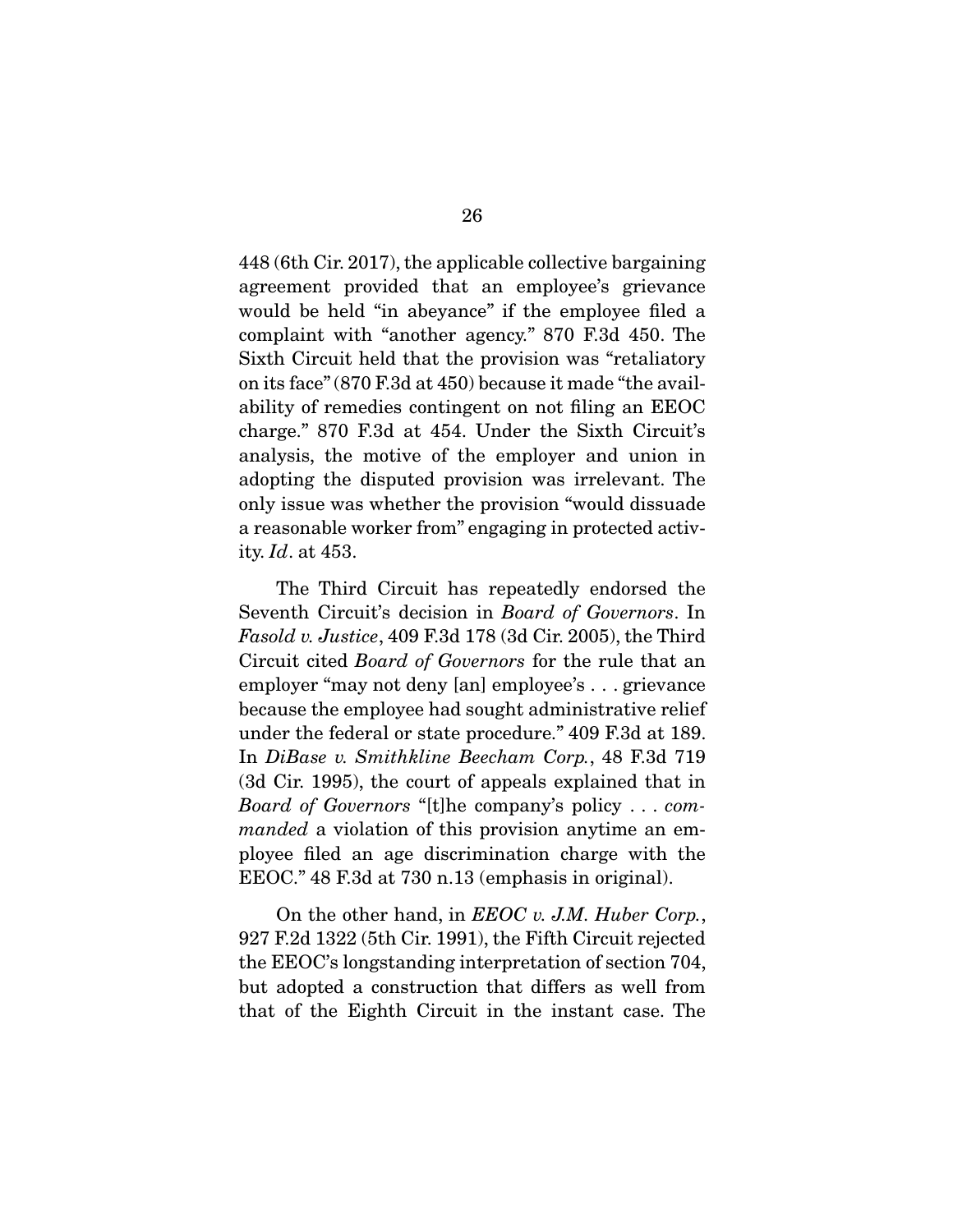defendant in *Huber* had a policy of denying certain severance-related benefits to former employees if they were challenging their termination for any reason. The EEOC sued on behalf of a former employee who had been denied those benefits because she had filed an EEOC Title VII charge. The employer asserted it had withheld the benefits to avoid tax problems that might arise if the former employee were reinstated as a result of the Title VII claim. The Fifth Circuit rejected the EEOC's contention that the defendant's action was "a per se violation of Title VII" (927 F.2d at 1327), and that an employer's motive was irrelevant. Id.

 The Fifth Circuit did not, however, hold that this type of practice is lawful so long as the employer had adopted the practice for a non-discriminatory reason. Rather, the Fifth Circuit held that the effect of the employer's practice on employees who engage in protected activity was a form of disparate impact. It reasoned that the EEOC had established a prima facie case of a section 704(a) violation because the Commission had demonstrated "a causal connection between the participation in the protected activity and the adverse employment decision." 927 F.2d at 1329 n.25. The EEOC was required only to establish that causal connection, and did not need to show that the employer had acted with "a retaliatory motive in a pejorative sense." Id. Under the Fifth Circuit's standard, "the nondiscriminatory character of the actual motive does not suffice to overcome a prima facie case of disparate impact." 927 F.2d at 1129. Rather, the burden was on the employer to offer evidence that its policy had "a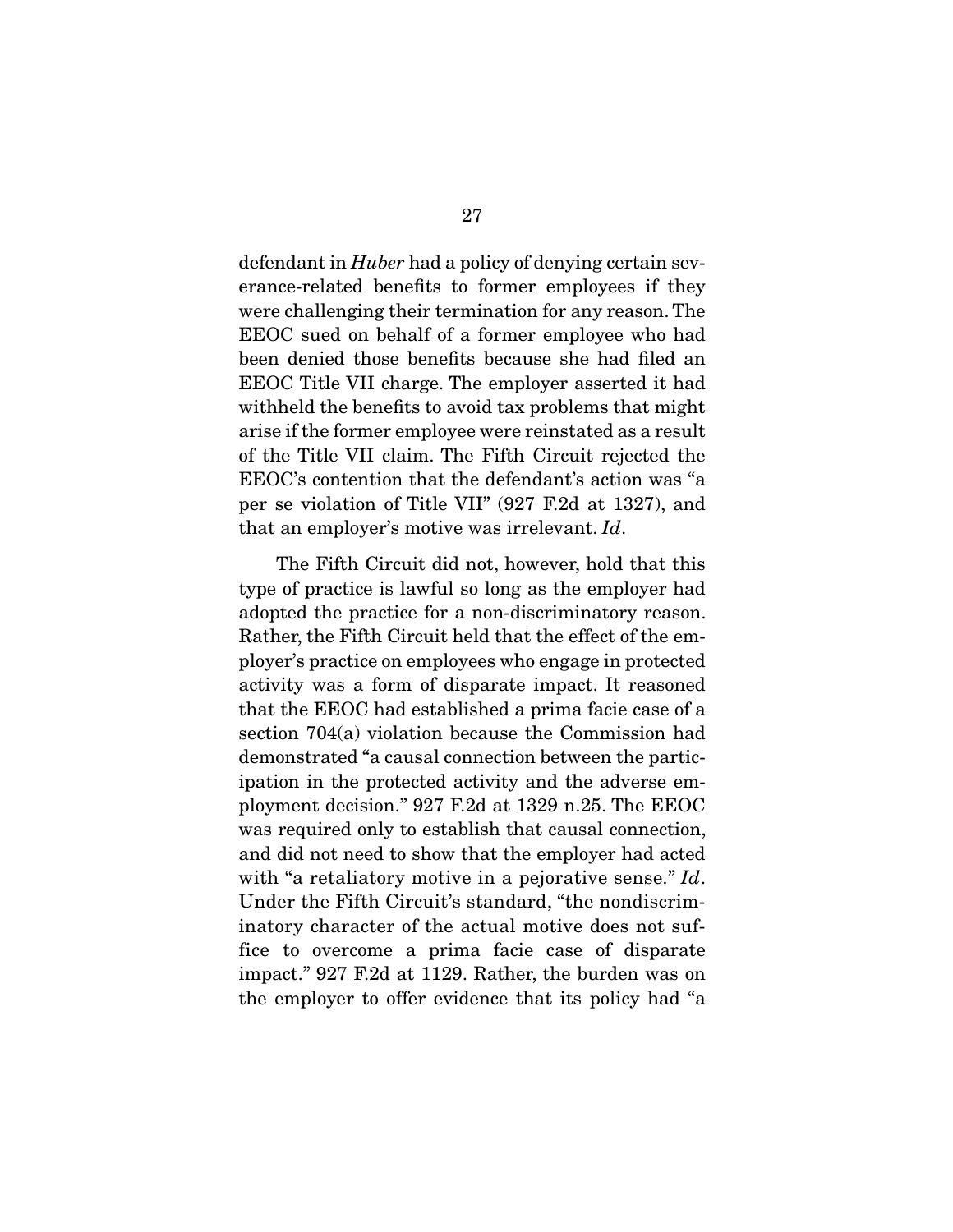significant relationship to a legitimate business purpose." 927 F.2d at 1328 (emphasis in original).

 The Second Circuit has rejected EEOC's interpretation of Title VII, on a ground, and in circumstances, different than that of either the Fifth or Eighth Circuit. The Second Circuit will not apply the EEOC interpretation where the defendant's policy is a "reasonable defensive measure." In United States v. New York City Transit Authority, 97 F.3d 672 (2d Cir. 1996), the employer usually considered discrimination matters through its EEO Division, but instead investigated them through the Law Department if the employee had filed a complaint with an outside agency. The Second Circuit rejected the contention of the federal Department of Justice that this violated section 704. The court of appeals reasoned that the employer's practice was lawful because it was a "reasonable defensive measure," in view of the possibility that a complaint to an outside agency would lead to litigation. 97 F.3d at 677. In Richardson v. Commission on Human Rights & Opportunities, 532 F.3d 114 (2d Cir. 2008), an employee of the state commission was subject to a collective bargaining agreement, under which a grievance could not go to arbitration if the employee filed a complaint with the commission in its capacity as the state antidiscrimination agency. The Second Circuit, rejecting the contention of the EEOC (532 F.3d at 117), and held that this arrangement did not violate Title VII, because it was a "reasonable defensive measure" to avoid duplicative proceedings where the employer itself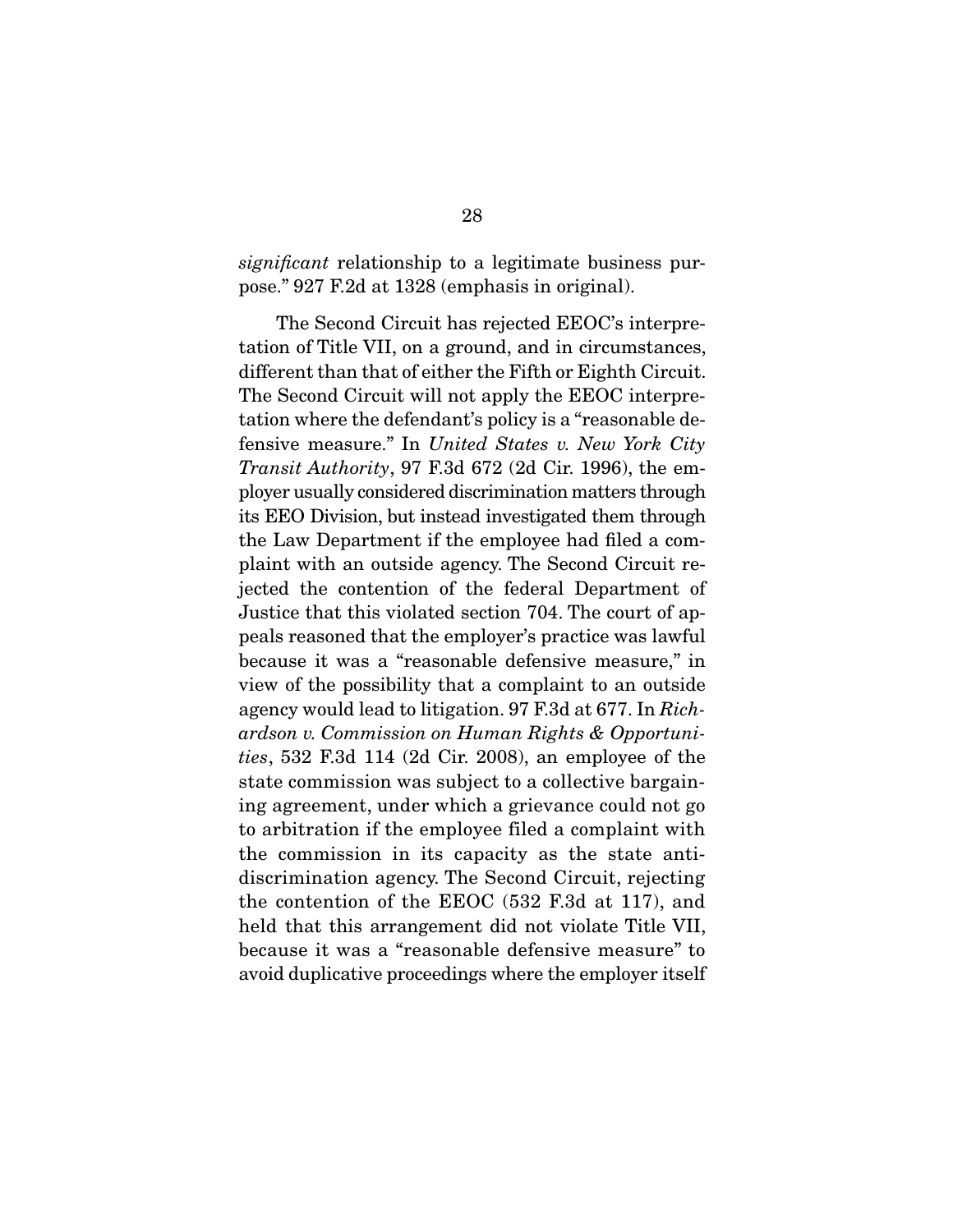maintained two distinct forums for addressing such claims. 532 F.3d at 117, 123-24.

The Eighth Circuit also has rejected the view of the EEOC and the Seventh Circuit, but on yet a different theory and in a manner entailing yet a different rule. In the Eighth Circuit, the key issue is whether the policy that results in a harm to a worker who engages in protected activity is applicable only to that protected activity, or also applies to some instance of non-protected activity. If, under an employer's policy, an employee's participation in protected activity is the determining factor in the employer's decision, that is not a per se violation of section 704 so long as under the employer's policy a similar adverse action would be taken against some form of non-protected activity. Thus, the panel explained,

[t]he Plaintiffs have not pointed to any evidence that CRST's removal policy applies differently to sexual harassment complainants than to complainants of other issues, such as safety. Moreover, the Plaintiffs do not dispute that CRST's removal policy applies regardless of the complainant's gender. CRST's removal policy thus does not constitute per se retaliation in this case. See [Franklin, 565 F.3d] at 521 (declining to follow Board of Governors because the allegedly retaliatory policy at issue applied broadly to all legal bills and did not single out members who filed EEOC charges).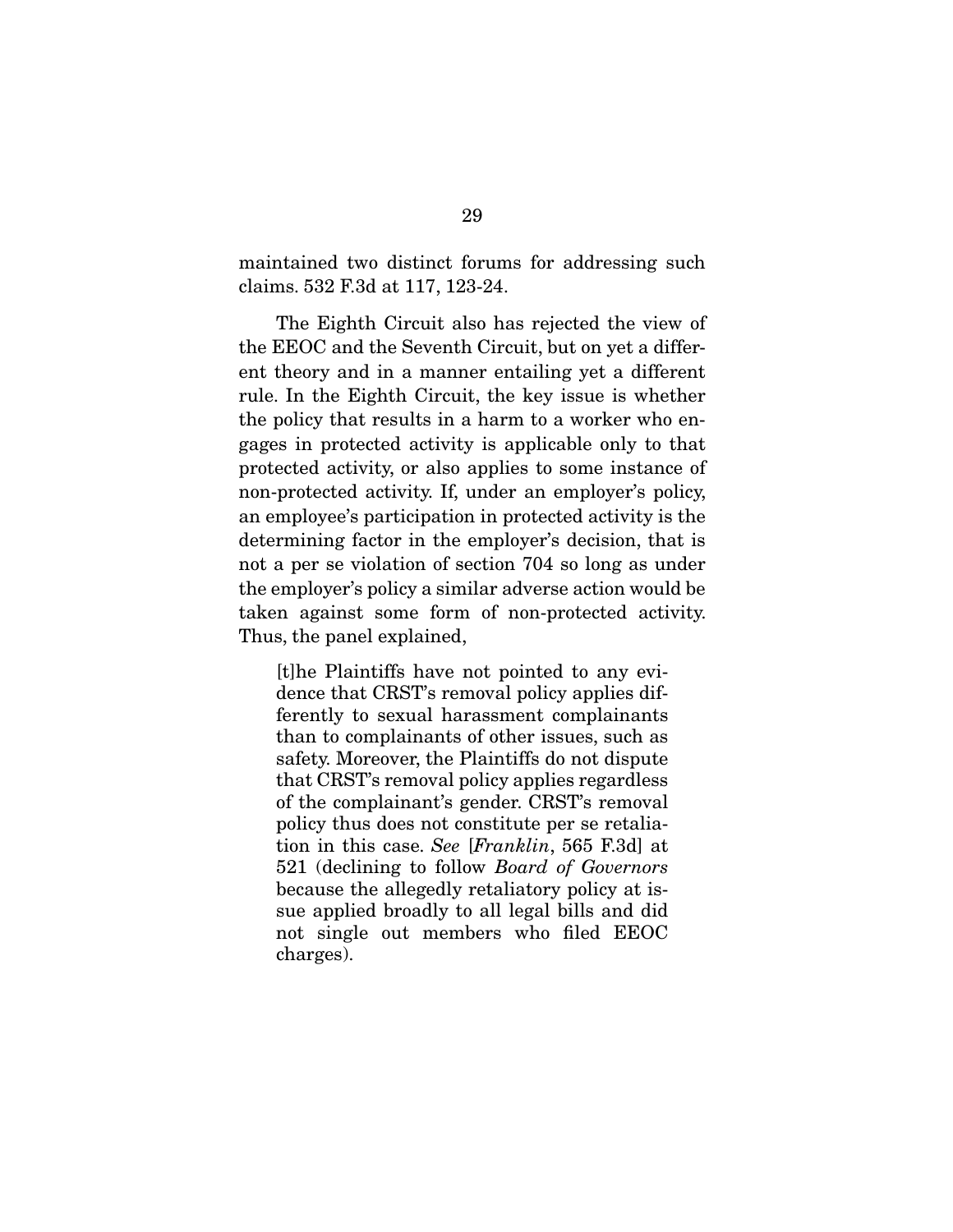App. 13a (footnote omitted). The CRST unpaid-removal policy that adversely affected women who complained about sexual harassment did not violate section 704(a), the Eighth Circuit held, because CRST imposed the same consequence on a worker who complained about a safety problem. The Eighth Circuit's earlier decision in Franklin had applied the same standard as in the instant case, holding that a union policy that on its face imposed adverse consequences on members who filed Title VII charges was not unlawful per se because the union policy "was not singling out members who filed EEOC charges." 565 F.3d at 521.

But the Eighth Circuit's "singling out" standard, in this case and in Franklin, was expressly rejected by the Seventh Circuit in Board of Governors. The defendant in Board of Governors made there the same argument that was the basis of those Eighth Circuit decisions.

The Board challenges the characterization of its policy as discriminatory since [the policy] does not apply solely to employees who bring protected discrimination claims. Instead, it applies to any employee who brings an employment-related action in a judicial or administrative forum. In support of its argument, the Board notes several types of unprotected activity that would also lead to adverse employment action.

957 F.2d at 430 (footnote omitted). The policy at issue in Board of Governors clearly was not limited to the filing of EEOC charges, but applied broadly to authorize termination of grievance proceedings if the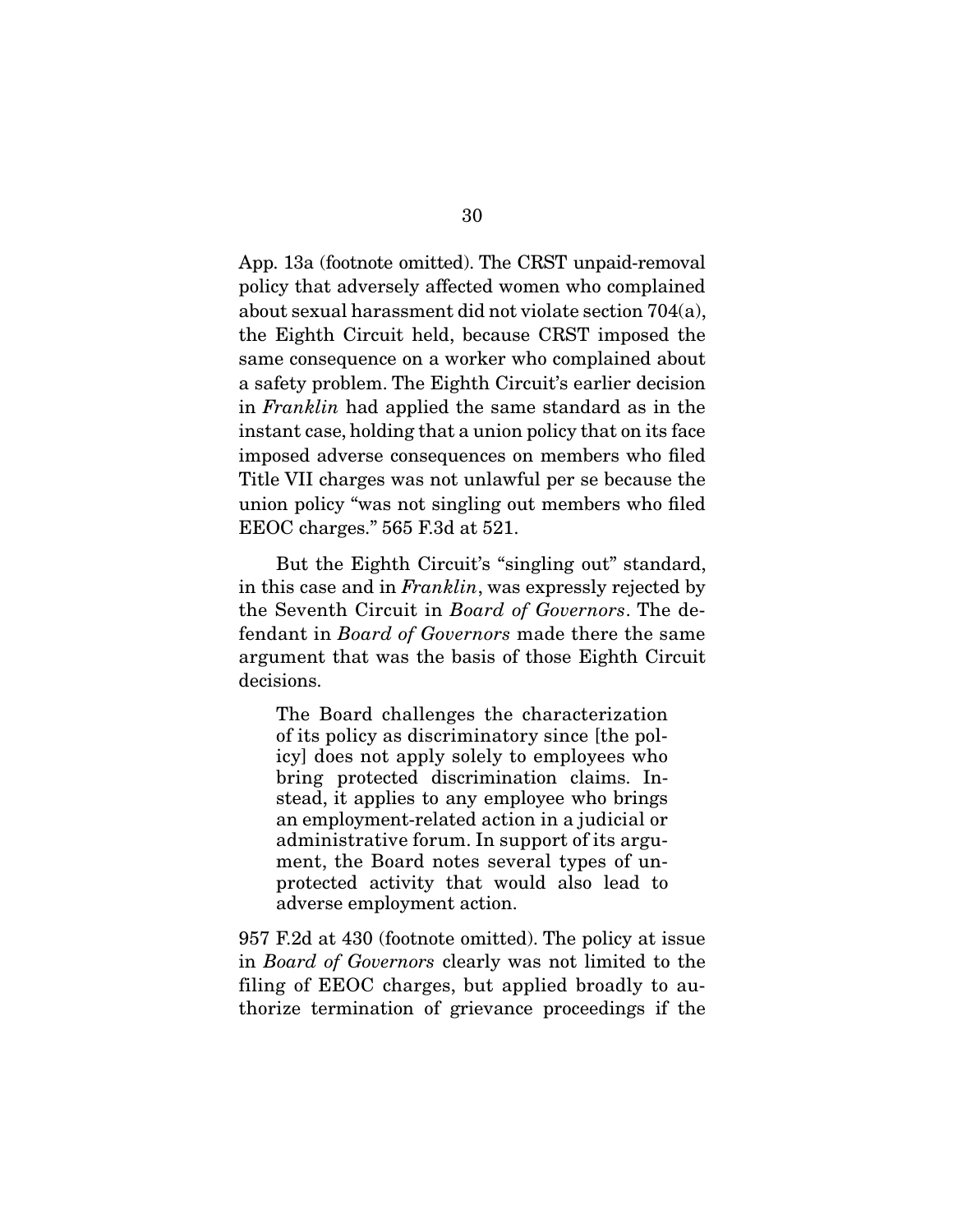"employee seeks resolution of the matter in any other forum, whether administrative or judicial." 957 F.2d at 426 (emphasis added).

 But the Seventh Circuit held that federal law is violated by a practice which makes participation in protected activity the "determining factor" in the employer's action, regardless of whether other nonprotected activity might also elicit the same consequence.

[T]he fact that an employer can deny grievance proceedings on the basis of participation in unprotected activity is entirely irrelevant. . . . [I]f [the policy] authorized the Board to terminate grievance proceedings if and only if an employee filed an ADEA claim with the EEOC, that policy would be clearly discriminatory [under federal law]. The contention that the policy is any less discriminatory when its scope is broadened is unpersuasive. Employees' rights . . . would be as effectively stifled under either policy.

Id. Similarly, the practice held unlawful per se by the Sixth Circuit in Watford did not single out federal discrimination complaints, but applied broadly whenever the employee opted "to pursue a complaint using another agency," regardless of the nature of the complaint or the agency before which it was raised. 870 F.3d at 450.

 This circuit conflict is widely recognized. The Seventh Circuit in Board of Governors expressly disagreed with the Fifth Circuit decision in *Huber*, arguing that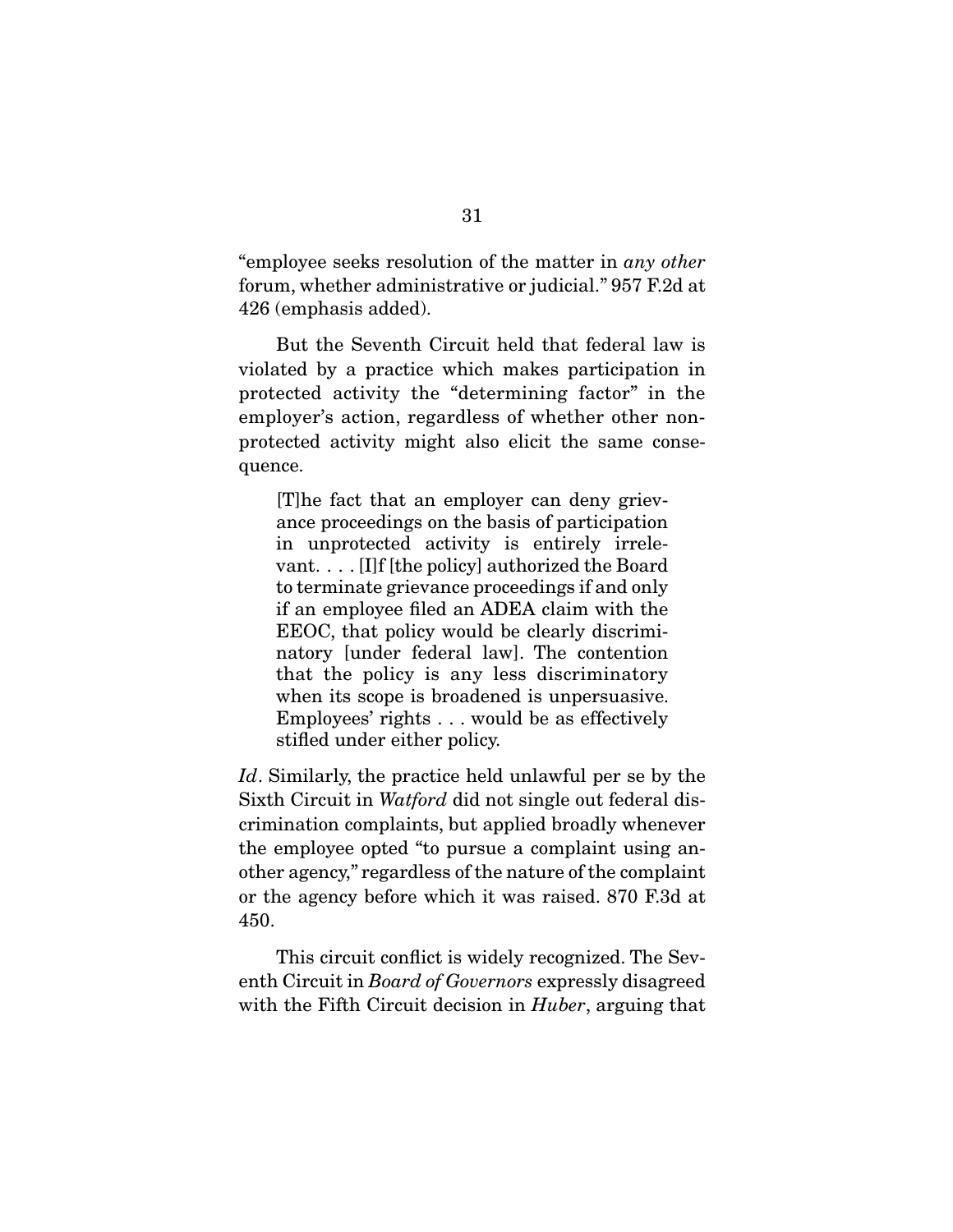"Huber is inconsistent with the Supreme Court's holding in International Union, UAW v. Johnson Controls, Inc. . . . There the Court held that 'the absence of a malevolent motive does not convert a facially discriminatory policy into a neutral policy with a discriminatory effect.'" 957 F.2d at 429 n.8 (quoting Johnson Controls, 449 U.S. 187, 199 (1991)).

The Sixth Circuit in *Watford* rejected the holding of the Second Circuit in Richardson.

With due respect to our sister circuit, Richardson applied an outdated definition of "adverse employment action" that is inconsistent with *Burlington Northern*... As such, *Rich*ardson's focus was on whether "the electionof-remedies provision [at issue] qualif[ied] as a 'reasonable defensive measure.'" [532 F.3d] at 124. Our focus, as the Supreme Court has instructed, is broader. We ask whether a reasonable employee would be dissuaded from filing a charge. . . . Simply put, "the antiretaliation provision does not confine the actions and harms it forbids to those that are related to employment or occur at the workplace.". . . And because the Richardson court so confined the forbidden actions and harms, its reasoning does not guide our decision.

870 F.3d at 455 (quoting Burlington Northern & Santa Fe Ry. Co. v. White, 548 U.S. 53, 68-69 (2006)).

 The Second Circuit in Richardson explained that the Seventh Circuit decision in Board of Governors was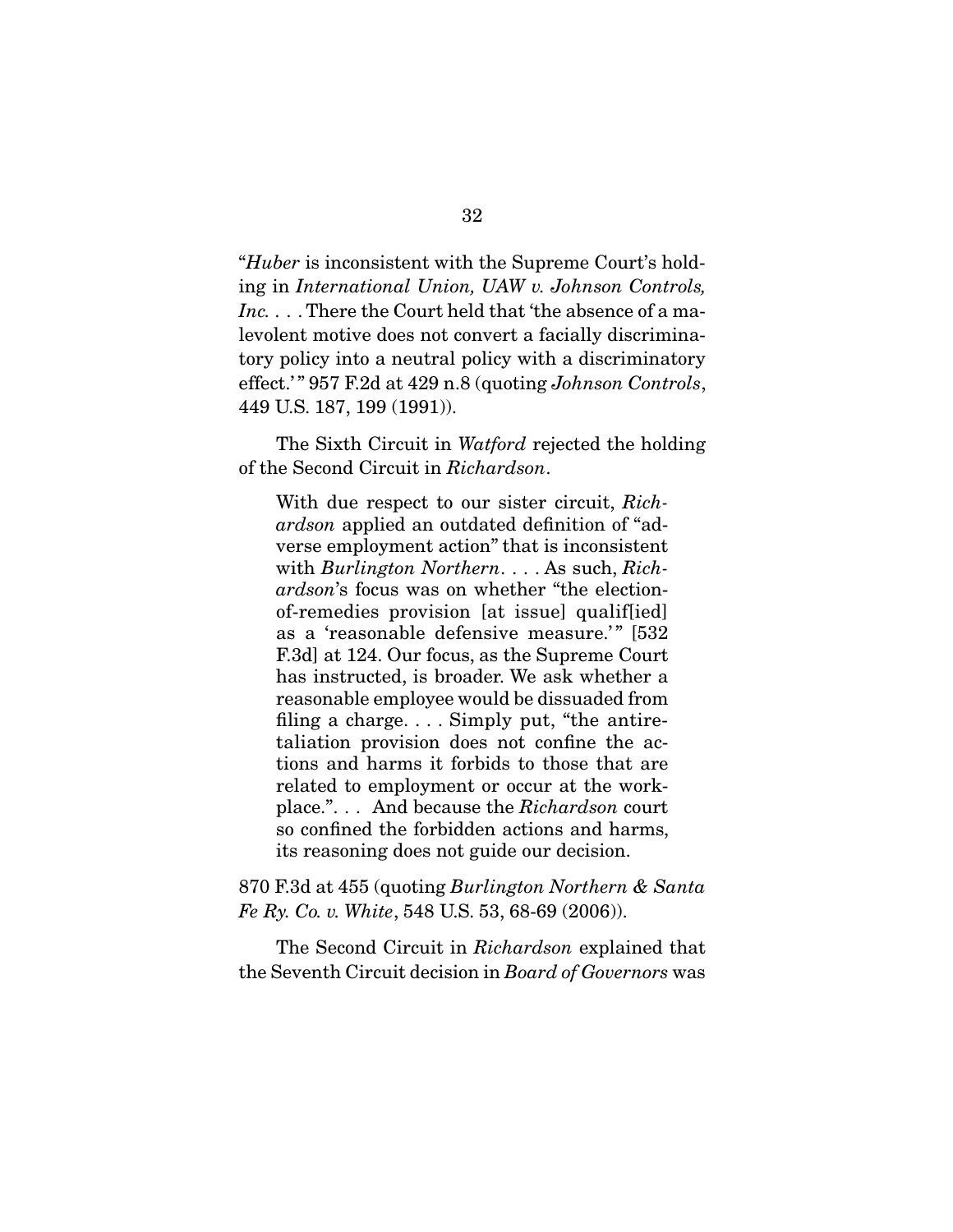inconsistent with the Second Circuit's own precedent in United States v. New York City Transit Authority.

Richardson also relies on EEOC v. Board of Governors, 957 F.2d 424 (7th Cir. 1992). . . . Our case law does not permit us to follow this holding on the facts of this case. In reaching its conclusion, the Board of Governors court assumes, without explanation, that an employer's decision to withdraw from arbitration constitutes an adverse employment action, even though the language of the CBA explicitly authorizes such action. . . . NYC Transit does not permit us to make a similar assumption here.

532 F.3d at 125.

 A number of district courts have noted this conflict. Watford v. Jefferson County Public Schools, 163 F.Supp.3d 456, 461 (W.D. Ky. 2016) ("the Second Circuit case of Richardson . . . reached the opposite conclusion [from Board of Governors] when presented with the same issue."); Trayling v. St. Joseph County Employers Chapter of Local # 2955, 953 F.Supp.2d 793, 797 (W.D. Mich. 2013) ("The Seventh and Second Circuit Court of Appeals cases upon which the parties rely, Board of Governors and Richardson, provide two different analyses of the question. . . .").

 The circuit conflict is not only well established, but also multi-faceted. The rule in the Third, Sixth and Seventh Circuits, adopting the EEOC's interpretation of federal law, has been rejected by the Second, Fifth and Eighth Circuits. But the Second, Fifth and Eighth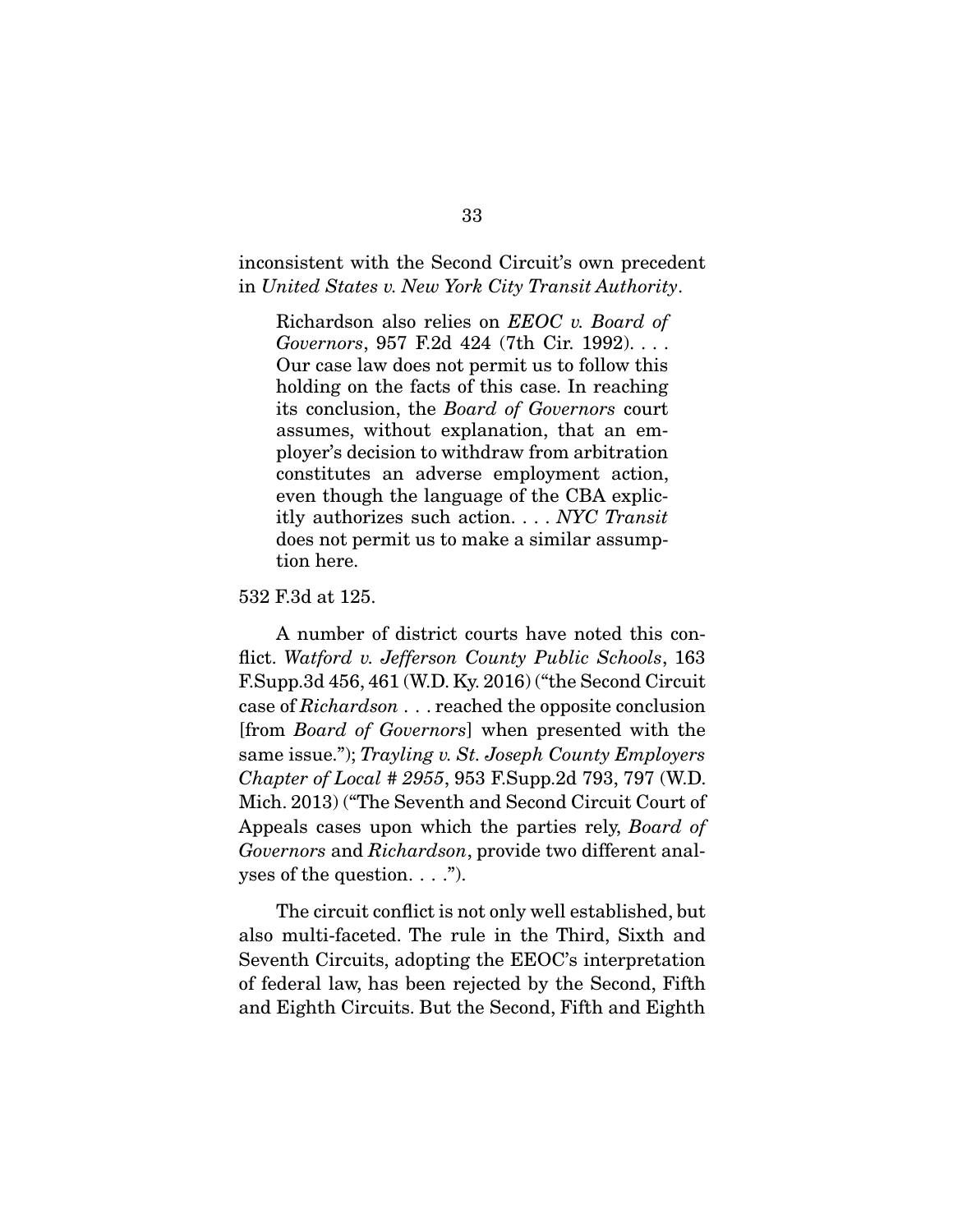Circuits in turn disagree about what standard should be applied instead of that of the EEOC. The Fifth Circuit rejects the whole idea that a policy can be unlawful per se, regardless of motive, but applies a form of disparate impact analysis instead of a motive-based standard. The Second Circuit rejects the Seventh Circuit standard only with regard to a policy that is a "reasonable defensive measure," a restriction that would not apply in the instant case. And neither the Second Circuit nor Fifth Circuit accept the Eighth Circuit view that, unless a policy singles out and applies only to protected activity, a plaintiff must prove the policy was adopted for the purpose of punishing employees who engage in protected activity.

 Because the courts of appeals have adopted different interpretations of the prohibitions in Title VII and the ADEA, the outcome of a given case would depend on where it is filed. If CRST were headquartered in Chicago rather than Cedar Rapids, and this action had been filed in the Northern District of Illinois rather than the Northern District of Iowa, the plaintiffs would have been entitled to summary judgment on this claim. Because CRST is a nationwide trucking company, claims regarding its employment practices could arise in almost any circuit, depending on where in the country a woman driver was when she complained about harassment, was removed from her truck, and suffered a loss of income. A harassment victim removed from her truck in Davenport, Iowa would have no claim, but the same victim, if removed from her truck a few miles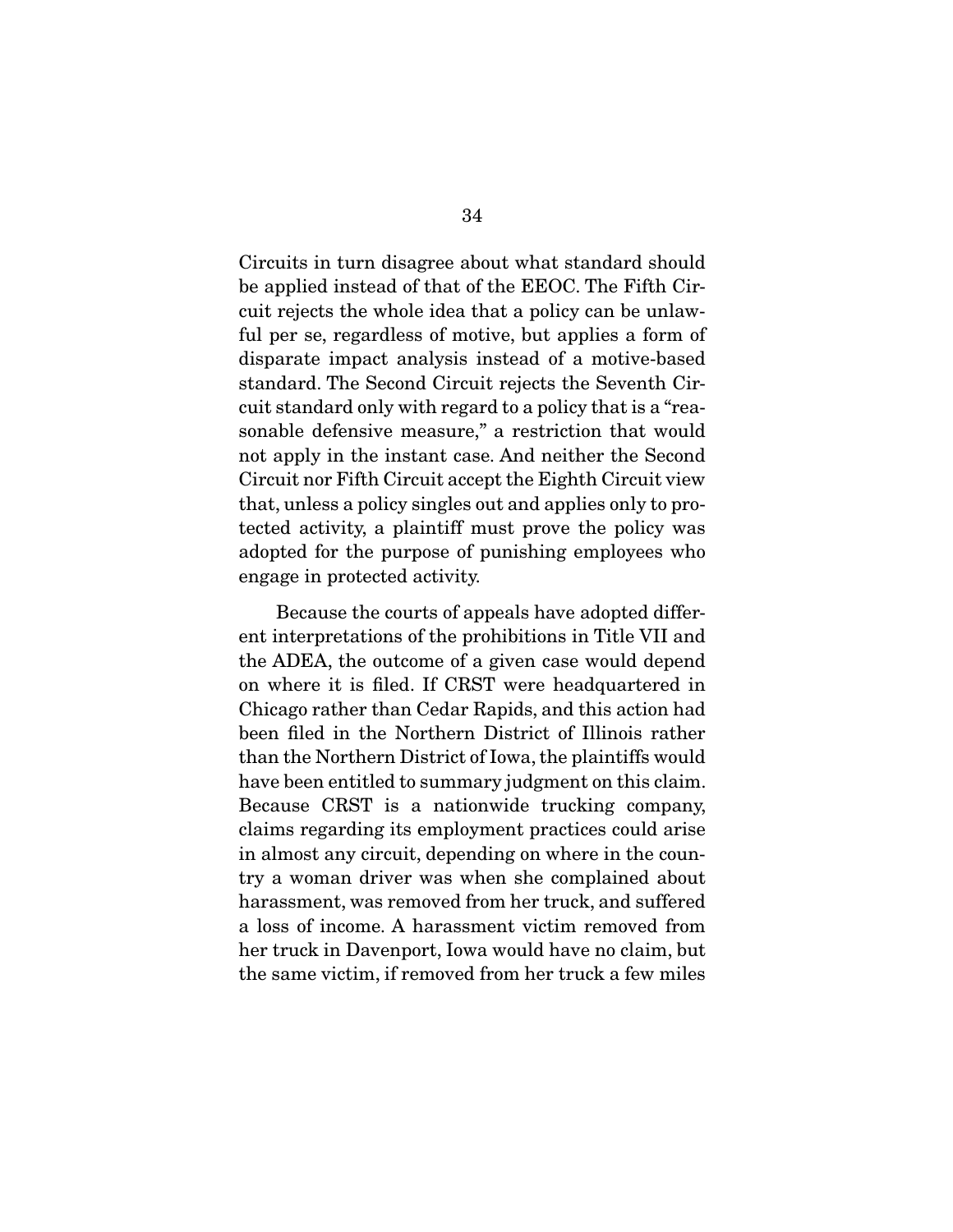away on the other side of the Mississippi River in Moline, Illinois, would be entitled to summary judgment.

 The EEOC's longstanding interpretation of Title VII and the ADEA is clearly correct. Section 703(a) of Title VII, like section 704(a), forbids an employer to "discriminate" on certain prohibited grounds. In the case of section 703(a), which forbids discrimination in the terms and conditions of employment, a practice which expressly imposes adverse action on a protected group is unlawful regardless of whether it applies as well to some unprotected group. As the Seventh Circuit pointed out, if an employer adopts a policy which bans the hiring of anyone over 40 years of age,

that policy constitutes facial discrimination under the ADEA. . . . But if an employer enacts a policy that prohibits hiring anyone over 35 years of age, that policy would also constitute a discriminatory policy with regard to members of the protected class since all protected class members are excluded from employment because of age. It would be incongruous for us to accept the . . . approach that the second policy did not amount to a policy of age-based discrimination against individuals over 40 solely because the policy also adversely affected individuals between the ages of 35 and 40.

Board of Governors, 957 F.2d at 430-31. There is no reason to think that the meaning of the term "discriminate" in section  $704(a)$  is narrower than its meaning in section 703(a).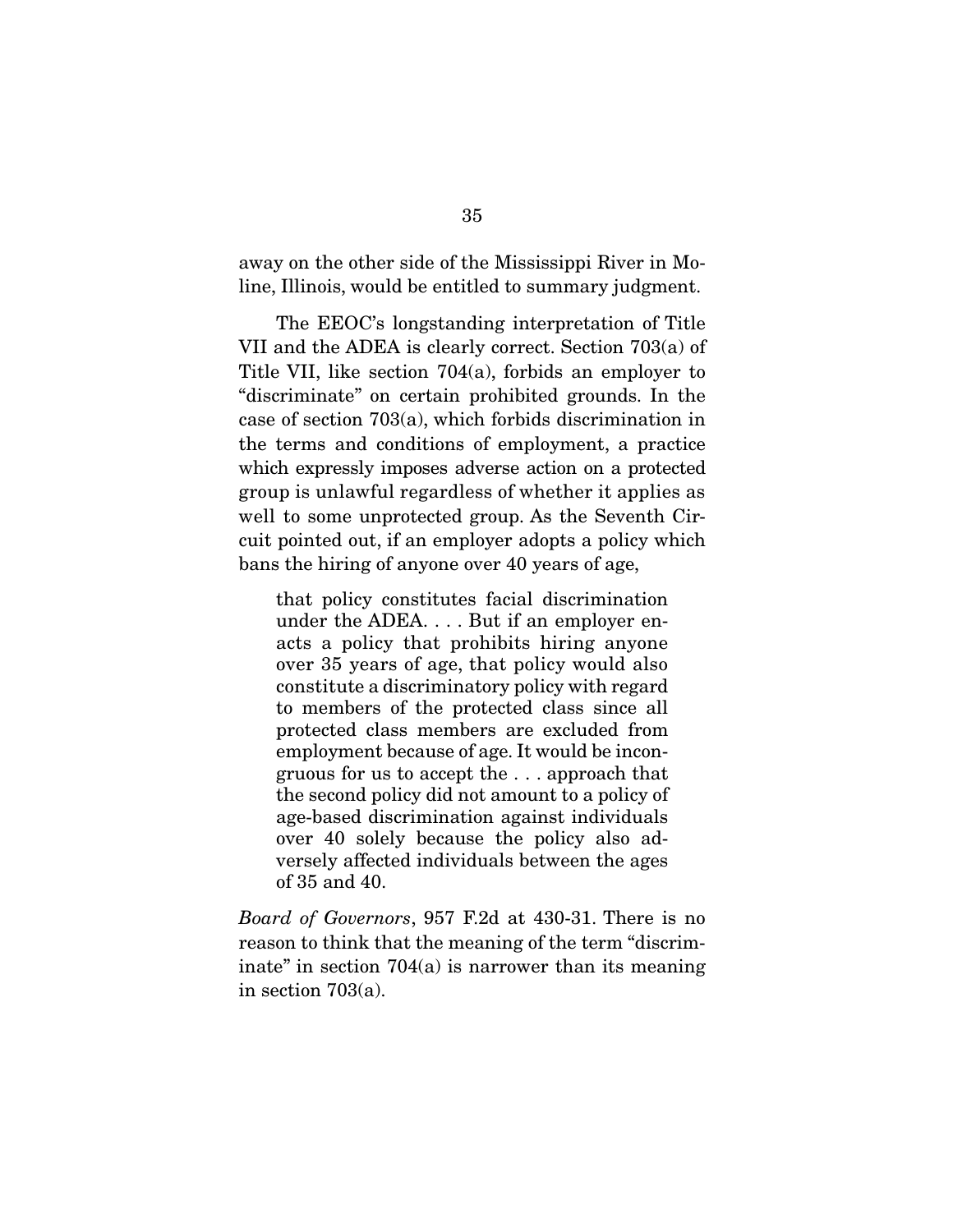A wide range of federal statutes depend for their enforcement on the willingness of employees to bring violations to the attention of federal agencies, and of their own employers. For that reason, this Court has repeatedly granted review to remove obstacles that would impede access either to statutory enforcement mechanisms or to informal private corrective mechanisms. Lawson v. FMR LLC, 571 U.S. 429 (2014); Kasten v. Saint-Germain Performance Plastics, 563 U.S. 1 (2011); Thompson v. North American Stainless, LP, 562 U.S. 170 (2011); Crawford v. Metropolitan Government of Nashville and Davidson County, Tenn., 555 U.S. 271 (2009); Burlington Northern & Santa Fe Ry. Co. v. White, 548 U.S. 53 (2006). Action by this Court to address that problem is equally warranted in the instant case.

### **III. THE QUESTIONS PRESENTED ARE CLOSELY RELATED**

The questions presented are as a practical matter inextricably intertwined. The Eighth Circuit's analysis of the plaintiffs' sexual harassment claim acknowledged that "[e]vidence that an employer . . . effectively discouraged complaints from being filed would be relevant to whether an employer was negligent in failing to prevent harassment." App. 25a (quoting Vance v. Ball State Univ., 570 U.S. 421, 449 (2013)). The court of appeals correctly concluded that CRST's unpaid-removal policy would indeed discourage sexual harassment victims from filing complaints. App. 16a. Thus if the unpaid-removal policy was a per se violation of section 704(a), CRST's policy regarding sexual harassment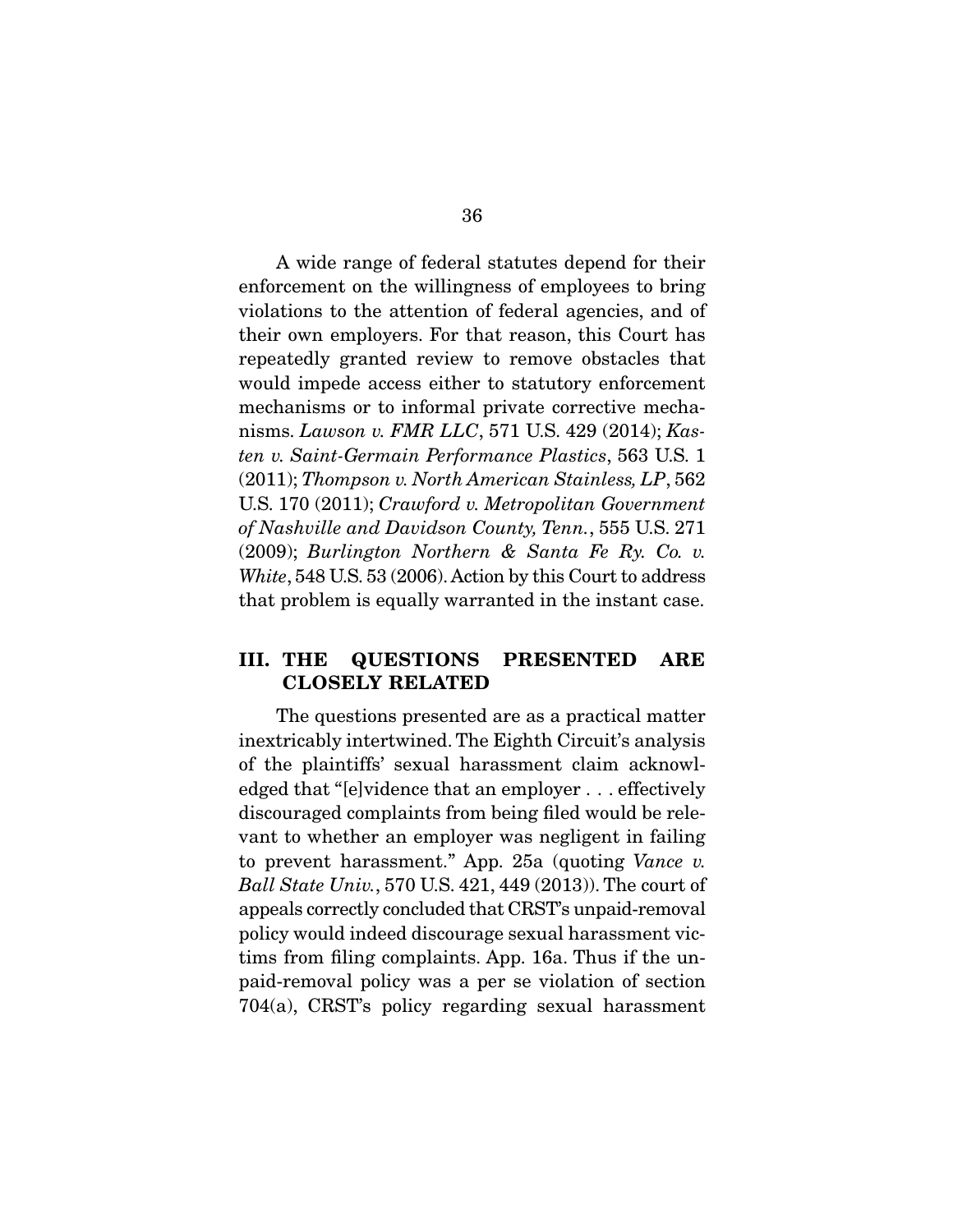would be at least presumptively negligent. The panel stressed that the fifteen men who sexually harassed the plaintiffs had "no known history of harassment." App. 29a, 32a, 33a. But if the unpaid-removal policy was unlawful, that violation could itself have been responsible for CRST's lack of knowledge about whether a given driver might have harassed other women in the past.

 Conversely, the chilling effect of the unpaid-removal policy was necessarily greater because sexual harassment victims would have understood, or quickly learned, that at CRST complaining about sexual harassment, although usually entailing a financial injury to the victim herself, would not result in the sort of disciplinary action that would deter any of the other male drivers from harassing the victim in the future. Thus the immediate financial cost to a harassment victim of filing a complaint could not be outweighed by any longer term benefit to the victim in the form of a reduction in the risk of future harassment by others.

 In addition, the operation of the unpaid-removal policy permitted harassers to game the system to minimize the risk of a complaint. A driver intent upon harassing a female co-driver could deliberately choose do so under circumstances in which a complaint would likely be particularly costly for the harassment victim, such as at a location far from a terminal where the victim might quickly get another job, or at point when the truck still had a substantial distance to travel on its assigned route, during which the victim (if she did not complain) would continue to earn her mileage-based